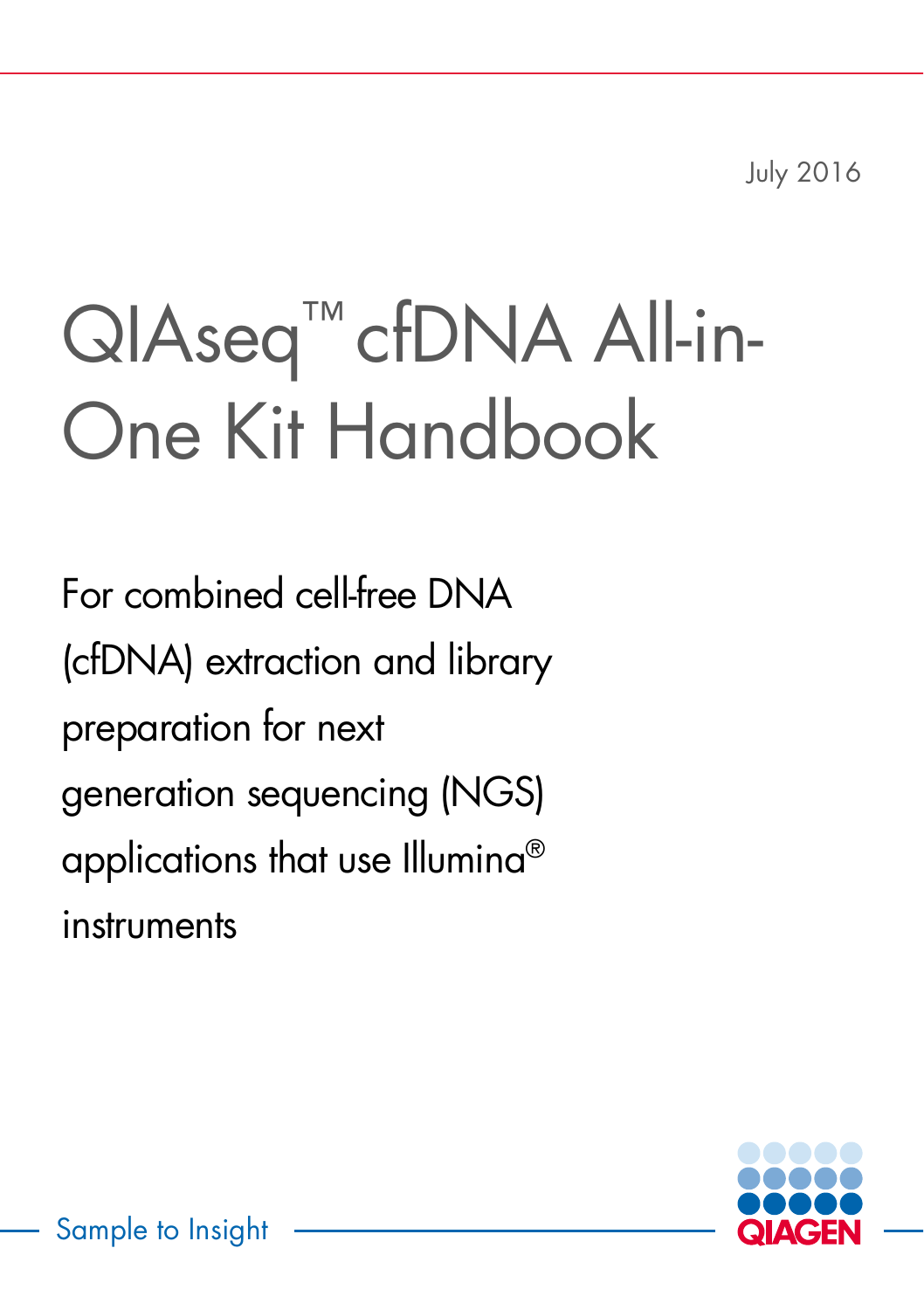# Contents

| Appendix A: Recommendation for Plasma Separation and Storage  43           |  |
|----------------------------------------------------------------------------|--|
| Appendix B: Adapter Barcodes for the 96-plex and 24-plex Adapter Plates 45 |  |
|                                                                            |  |
|                                                                            |  |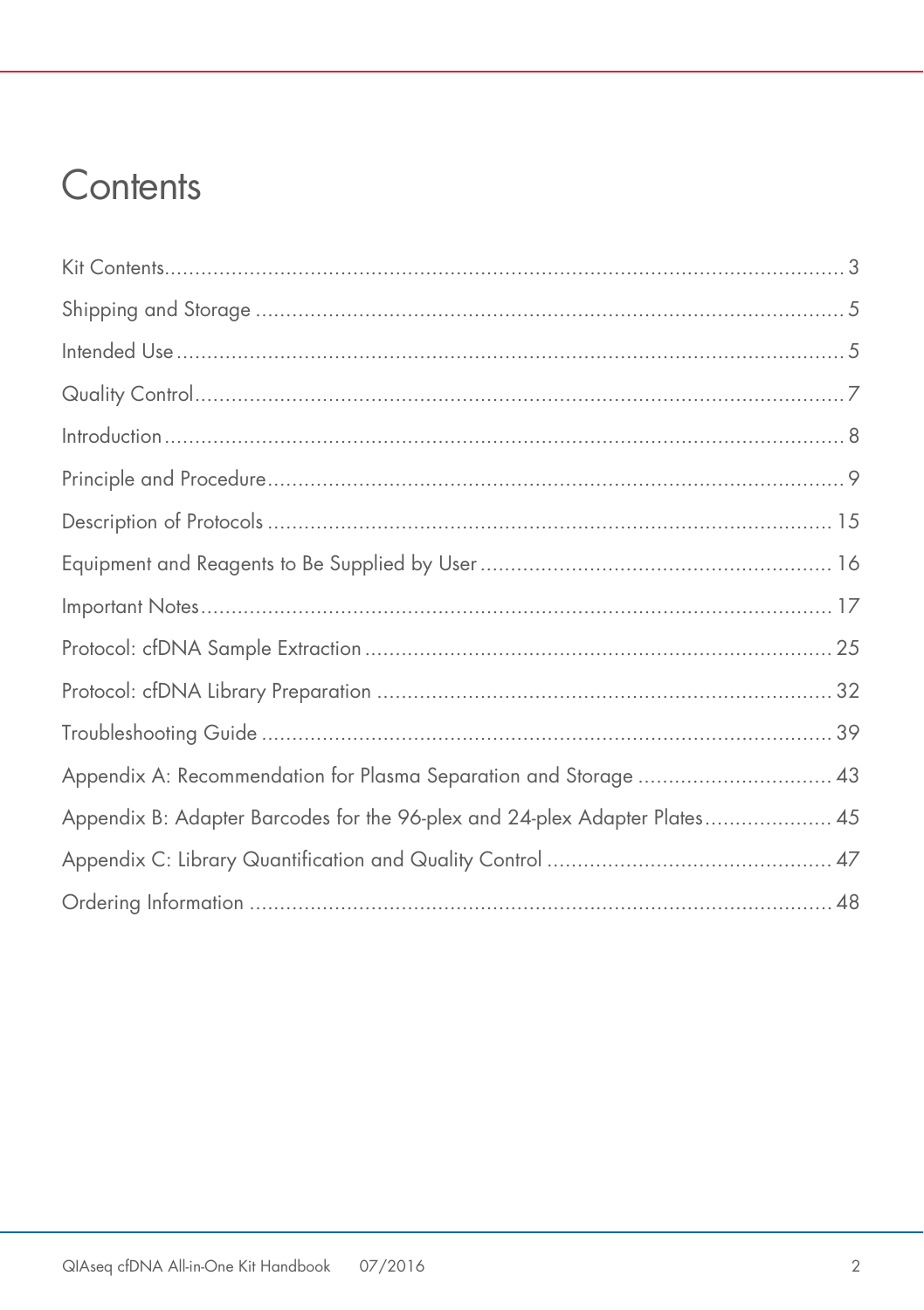# <span id="page-2-0"></span>Kit Contents

| QIAseq cfDNA All-in-One Kit<br>Catalog no.<br><b>Number of reactions</b> |                   | (24)<br>180023<br>24 | (96)<br>180025<br>96 |
|--------------------------------------------------------------------------|-------------------|----------------------|----------------------|
| Component                                                                | Tube<br>cap color | Quantity<br>in kit   | Quantity<br>in kit   |
| <b>QIAGEN Mini columns</b>                                               |                   | 24                   | 96                   |
| Tube Extenders (20 ml)                                                   |                   | $1 \times 25$        | $4 \times 25$        |
| Collection Tubes (2.0 ml)                                                |                   | $1 \times 50$        | $2 \times 50$        |
| Elution Tubes (1.5 ml)                                                   |                   | $1 \times 50$        | $2 \times 50$        |
| <b>VacConnectors</b>                                                     |                   | $1 \times 50$        | $2 \times 50$        |
| Buffer ACL*                                                              |                   | $1 \times 110$ ml    | $2 \times 220$ ml    |
| Buffer ACB* (concentrate)                                                |                   | $3 \times 60$ ml     | $2 \times 300$ ml    |
| Buffer ACW1* (concentrate)                                               |                   | $1 \times 19$ ml     | $2 \times 19$ ml     |
| Buffer ACW2 <sup>†</sup> (concentrate)                                   |                   | $1 \times 13$ ml     | $2 \times 13$ ml     |
| Buffer AVE <sup>t</sup>                                                  | Violet            | $2 \times 2$ ml      | $10 \times 2$ ml     |
| <b>QIAGEN Proteinase K</b>                                               |                   | $2 \times 7$ ml      | $8 \times 7$ ml      |
| Quickstart protocol                                                      |                   | $\mathbf{1}$         | $\mathbf{1}$         |
| End-Polishing Enzyme Mix                                                 | Violet            | 2 tubes              | 1 tube               |
| End-Polishing Buffer, 10x                                                | Blue              | 1 tube               | 1 tube               |
| cfDNA Ligase                                                             | Orange            | 1 tube               | 1 tube               |
| cfDNA Ligation Buffer, 4x                                                | Yellow            | 1 tube               | 3 tubes              |
| HiFi PCR Master Mix, 2x                                                  | Green             | 2 tubes              | 2 tubes              |
| Primer Mix Illumina Libr. Amp                                            | Clear             | 2 tubes              | 1 tube               |
| RNase-Free Water (1.9ml)                                                 | Clear             | 4 tubes              | 4 tubes              |
| Adapter Plate 96-plex Illumina                                           |                   | $.$ / $.$            | 1 plate              |
| Adapter Plate 24-plex Illumina                                           |                   | 1 plate              | $. /$ .              |
| Quick-Start Protocol                                                     |                   | 1                    | $\mathbf{1}$         |

\* Adapters contain chaotropic salt. See page 6 for safety information.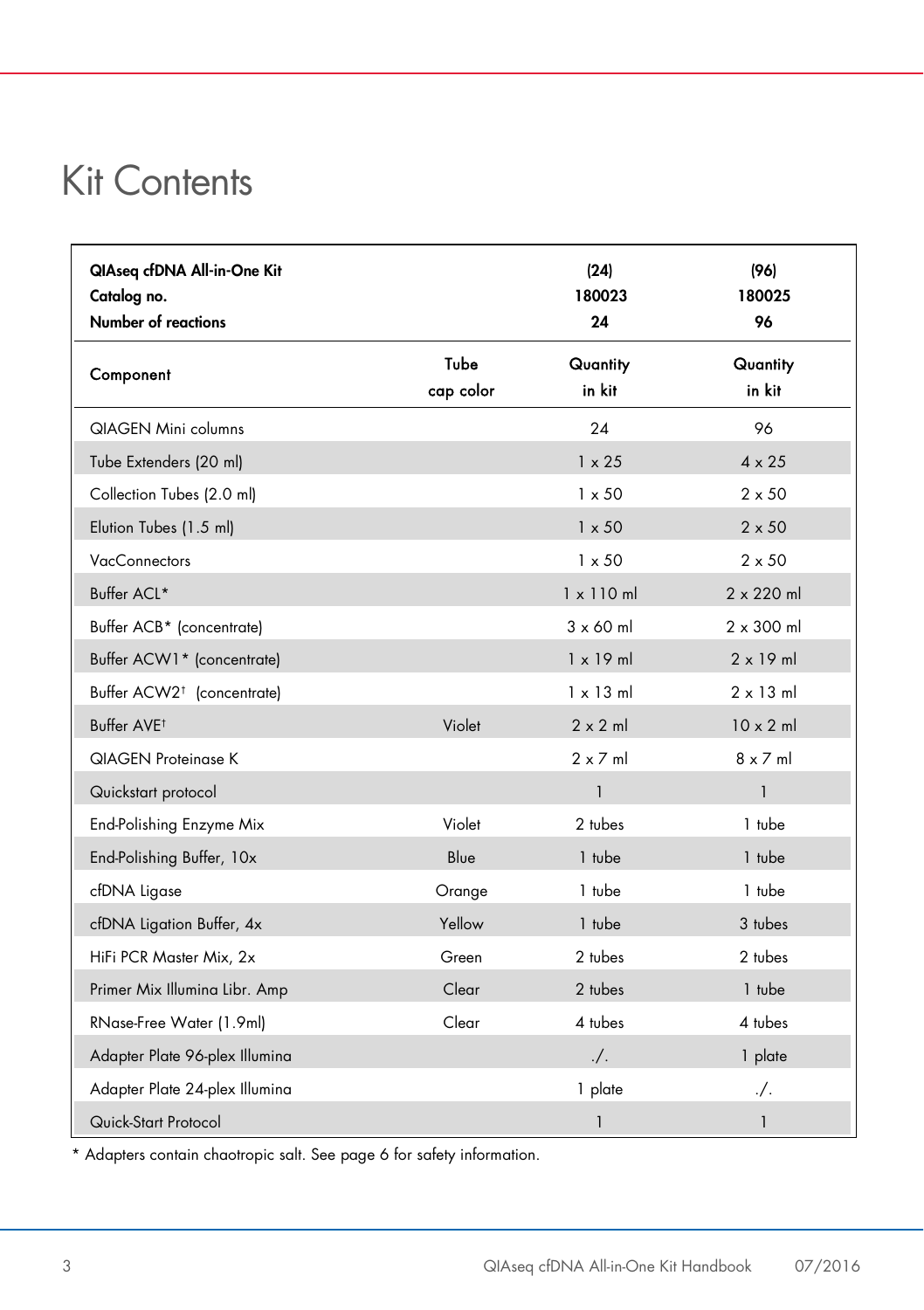† Contains sodium azide as a preservative.

| QIAseq cfDNA Library Kit<br>Catalog no.<br>Number of reactions |                   | (96)<br>180015<br>96 |
|----------------------------------------------------------------|-------------------|----------------------|
| Component                                                      | Tube<br>cap color | Quantity<br>in kit   |
| End-Polishing Enzyme Mix                                       | Violet            | 1 tube               |
| End-Polishing Buffer, 10x                                      | Blue              | 1 tube               |
| cfDNA Ligase                                                   | Orange            | 1 tube               |
| cfDNA Ligation Buffer, 4x                                      | Yellow            | 3 tubes              |
| HiFi PCR Master Mix, 2x                                        | Green             | 2 tubes              |
| Primer Mix Illumina Libr. Amp                                  | Clear             | 1 tube               |
| RNase-Free Water (1.9 ml)                                      | Clear             | 4 tubes              |
| Adapter Plate 96-plex Illumina                                 | N/A               | 1 plate              |
| Adapter Plate 24-plex Illumina                                 | N/A               | $\Lambda$ .          |
| Quick-Start Protocol                                           | N/A               |                      |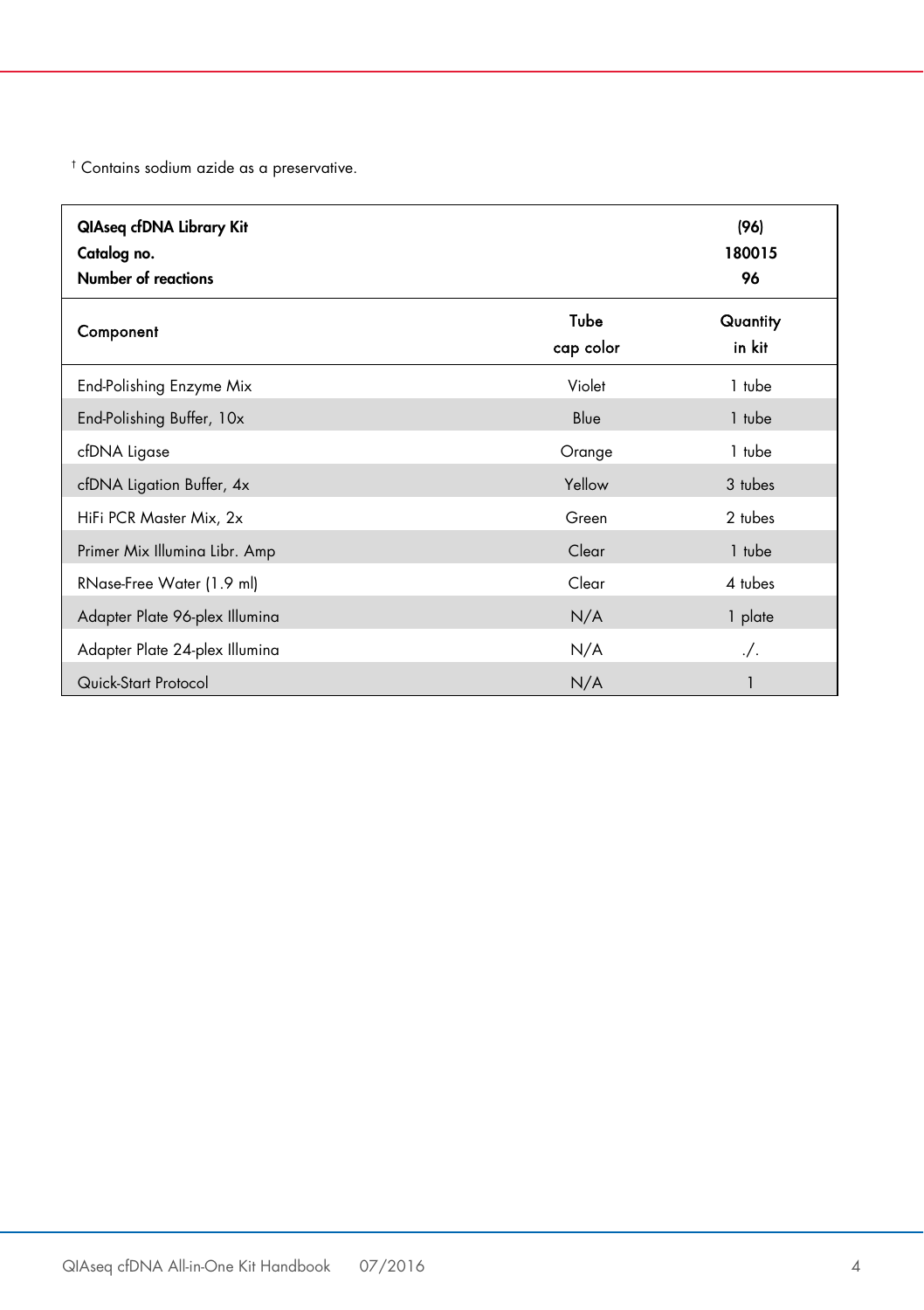# <span id="page-4-0"></span>Shipping and Storage

The QIAseq cfDNA All-in-One Kit comes in two boxes; the QIAseq cfDNA Library Kit is shipped on dry ice and should be stored immediately upon receipt at –30°C to –15°C in a constant-temperature freezer, the QIAseq cfDNA Extraction Kit is shipped and stored at ambient temperature and the QIAamp Mini columns should be stored at 4°C upon arrival.

# <span id="page-4-1"></span>Intended Use

QIAseq All-in-One Kits are intended for molecular biology applications. These products are not intended for the diagnosis, prevention or treatment of a disease.

All due care and attention should be exercised in the handling of the products. We recommend all users of QIAGEN products to adhere to the NIH guidelines that have been developed for recombinant DNA experiments, or to other applicable guidelines.

# Safety Information

When working with chemicals, always wear a suitable lab coat, disposable gloves, and protective goggles. For more information, please consult the appropriate safety data sheets (SDSs). These are available online in a convenient and compact PDF format at www.qiagen.com/safety where you can find, view and print the SDS for each QIAGEN kit and kit component.



CAUTION: DO NOT add bleach or acidic solution directly to waste containing Buffer ACL, Buffer ACB or Buffer ACW1.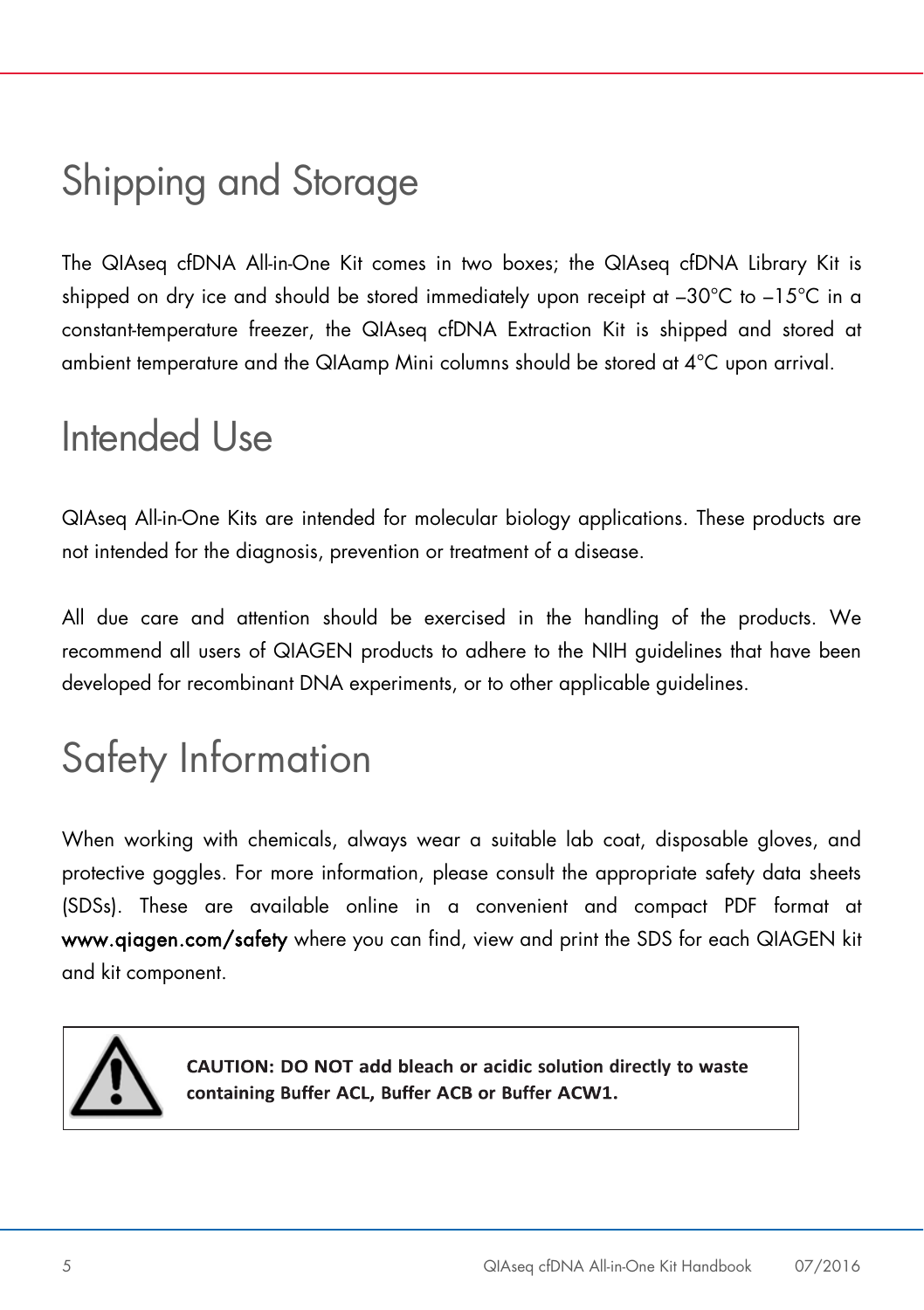Buffer ACL, Buffer ACB and Buffer ACW1 contain guanidine salts, which can form highly reactive compounds when combined with bleach. If liquid containing these buffers is spilt, clean with suitable laboratory detergent and water. If the spilt liquid contains potentially infectious agents, clean the affected area first with laboratory detergent and water, and then clean with 1% (v/v) sodium hypochlorite.

The following risk and safety phrases apply to components of the QIAamp Circulating Nucleic Acid Kit.

#### Buffer ACL and Buffer ACB

Contains guanidine thiocyanate: harmful. Risk and safety phrases:\* R20/21/22-32, S13- 26-36/37/39-46

#### Buffer ACW1

Contains guanidine hydrochloride: harmful, irritant. Risk and safety phrases:\* R22-36/38, S13-26-36-46

#### QIAGEN Proteinase K

Contains proteinase K: sensitizer, irritant. Risk and safety phrases:\* R36/37/38-42/43, S23-24-26-36/37

\* R20/21/22: Harmful by inhalation, in contact with skin and if swallowed; R22: Harmful if swallowed; R32: Contact with acids liberates very toxic gas; R36/37/38: Irritating to eyes, respiratory system and skin; R36/38: Irritating to eyes and skin; R42/43: May cause sensitization by inhalation and skin contact; S13: Keep away from food, drink and animal feeding items; S23: Do not breathe vapor; S24: Avoid contact with the skin; S26: In case of contact with eyes, rinse immediately with plenty of water and seek medical advice; S36: Wear suitable protective clothing; S36/37: Wear suitable protective clothing and gloves; S36/37/39: Wear suitable protective clothing, gloves and eye/face protection; S46: If swallowed, seek medical advice immediately and show container or label.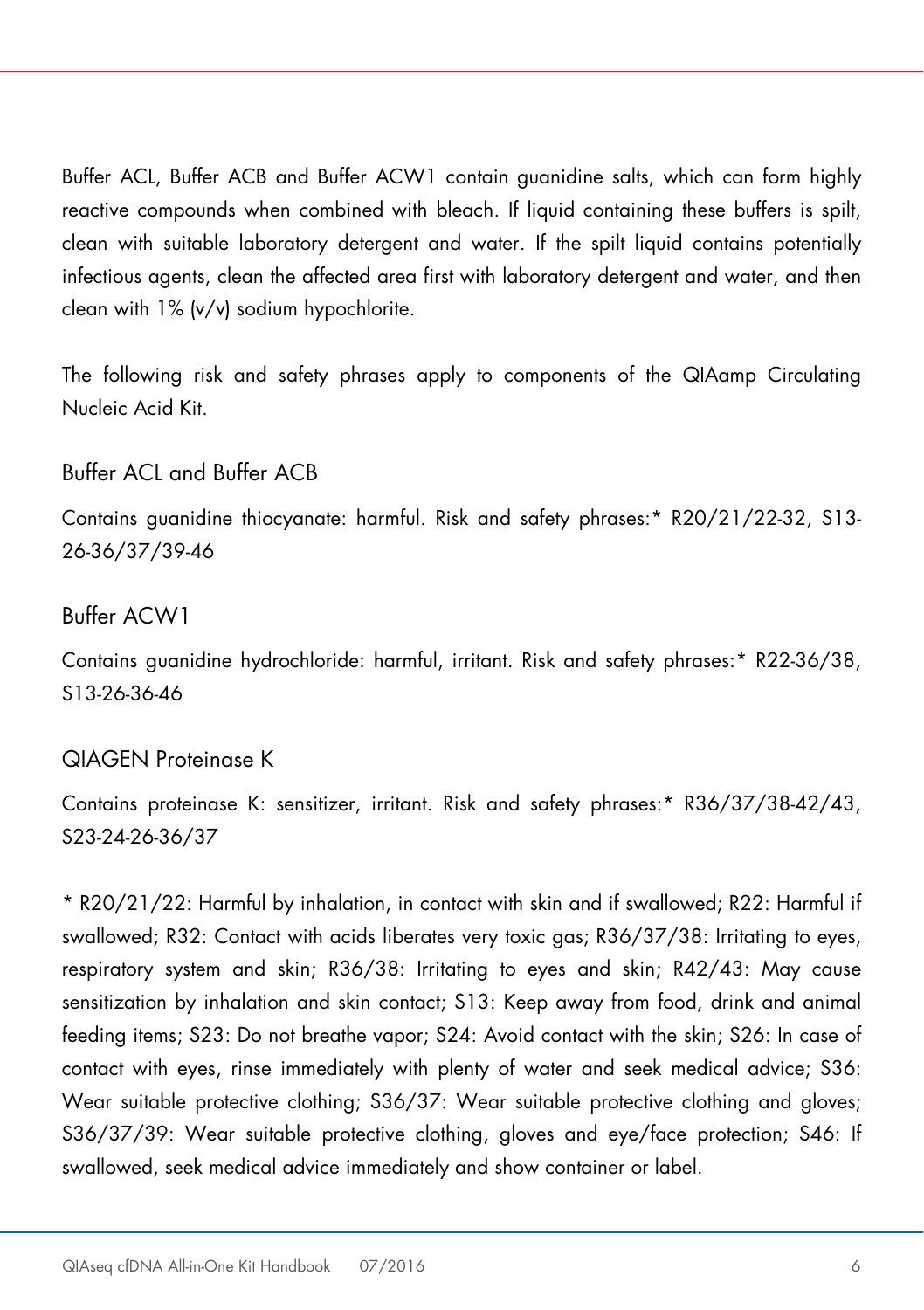### 24-hour emergency information

Emergency medical information in English, French, and German can be obtained 24 hours a day from:

Poison Information Center (Mainz, Germany), Tel: +49-6131-19240

# <span id="page-6-0"></span>Quality Control

In accordance with QIAGEN's ISO-certified Quality Management System, each lot of QIAseq cfDNA All-in-One Kit is tested against predetermined specifications to ensure consistent product quality.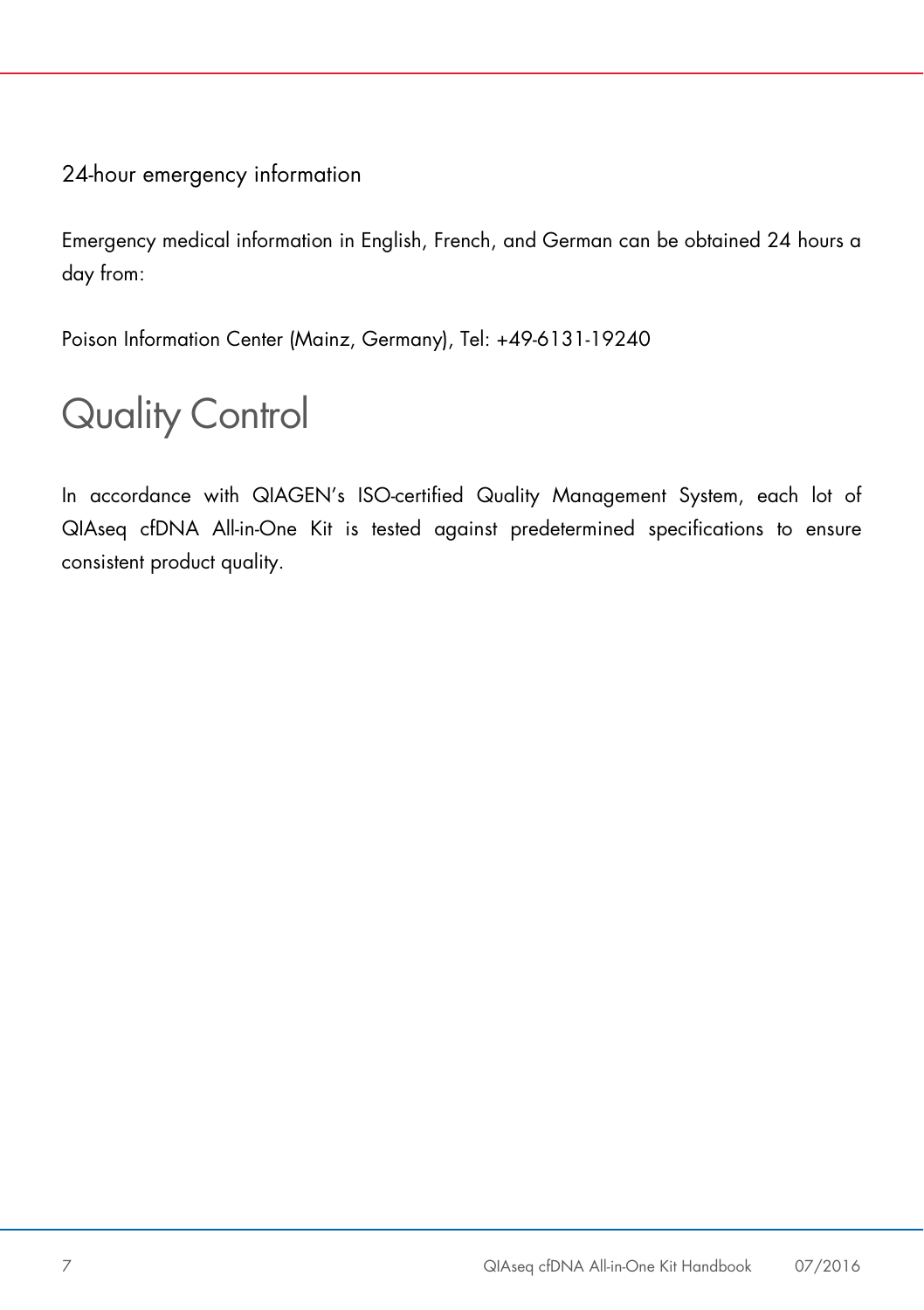# <span id="page-7-0"></span>**Introduction**

Free-circulating nucleic acids, such as tumor-specific extracellular DNA fragments in the blood or fetal nucleic acids in maternal blood, are present in plasma usually as short fragments <500 bp (DNA). The concentration of free-circulating DNA (cfDNA) in plasma is usually low and can range considerably from 1–100 ng/ml among different individuals.

Next-generation sequencing (NGS) is a driving force for numerous new and exciting applications, including cancer research and non-invasive prenatal testing (NIPT). While NGS technology is continuously improving, library preparation particularly from cfDNA remains a process bottleneck for many labs.

QIAGEN QIAseq cfDNA All-in-One Kits combine sample extraction and library prep modules that have been fully adapted to each other to maximize success in NGS analysis from plasma samples.

The QIAseq cfDNA Extraction Kits enable efficient purification of cfDNA from human plasma. Samples can be either fresh or frozen (provided that they have not been frozen and thawed more than once). Extension tubes and vacuum processing on the QIAvac 24 Plus enable starting sample volumes of up to 5 ml, and flexible elution volumes between 20 µl and 100 µl allow concentration of nucleic acid species that are present in low amounts in the sample material. Free-circulating cell-free DNA is eluted in Buffer AVE, ready for use in subsequent library preparation as well as amplification reactions or storage at  $-15$  to  $-$ 30°C. Purified nucleic acids are free of proteins, nucleases and other impurities.

The QIAseq cfDNA Library Kits have been designed to be the definitive solution for generating high quality libraries from free-circulating DNA samples. Intended for NGS researchers who seek a unique library preparation to enable new insights by maximizing performance for any NGS-based liquid biopsy, one can generate NGS libraries from extracted cfDNA in less than 2.5 hours.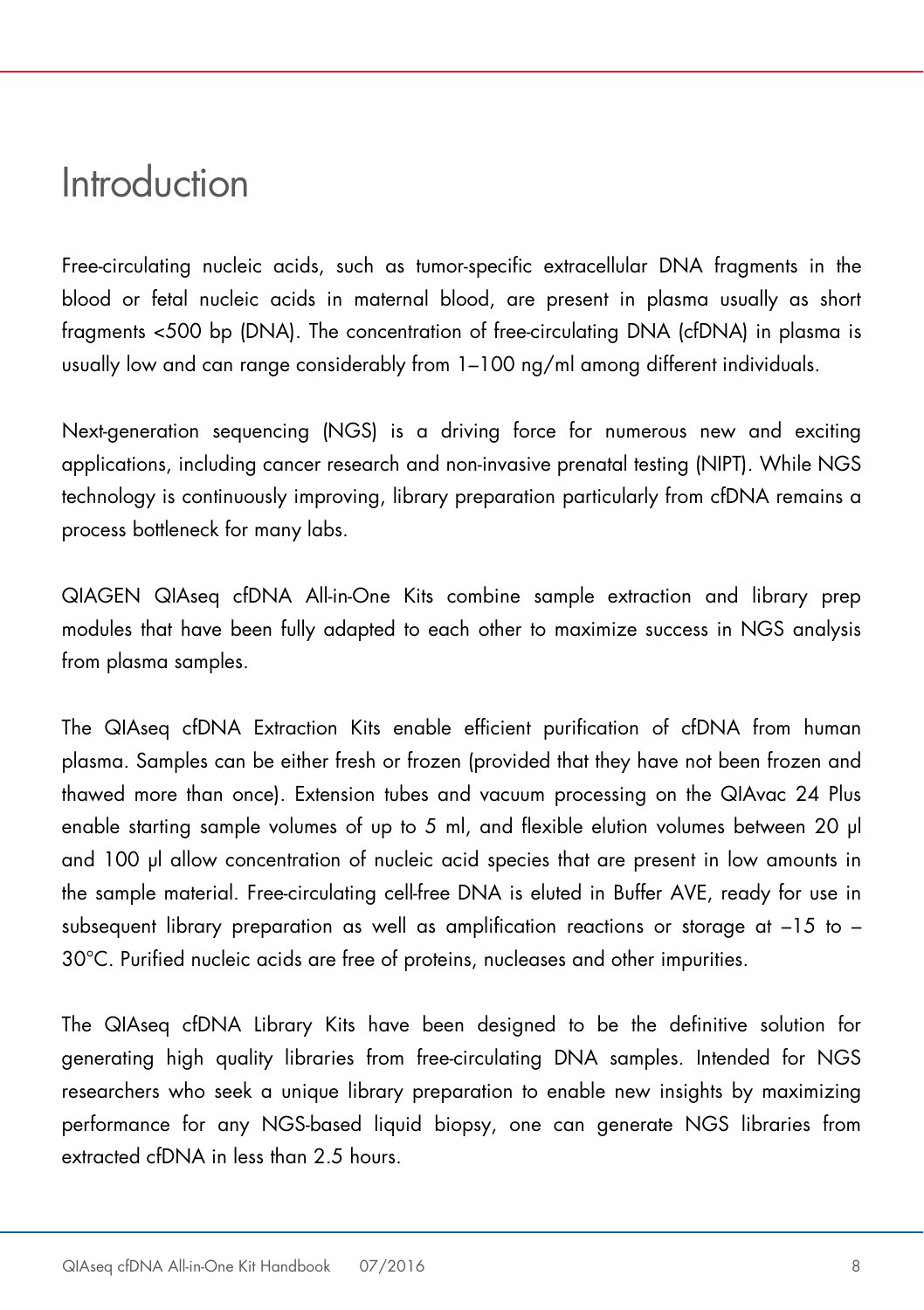# <span id="page-8-0"></span>Principle and Procedure

### QIAseq cfDNA Extraction Kits

The QIAseq cfDNA extraction procedure comprises 4 steps (lyse, bind, wash, elute) and is carried out using QIAamp Mini columns on a vacuum manifold. The robust procedure helps to eliminate sample-to-sample cross-contamination, which is particularly important for NGS applications, and increases user safety when handling potentially infectious samples. The simple procedure, which is highly suited for simultaneous processing of multiple samples, provides pure nucleic acids in less than 2 hours for 24 samples.

#### Sample volumes

QIAamp Mini columns can bind fragmented nucleic acids that are as short as 20 bases, but yield depends on the sample volume and the concentration of circulating nucleic acids in the sample. The QIAseq cfDNA Extraction procedure has been optimized for large sample volumes of up to 5 ml.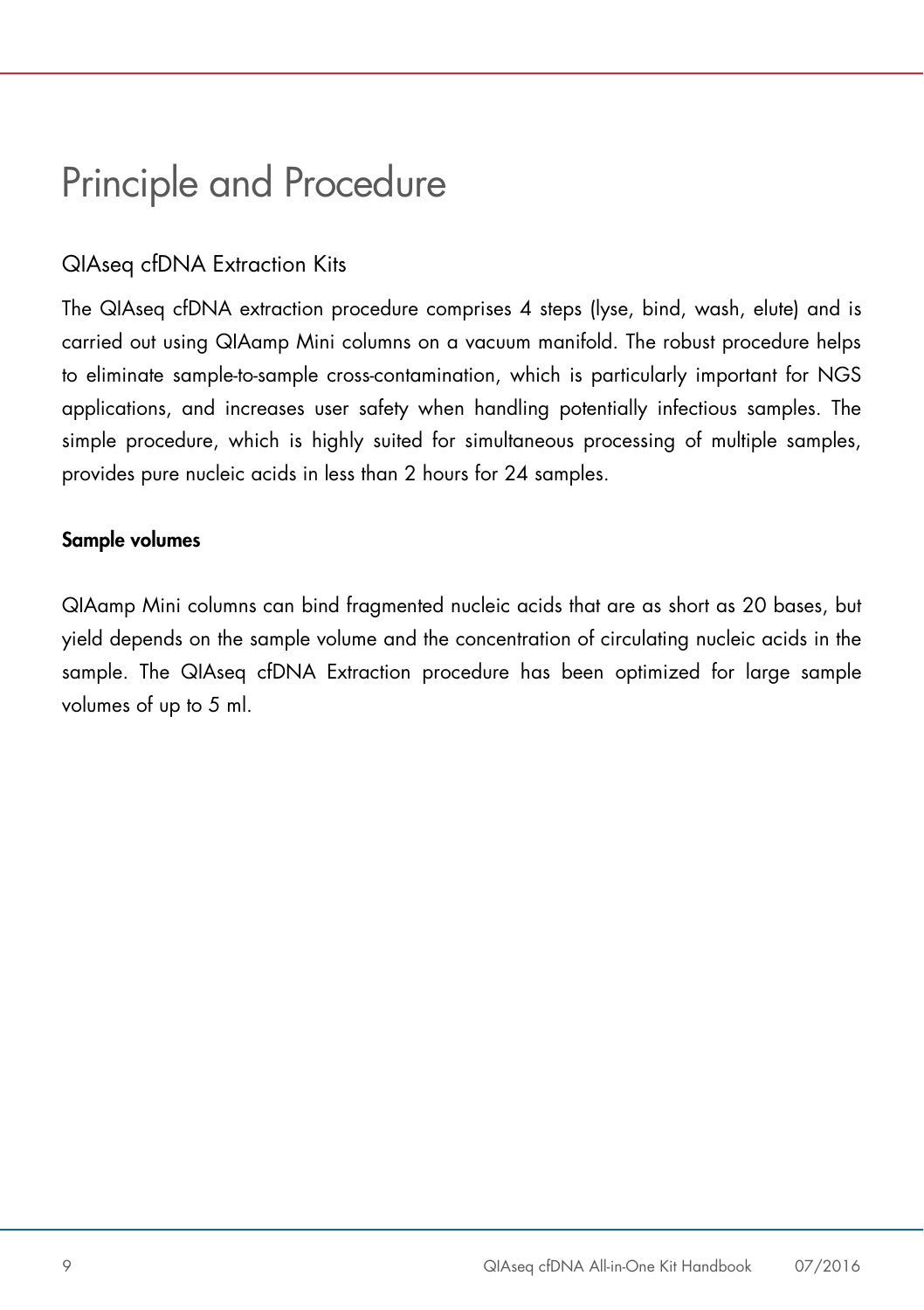

Figure 1: Procedure of column-based manual, cell-free DNA extraction.

#### Lysing samples

Free-circulating nucleic acids in biological fluids are usually bound to proteins or enveloped in vesicles, requiring an efficient lysis step in order to release nucleic acids for selective binding to the QIAamp Mini column. Hence, samples are lysed under highly denaturing conditions at elevated temperatures in the presence of Proteinase K and Buffer ACL, which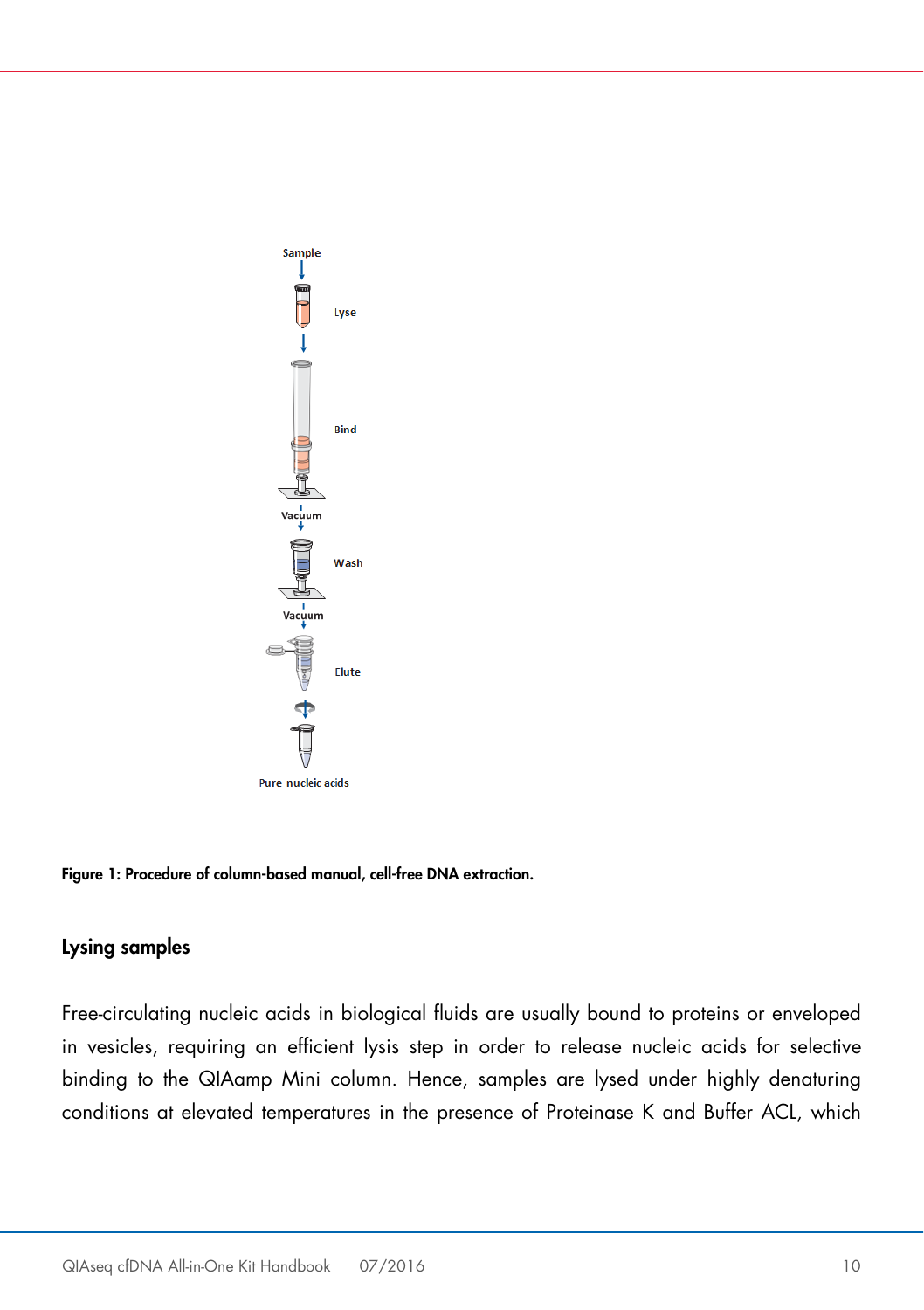together ensure inactivation of DNases and RNases and complete release of nucleic acids from bound proteins, lipids and vesicles.

#### Adsorption to the QIAamp Mini membrane

Binding conditions are adjusted by adding Buffer ACB to allow optimal binding of the circulating nucleic acids to the silica membrane. Lysates are then transferred onto a QIAamp Mini column, and circulating nucleic acids are adsorbed from a large volume onto the small silica membrane as the lysate is drawn through by vacuum pressure. Salt and pH conditions ensure that proteins and other contaminants, which can inhibit enzymatic reactions within the library preparation procedure, are not retained on the QIAamp Mini membrane. A vacuum manifold (e.g., the QIAvac 24 Plus with the QIAvac Connecting System) and a vacuum pump capable of producing a vacuum of –800 to –900 mbar (e.g., QIAGEN Vacuum Pump) are required for the protocol. A vacuum regulator should be used for easy monitoring of vacuum pressures and convenient vacuum release.

#### Removal of residual contaminants

Nucleic acids remain bound to the membrane, while contaminants are efficiently washed away during three wash steps. In a single step, highly pure circulating nucleic acids are eluted in Buffer AVE and equilibrated to room temperature.

#### Elution of pure nucleic acids

Elution is performed using Buffer AVE. The elution volume can be as low as 40 µl. The eluate volume recovered can be up to 5 µl less than the volume of elution buffer applied to the column; for example, an elution volume of 50 ul results in >45 ul final eluate. Eluted cfDNA is collected in 1.5 ml microcentrifuge tubes (provided). If the purified cfDNA are to be stored for up to 24 hours, storage at  $2-8^{\circ}$ C is recommended. For periods of storage longer than 24 hours, storage at  $-15^{\circ}$ C to  $-30^{\circ}$ C is recommended.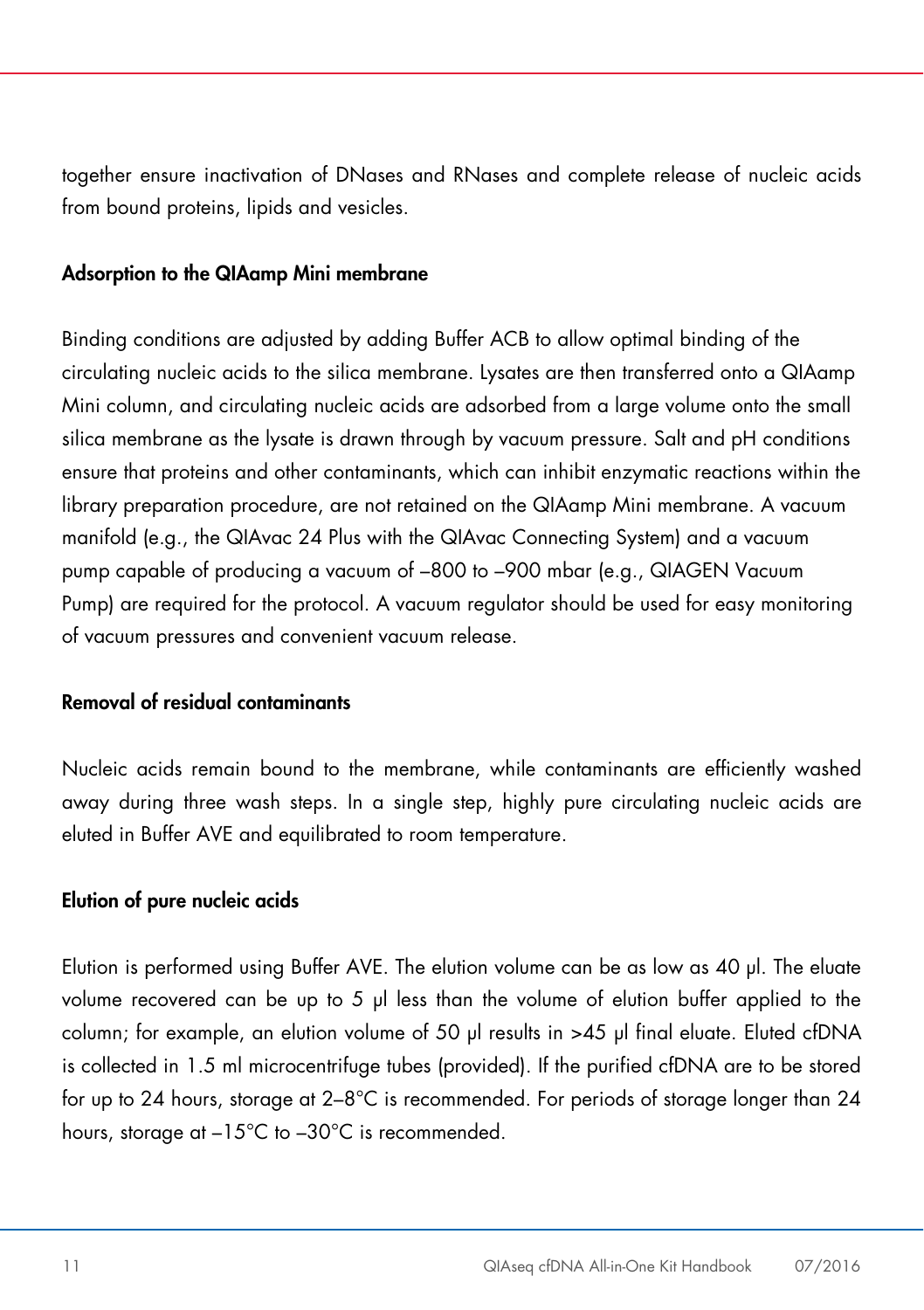### QIAseq cfDNA Library Kits

Starting from very clean naturally fragmented double-stranded cfDNA, QIAseq cfDNA Library Kits use an optimized end-polishing reaction protocol and a new ligation formulation that optimally fit to the All-in-One sample preparation procedure. Together with QIAGEN's proprietary HiFi PCR Master Mix, this combination maximizes the conversion rate of sample cfDNA into NGS library while efficiently and evenly amplifying even high and low GC content regions of the genome. This protocol enables the highest possible yield of a sequencing library free of adapter dimer contamination starting from 1–100 ng cfDNA input. Due to the kit's flexible protocol, the same kit can also be used for higher DNA input amounts. Highly efficient adapter ligation chemistries enable PCR-free library preparation from as little as 10 ng.

#### Barcoded sequencing adapter plates

Dual-barcoded, pre-platted adapters are included with both 24- and 96-reaction size QIAseq cfDNA Library Kits. Each well in the 96-plex adapter plate contains a single-use dualbarcoded adapter; the adapters in the 24-plex kit also come in a 96-well plate where only the first three columns are used. The adapters consist of a unique combination of two eightnucleotide identification barcodes. By combining one D5 barcode and one D7 barcode in each ready-to-use adapter, the 96-reaction QIAseq cfDNA All-in-One Kit supports up to 96 plex pooling of libraries prior to sequencing (see Appendix B for adapter barcode sequencing information).

#### Bead-based cleanup

QIAGEN's QIAseq cfDNA Library Kit, with its innovative buffer and enzyme formulations, provides an optimized solution to efficiently construct Illumina libraries from as little as 1 ng input DNA. Following adapter ligation and library amplification steps, reaction cleanup and removal of residual adapter dimers can be achieved by using Agencourt AMPure XP beads, which enable easy automation on various high throughput automation platforms.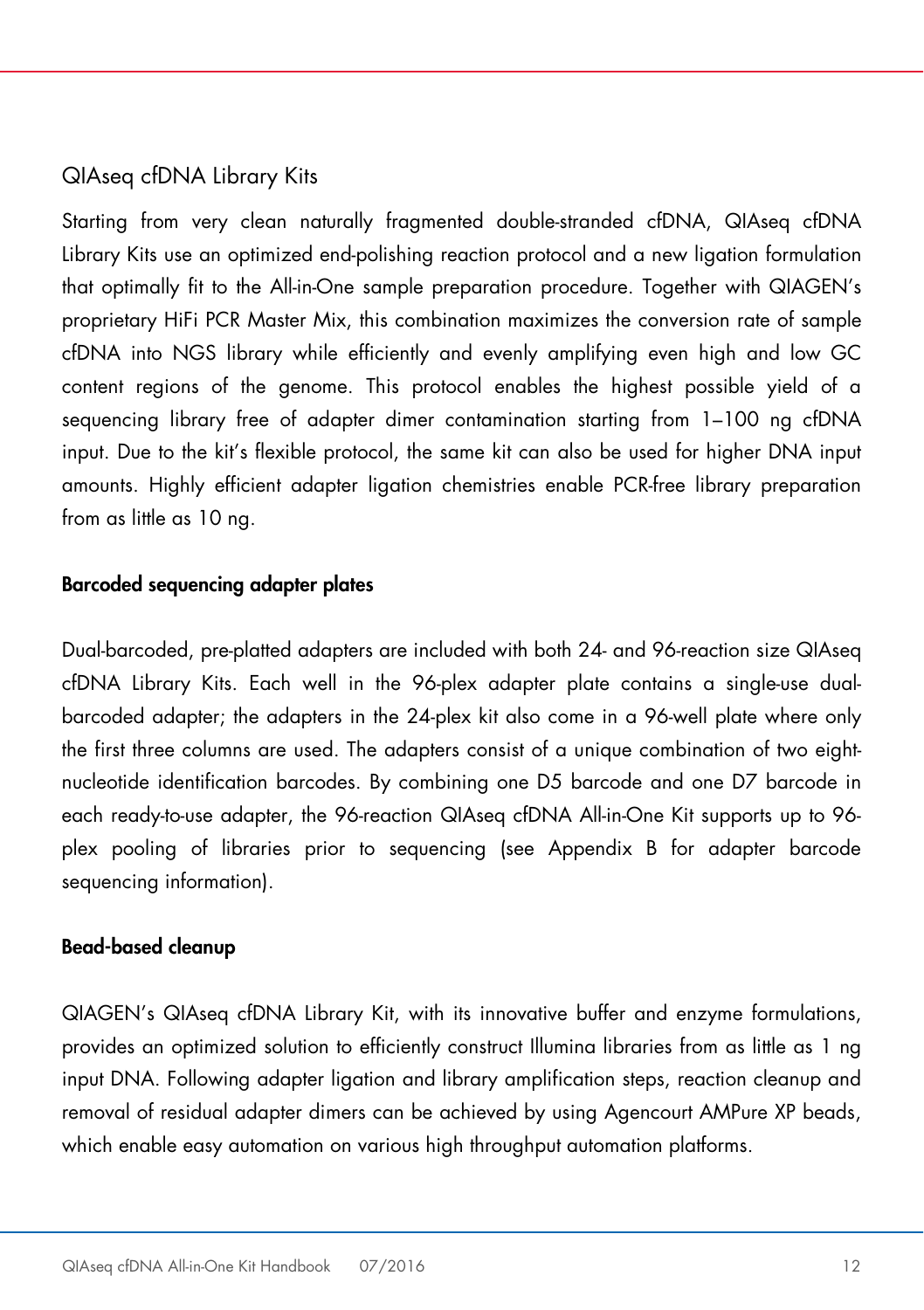

f

Figure 2: QIAseq cfDNA Library preparation procedure.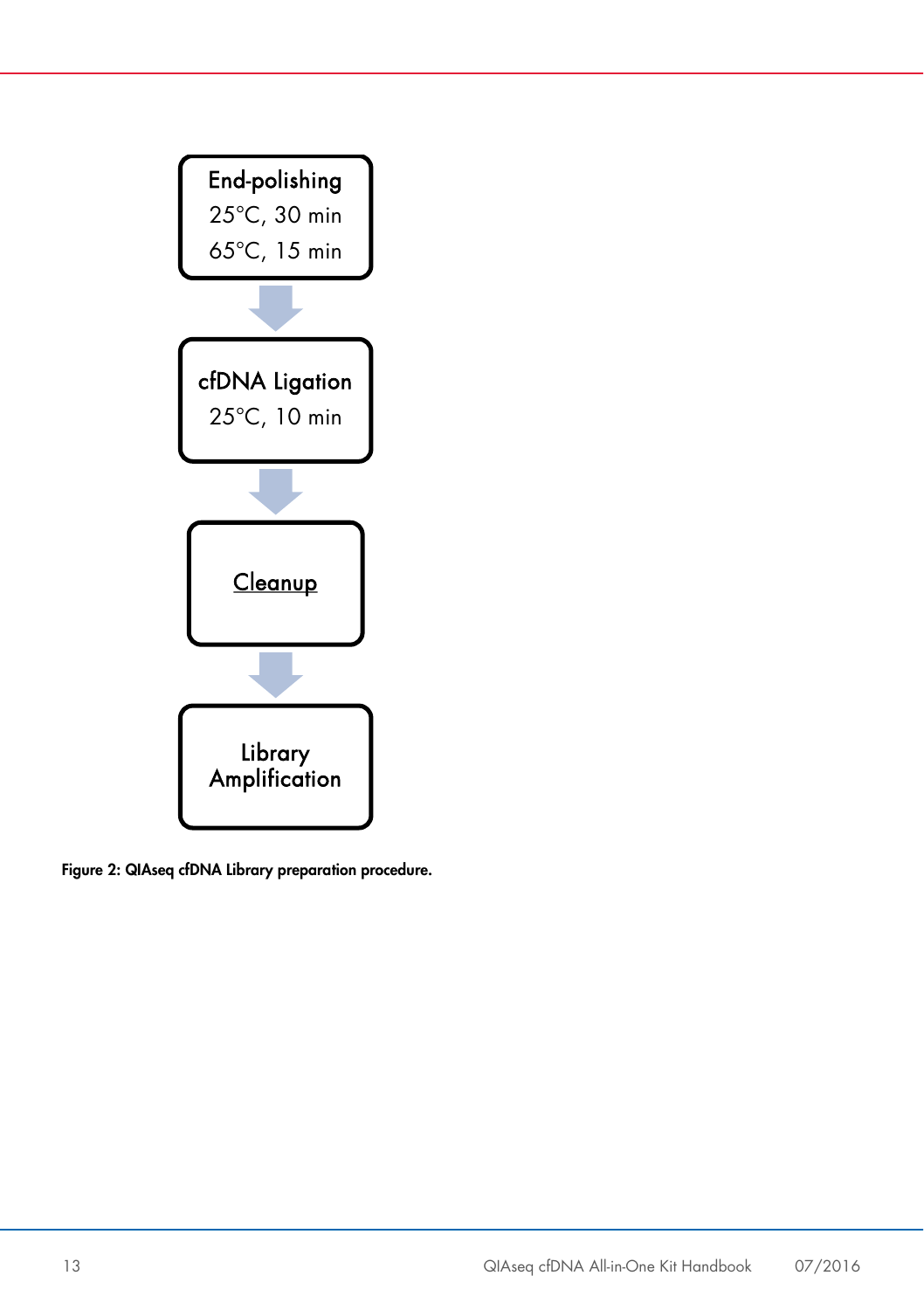#### Automation

#### Automated QIAseq sample preparation on the QIAcube

Purification of cfDNA using the QIAseq cfDNA Extraction Kit can be semi-automated on the QIAcube. Perform the lysis and vacuum steps prior to use of the QIAcube. Due to the high sample input volume of up to 5 ml, only the three wash steps and the elution step can be automated on the QIAcube. The innovative QIAcube uses advanced technology to process QIAGEN spin columns, enabling seamless integration of automated, low-throughput sample prep into your laboratory workflow. Sample preparation using the QIAcube follows the same steps as the manual procedure (i.e., wash, dry and elute), enabling you to continue using the QIAseq cfDNA Extraction Kit for purification of high-quality cfDNA. For more information about the automated procedure, see the relevant protocol sheet on cfDNA extraction using QIAamp Mini columns available at [www.qiagen.com/MyQIAcube.](http://www.qiagen.com/MyQIAcube)

#### PCR setup on QIAgility

QIAgility provides rapid, high-precision PCR setup in almost all plate and tube formats and can thus be used for PCR setup of the library enrichment PCR or qPCR setup for the quality assessment of generated libraries. The easy-to-use software is plug-and-play and requires no special programming, and optimized protocols assure fast startup and immediate results.

#### Automated library construction

QIAseq cfDNA Library Preparation protocols can be easily automated on the commonly used liquid handling platforms, as they offer: a highly streamlined, one-tube protocol; automationfriendly, single-use barcode adapter plates; and magnetic beads-based size selection and purification.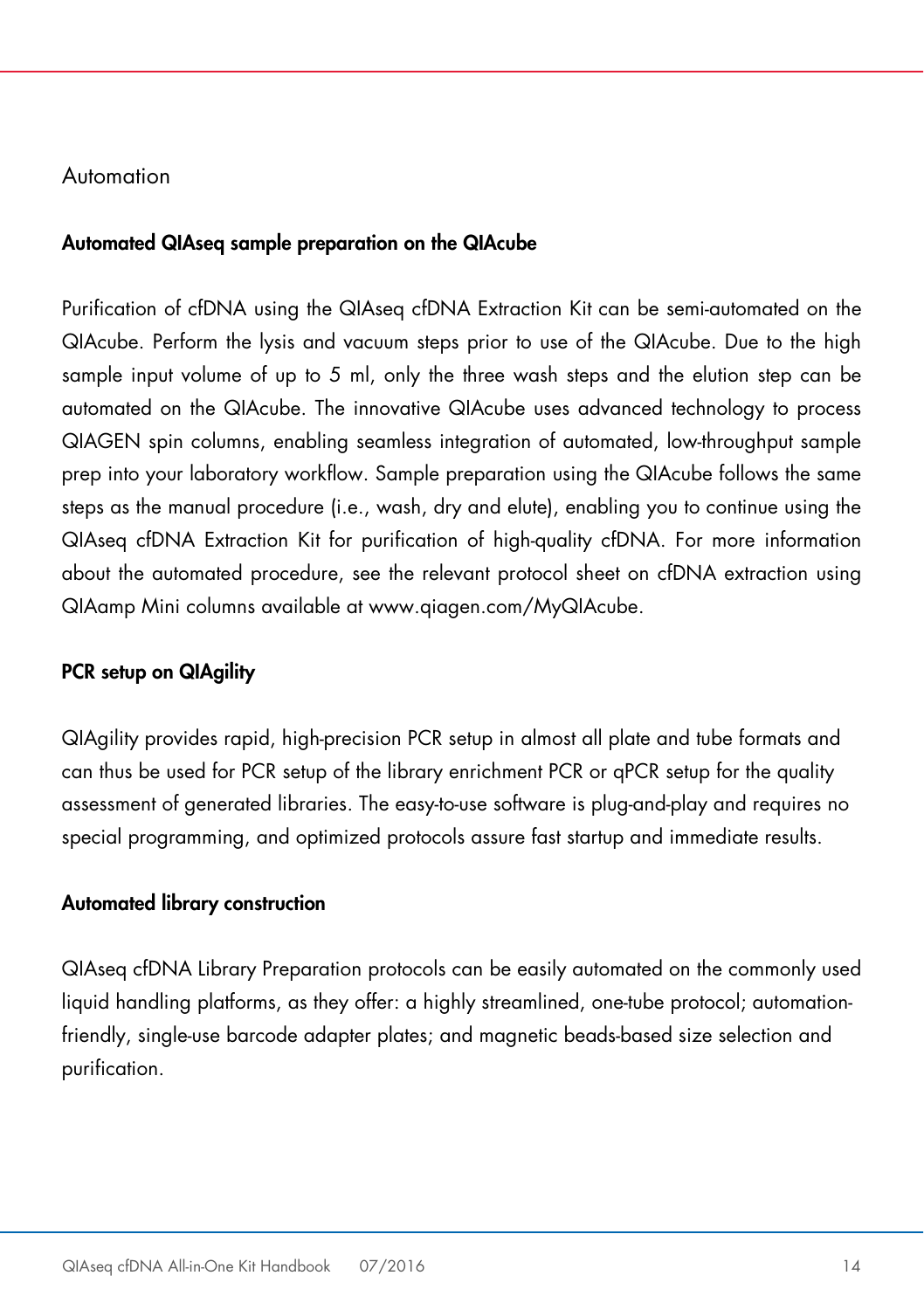# <span id="page-14-0"></span>Description of Protocols

### Sample preparation

Two sample preparation protocols are provided in this handbook for different volumes of plasma: one protocol for ≤3 ml plasma and one for processing 4–5 ml plasma.

### Library preparation

The library preparation described in this handbook contains two subsequent protocols for generation of cfDNA libraries that are for use on NGS platforms from Illumina. The first protocol describes end polishing, adapter ligation, cleanup and size selection of cfDNA – to generate libraries for next-generation sequencing. The second protocol describes an optional, high-fidelity amplification step that can be used to ensure high amounts of cfDNA library from as little as 1 ng of starting material.

### Starting materials

- Plasma samples for combined sample and library prep workflow
- Cell-free DNA (cfDNA) isolated with QIAsymphony SP or any other automated cfDNA extraction protocol for NGS library prep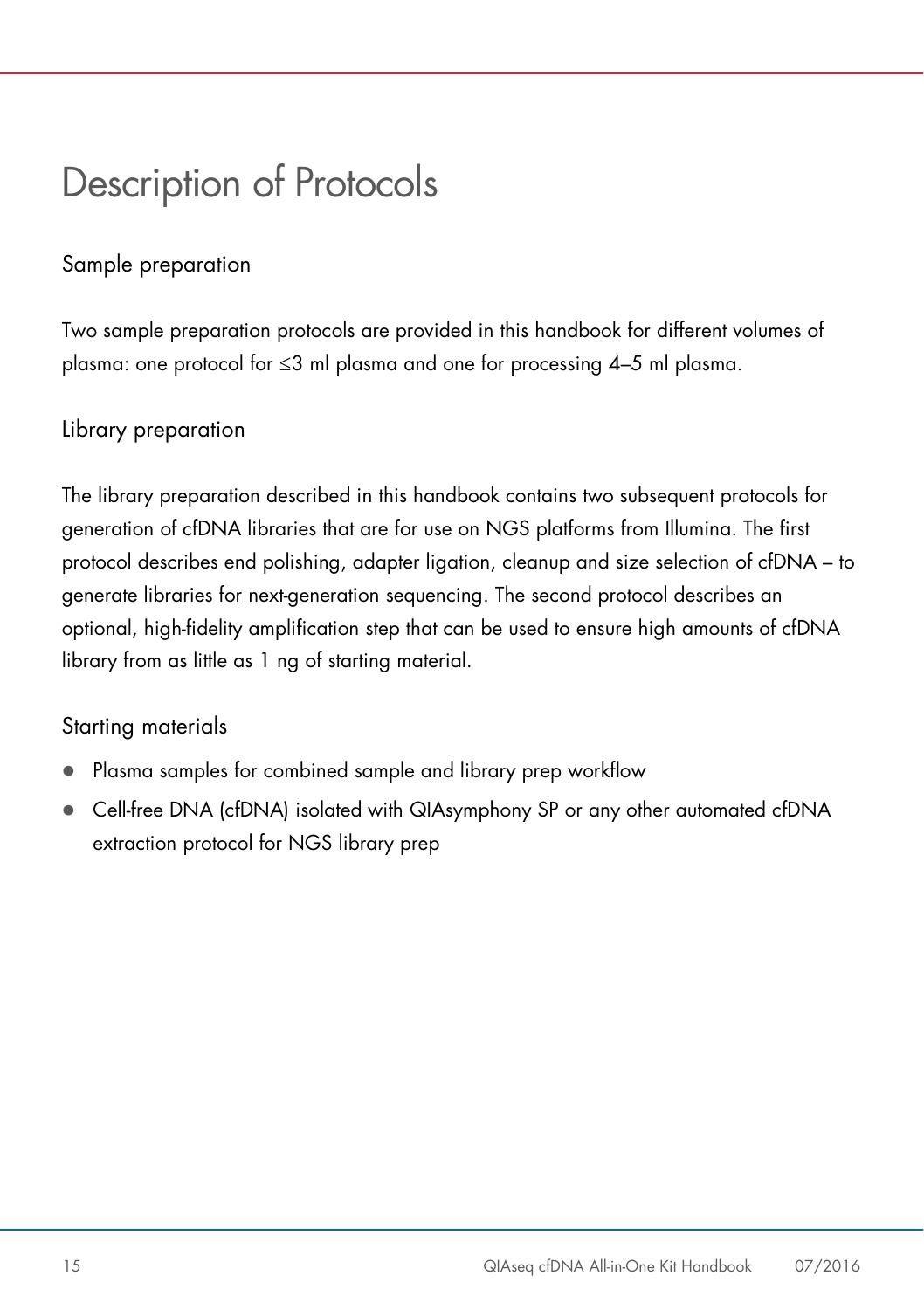# <span id="page-15-0"></span>Equipment and Reagents to Be Supplied by User

When working with chemicals, always wear a suitable lab coat, disposable gloves and protective goggles. For more information, consult the appropriate safety data sheets (SDSs), available from the product supplier.

For sample preparation

- Sterile pipette tips (pipette tips with aerosol barriers are recommended to help prevent cross-contamination) and pipettes
- Water bath or heating block capable of holding 50 ml centrifuge tubes at 60°C
- Heating block or similar at 56°C (capable of holding 2 ml collection tubes)
- **•** Microcentrifuge
- 50 ml centrifuge tubes
- QIAvac 24 Plus vacuum manifold (cat. no. 19413)
- QIAvac Connecting System (cat. no. 19419) or equivalent
- Vacuum Pump (cat. no. 84010 [USA and Canada], 84000 [Japan] or 84020 [rest of world]) or equivalent pump capable of producing a vacuum of –800 to –900 mbar
- Ethanol (96–100%)\*
- Crushed ice
- Some samples may require dilution with phosphate-buffered saline (PBS)
- Optional: VacValves (cat. no. 19408)

\* Do not use denatured alcohol, which contains other substances such as methanol or methyl ethyl ketone.

For library preparation

Sterile pipette tips and pipettes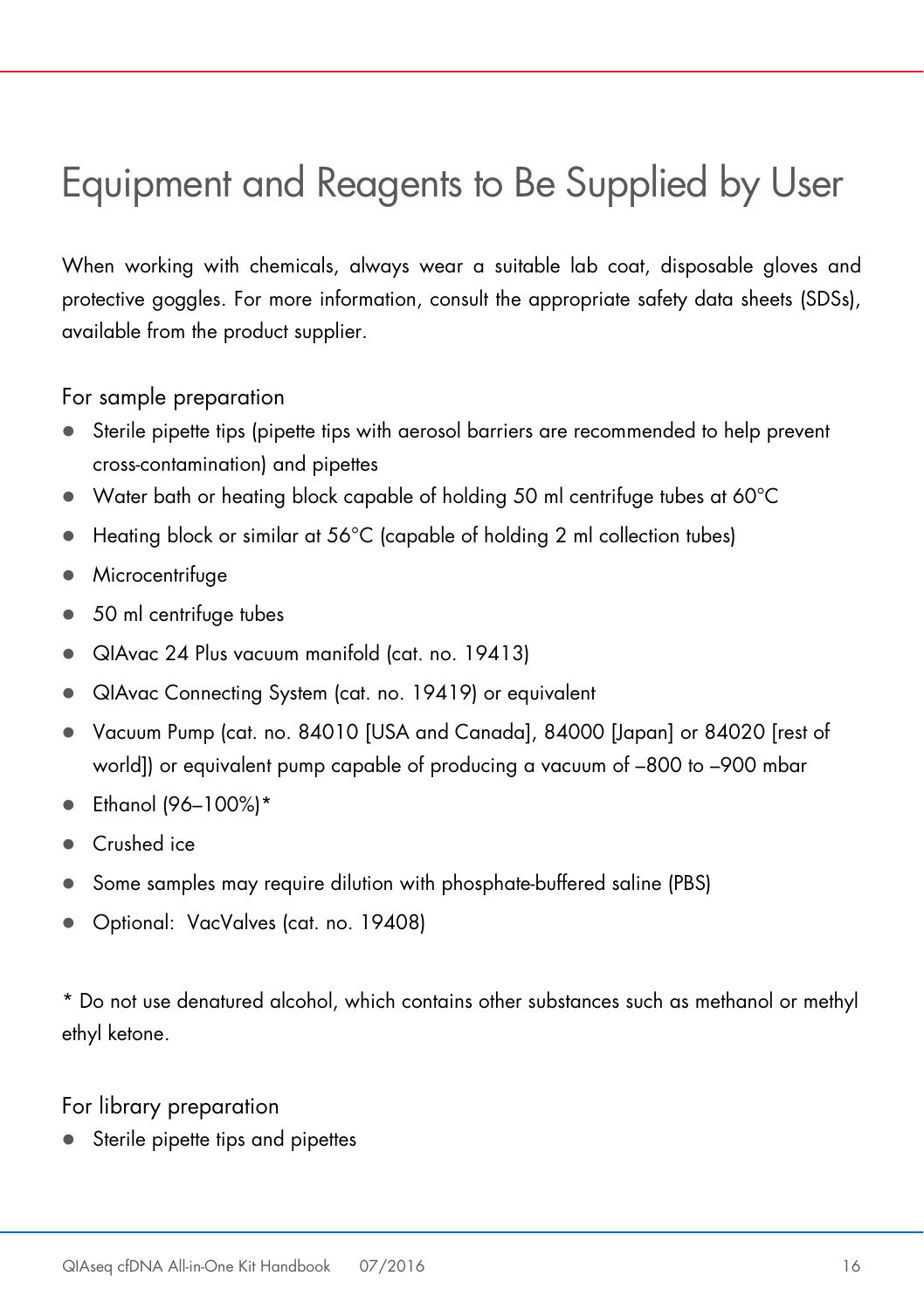- Agencourt AMPure XP beads (Beckman Coulter Inc., cat. no. A63880, A63881) for bead-based library purification
- 100% ethanol (ACS grade)
- Nuclease-free water
- Buffer EB (QIAGEN, cat. no. 19086)
- PCR tubes or plates
- Vortexer
- Microcentrifuge
- Thermocycler
- Magnetic stand
- Capillary electrophoresis device (e.g., QIAGEN QIAxcel, Agilent Bioanalyzer or similar method to assess the quality of DNA library)
- Rotorgene Q qPCR instrument and QIAseq Library Quant Array Kit (QIAGEN, cat. no. 333304) or a similar Real-time PCR cycler and method for qPCR-based library quantitation

# <span id="page-16-0"></span>Important Notes

Preparation of Buffers and Reagents

### Buffer ACB

Before use, add 200 ml isopropanol (100%) to 300 ml buffer ACB concentrate to obtain 500 ml Buffer ACB. Mix well after adding isopropanol.

Buffer ACW1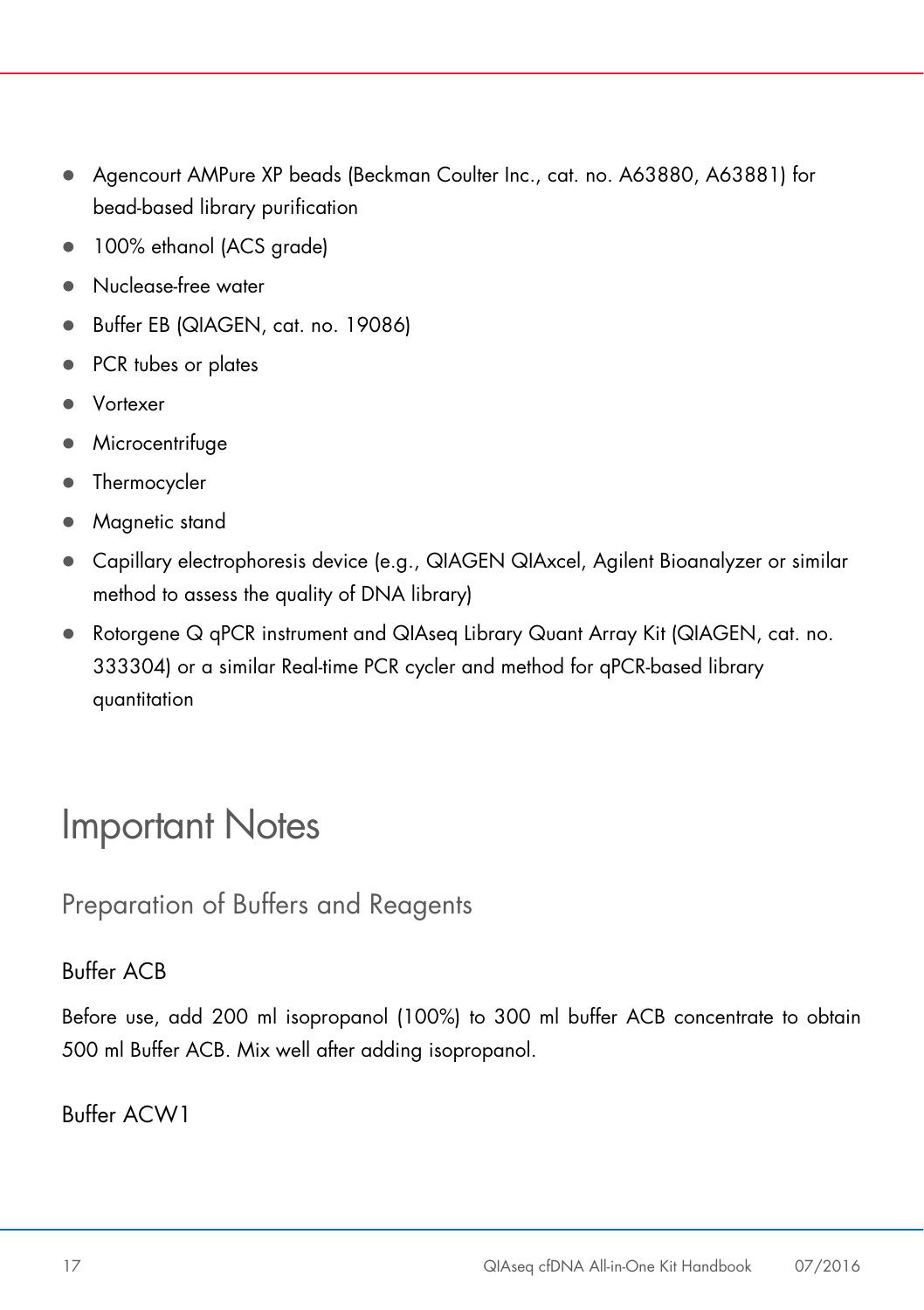Before use, add 25 ml ethanol (96–100%) to 19 ml buffer ACW1 concentrate to obtain 44 ml Buffer ACW1. Mix well after adding ethanol.

### Buffer ACW2

Before use, add 30 ml ethanol (96–100%) to 13 ml buffer ACW2 concentrate to obtain 43 ml Buffer ACW2. Mix well after adding ethanol.

### The QIAvac 24 Plus

The QIAvac 24 Plus is designed for fast and efficient vacuum processing of up to 24 QIAGEN spin columns in parallel. Samples and wash solutions are drawn through the column membranes by vacuum instead of centrifugation, providing greater speed and reduced hands-on time in purification procedures.

In combination with the QIAvac Connecting System, the QIAvac 24 Plus can be used as a flow-through system. The sample flow-through is collected in a separate waste bottle.

For maintenance of the QIAvac 24 Plus, refer to the handling guidelines in the QIAvac 24 Plus Handbook.

#### Processing QIAamp Mini columns on the QIAvac 24 Plus

QIAamp Mini columns are processed on the QIAvac 24 Plus using disposable VacConnectors and reusable VacValves. VacValves (optional) are inserted directly into the luer slots of the QIAvac 24 Plus manifold and ensure a steady flow rate, facilitating parallel processing of samples of different natures (e.g., blood and body fluids), volumes or viscosities. They should be used if sample flow rates differ significantly in order to ensure consistent vacuum. VacConnectors are disposable connectors that fit between QIAamp Mini columns and VacValves or between the QIAamp Mini columns and the luer slots of the QIAvac 24 Plus. They prevent direct contact between the spin column and VacValve during purification, thereby avoiding any cross-contamination between samples. VacConnectors are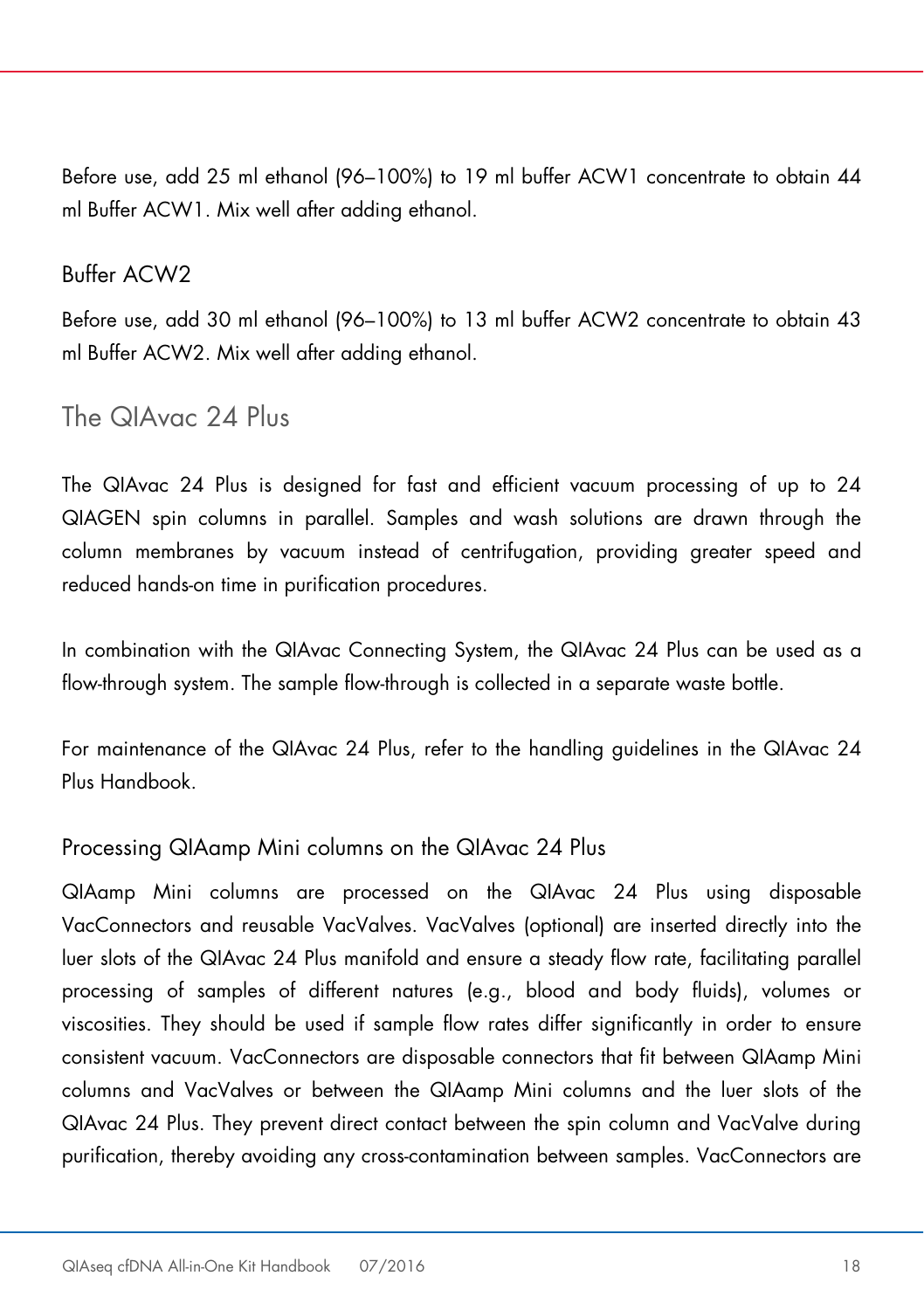discarded after a single use. Due to the large solution volumes used, the QIAvac Connecting System (or similar setup with waste bottles) is required (see Figure 3).



Figure 3: QIAcac 24 Plus, QIAvac Connecting System and Vacuum Pump

Handling guidelines for the QIAvac 24 Plus

- Always place the QIAvac 24 Plus on a secure bench top or work area. If dropped, the QIAvac 24 Plus manifold may crack.
- Always store the QIAvac 24 Plus clean and dry. For cleaning procedures see the QIAvac 24 Plus Handbook.
- The components of the QIAvac 24 Plus are not resistant to certain solvents (Table 1). If these solvents are spilt on the unit, rinse unit thoroughly with water.
- To ensure consistent performance, do not apply silicone or vacuum grease to any part of the QIAvac 24 Plus manifold.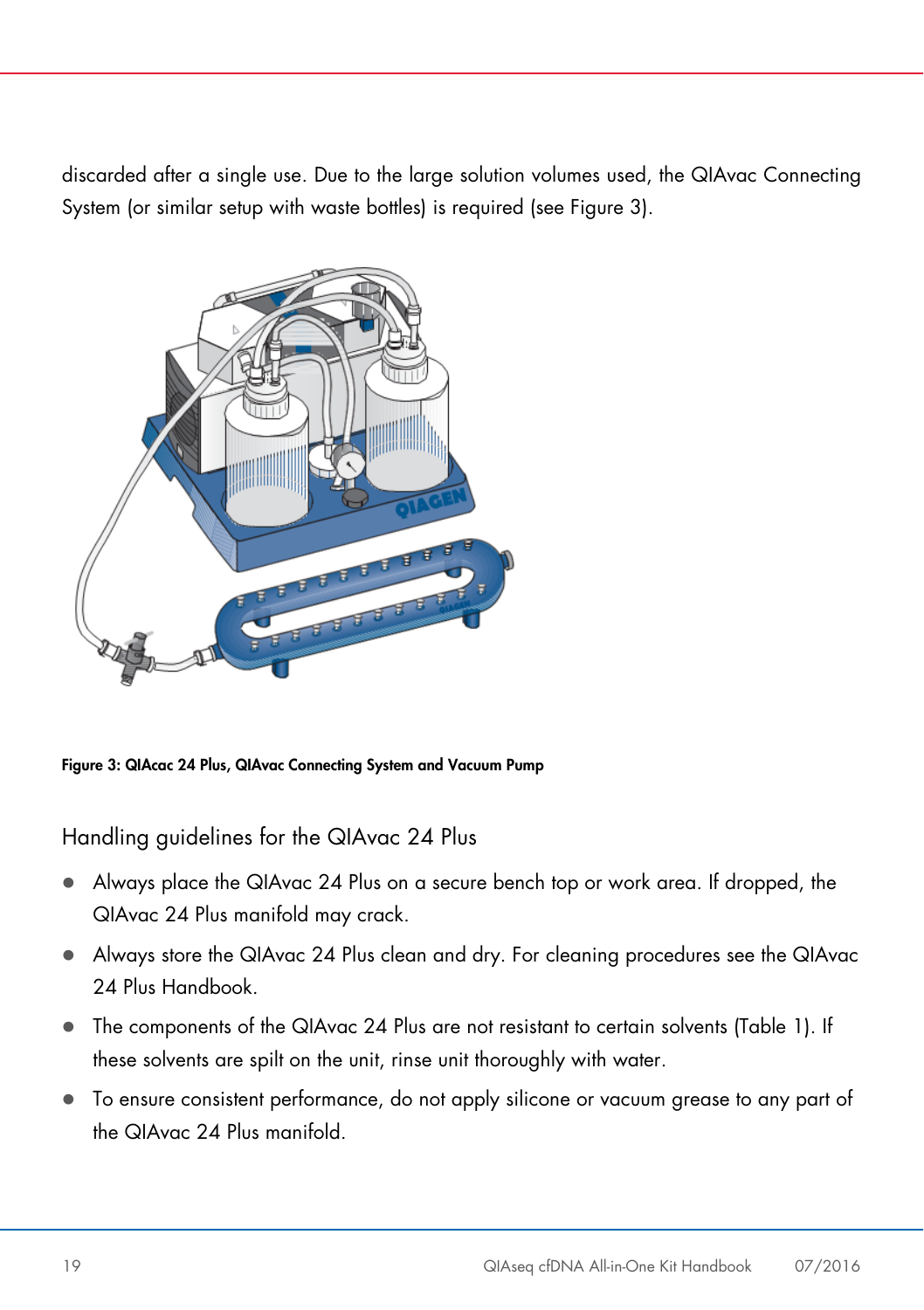- Always use caution and wear safety glasses when working near a vacuum manifold under pressure.
- Contact QIAGEN Technical Services or your local distributor for information concerning spare or replacement parts.
- The vacuum pressure is the pressure differential between the inside of the vacuum manifold and the atmosphere (standard atmospheric pressure 1013 millibar or 760 mm Hg) and can be measured using the QIAvac Connecting System or a vacuum regulator. The protocols require a vacuum pump capable of producing a vacuum of –800 to –900 mbar (e.g., QIAGEN, Vacuum Pump). Higher vacuum pressures must be avoided. Use of vacuum pressures lower than recommended may reduce nucleic acid yield and purity and increase the risk of clogged membranes.

| <b>Resistant to</b>   |                       |                   |
|-----------------------|-----------------------|-------------------|
| Acetic acid           | Chaotropic salts      | Chlorine bleach   |
| Chromic acid          | Concentrated alcohols | Hydrochloric acid |
| <b>SDS</b>            | Sodium Chloride       | Sodium hydroxide  |
| Tween <sup>®</sup> 20 | Urea                  |                   |
| Not resistant to      |                       |                   |
| Benzene               | Chloroform            | Ethers            |
| Phenol                | Toluene               |                   |

#### Table 1. Chemical resistance properties of QIAvac 24 Plus

### Setup of the QIAvac 24 Plus vacuum manifold

- 1. Connect the QIAvac 24 Plus to a vacuum source. If using the QIAvac Connecting System, connect the system to the manifold and vacuum source as described in Appendix A of the QIAvac 24 Plus Handbook.
- 2. Insert a VacValve (optional) into each luer slot of the QIAvac 24 Plus that is to be used (see Figure 4). Close unused luer slots with luer plugs or close the inserted VacValve.
- 3. VacValves should be used if flow rates of samples differ significantly to ensure consistent vacuum.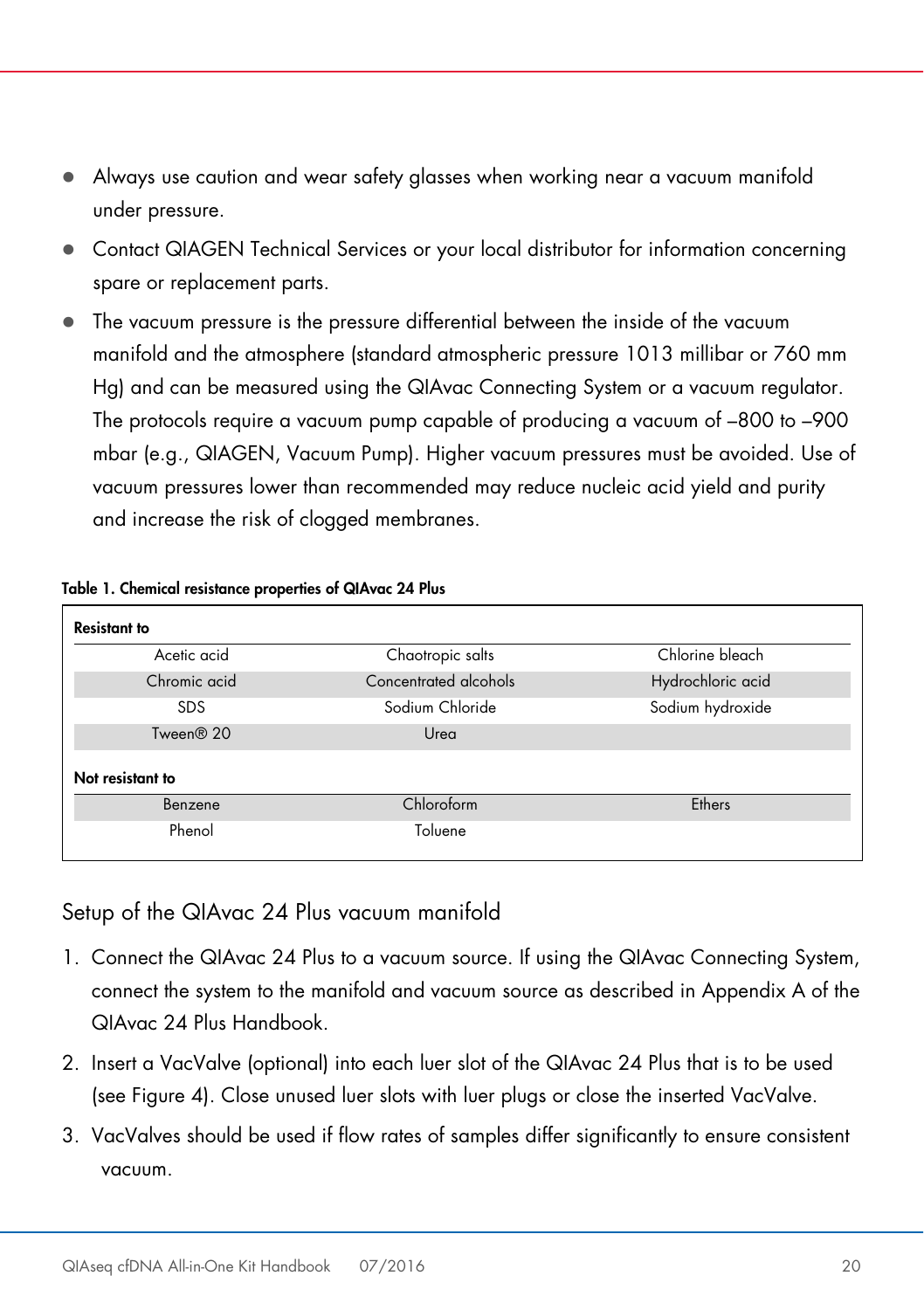- 4. Insert a VacConnector into each VacValve (see Figure 3).
- 5. Perform this step directly before starting the purification to avoid exposure of VacConnectors to potential contaminants in the air.
- 6. Place the QIAamp Mini columns into the VacConnectors on the manifold (see Figure 4). Note: Save the collection tube from the plastic bag for use in the purification protocol.
- 7. Insert a tube extender (20 ml) into each QIAamp Mini column (see Figure 4).

Note: Make sure that the tube extender is firmly inserted into the QIAamp Mini column in order to avoid leakage of sample.

- 8. For nucleic acid purification, follow the instructions in the protocols. Discard the VacConnectors appropriately after use.
- 9. Leave the lid of the QIAamp Mini column open while applying vacuum.
- 10. Switch off the vacuum between steps to ensure that a consistent, even vacuum is applied during processing. For faster vacuum release, a vacuum regulator should be used. Note: Each VacValve can be closed individually when the sample is completely drawn through the spin column, allowing parallel processing of samples of different volumes or viscosities.
- 11. After processing samples, clean the QIAvac 24 Plus (see "Cleaning and Decontaminating the QIAvac 24 Plus" in the QIAvac 24 Plus Handbook).

Note: Buffers ACL, ACB and ACW1 are not compatible with disinfecting agents containing bleach. See page 6 for safety information.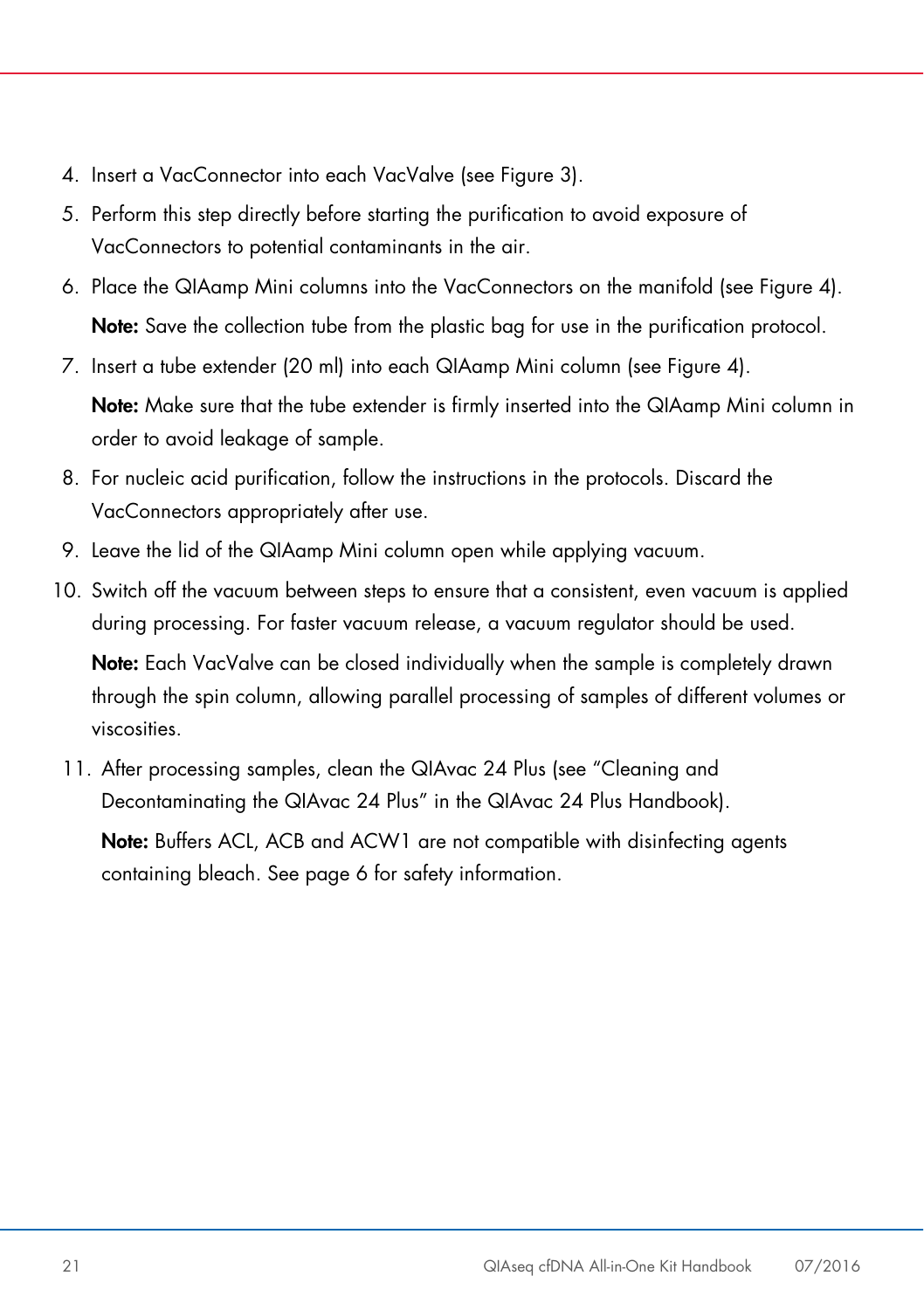

Figure 4: Setting up the QIAvac 24 Plus with QIAamp Mini columns using VacValves, VacConnectors and Tube Extenders. (1: QIAvac 24 Plus vacuum manifold, 2: Luer slot of the QIAvac 24 Plus (closed with luer plug), 3: QIAamp Mini column, 4: VacConnector, VacValce (must be purchased separately), 6: Tube Extender).

We recommend labeling the tubes and the QIAamp Mini columns for use on the QIAvac 24 Plus vacuum system according to the scheme in Figure 5 in order to avoid the mix-up of samples. This figure can be photocopied and labeled with the names of the samples.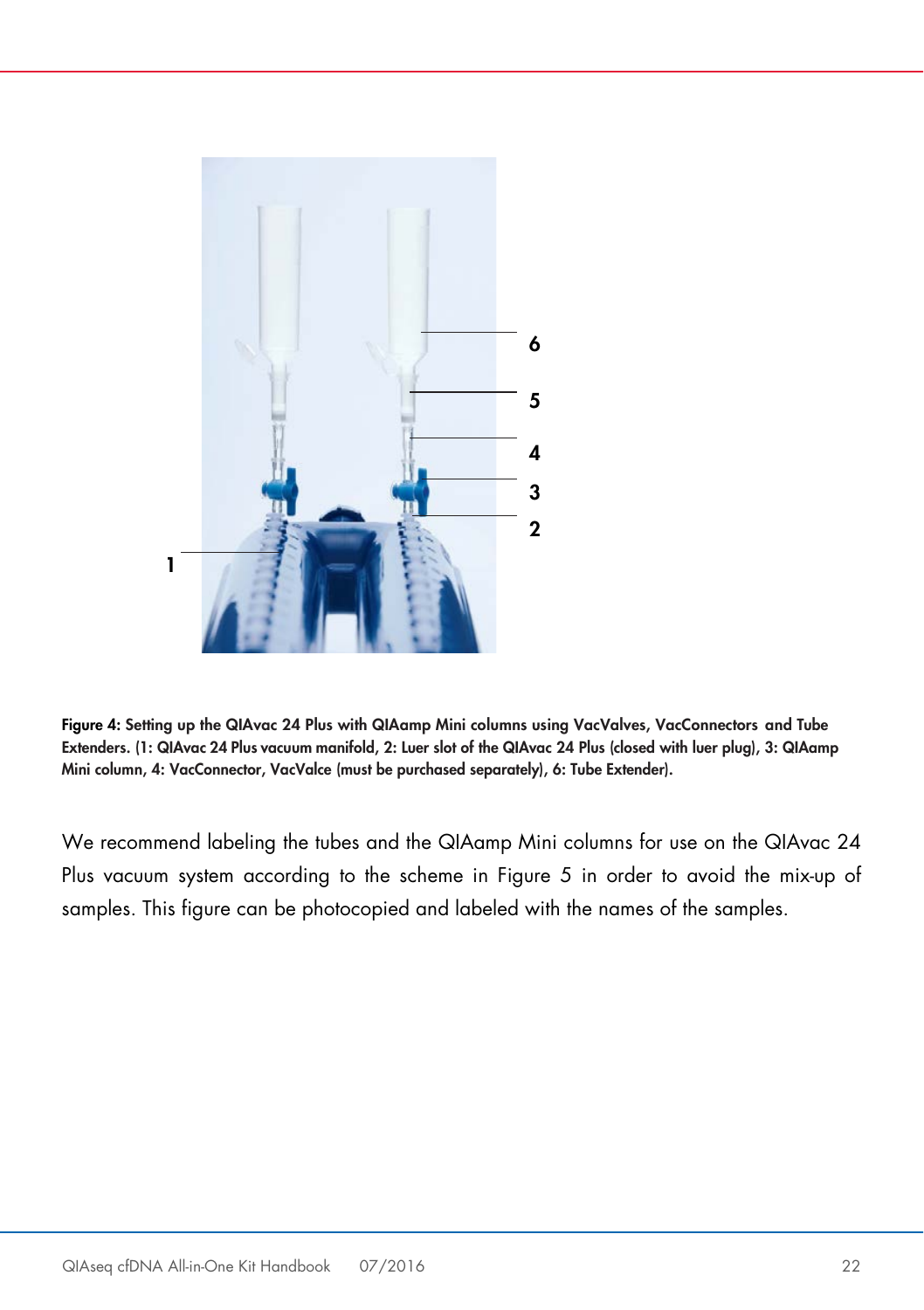

Figure 5: Labeling scheme for tubes and QIAamp Mini columns for use on the QIAvac 24 Plus vacuum system

.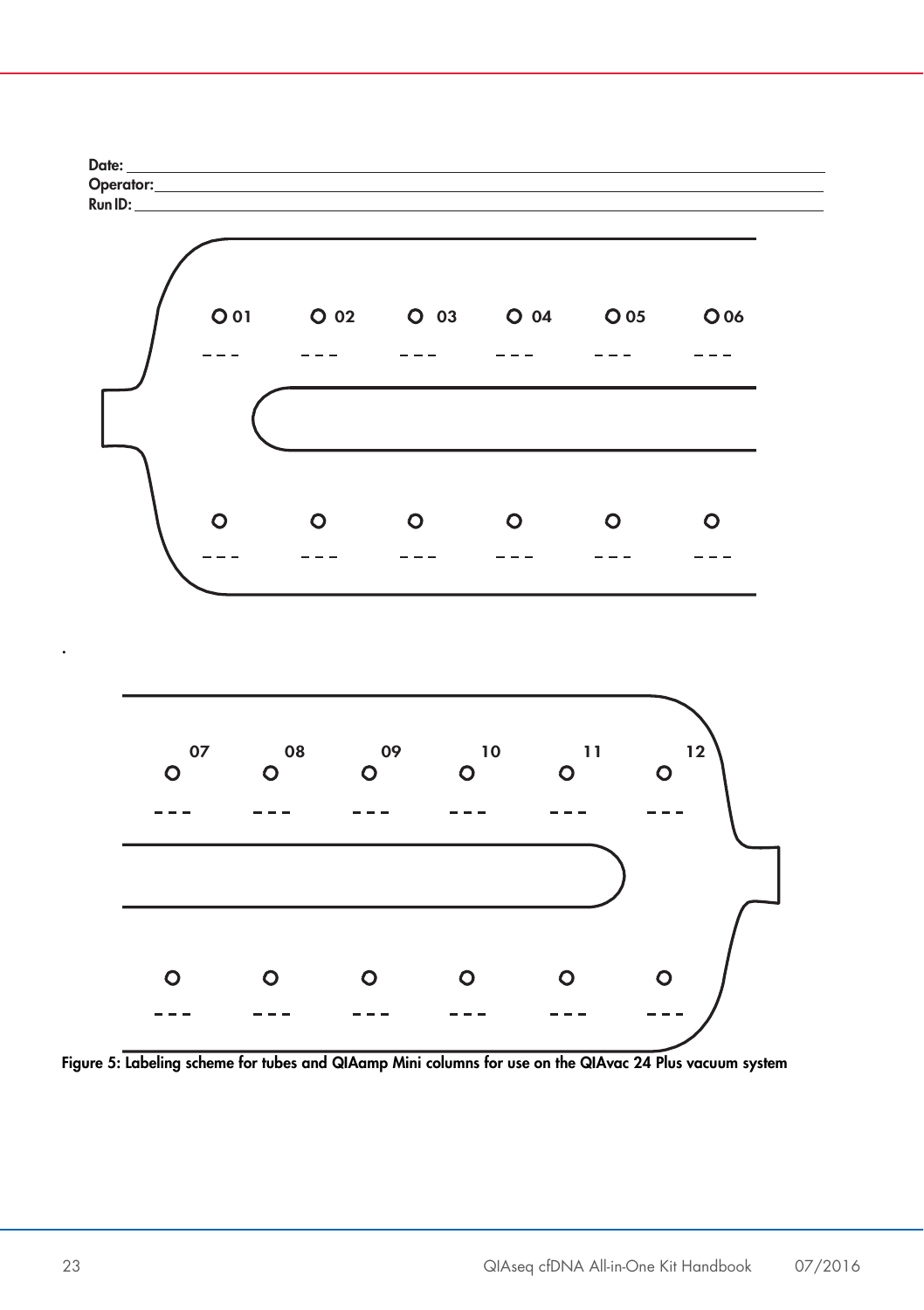### Recommended library quantification method

We recommend final library quantification by aPCR using primers complementary to the platform-specific adapters. This allows measurement of only complete library molecules, which are the only molecules able to perform bridge PCR on Illumina instruments. QIAGEN's QIAseq Library Quant Array Kit (cat. no. 333304) is highly recommended for accurate qPCR quantification of the prepared library. The QIAseq Library Quant Array Kit is compatible with all major NGS platforms and qPCR instruments, and includes pre-dispensed, sequentially diluted DNA standard to eliminate manual titration steps.

For the most accurate qPCR analysis using the QIAseq Library Quant Array Kit Excel sheet, the library fragment size distribution should be as narrow as possible, with a known mean value in base pairs. Wide fragment distributions are more difficult to accurately quantitate by qPCR, and the smallest library fragments will often be overrepresented in NGS data due to their higher efficiency of amplification during bridge PCR. The double AMPure XP bead cleanup included in the QIAseq cfDNA Library Kit protocol helps to ensure a narrow fragment size distribution for accurate qPCR and even sequencing coverage of all library molecules.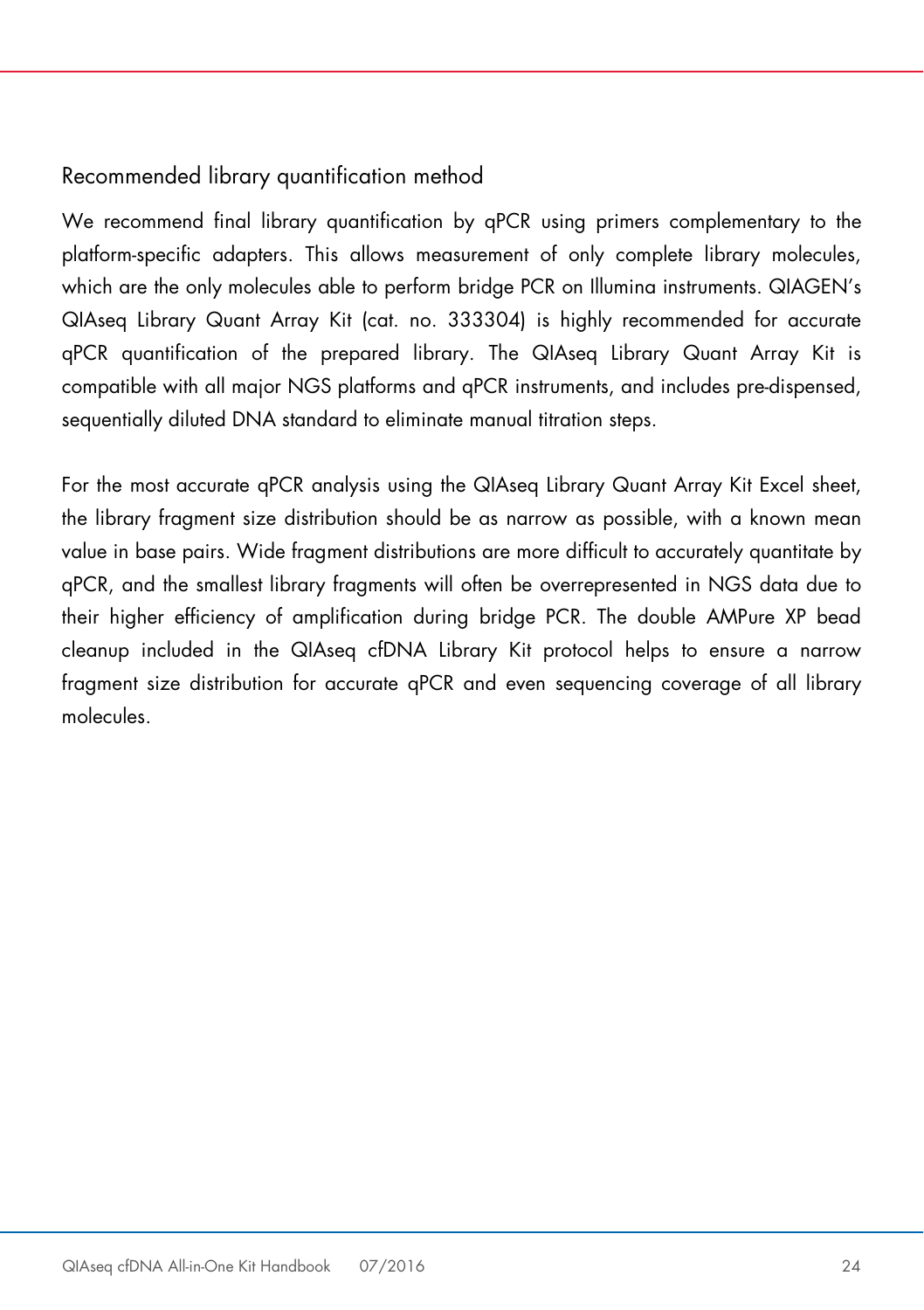# <span id="page-24-0"></span>Protocol: cfDNA Sample Extraction

Protocol: Purification of Circulating Nucleic Acids from 1 ml, 2 ml or 3 ml Plasma

### Important points before starting

- Prepare Green (marked with a ■) denotes sample volumes of 1 ml plasma; blue (marked with a  $\odot$ ) denotes  $\odot$  sample volumes of 2 ml plasma; red (marked with an e) denotes e sample volumes of 3 ml plasma.
- All centrifugation steps are carried out at room temperature (15–25°C).
- Switch off vacuum between steps to ensure that a consistent, even vacuum is applied during protocol steps.

Things to do before starting

- Equilibrate samples to room temperature.
- $\bullet$  If samples are  $\bullet$  <1 ml,  $\bullet$  <2 ml or e <3 ml, bring the volumes up to  $\bullet$  1 ml,  $\bullet$  2 ml or e 3 ml with phosphate-buffered saline.
- Set up the QIAvac 24 Plus as described on pages 19–22.
- Heat a heating block to 56°C for use with 2 ml collection tubes in step 14.
- Equilibrate Buffer AVE to room temperature for elution in step 15.
- Ensure that Buffer ACB, Buffer ACW1 and Buffer ACW2 have been prepared according to the instructions on pages 18–19.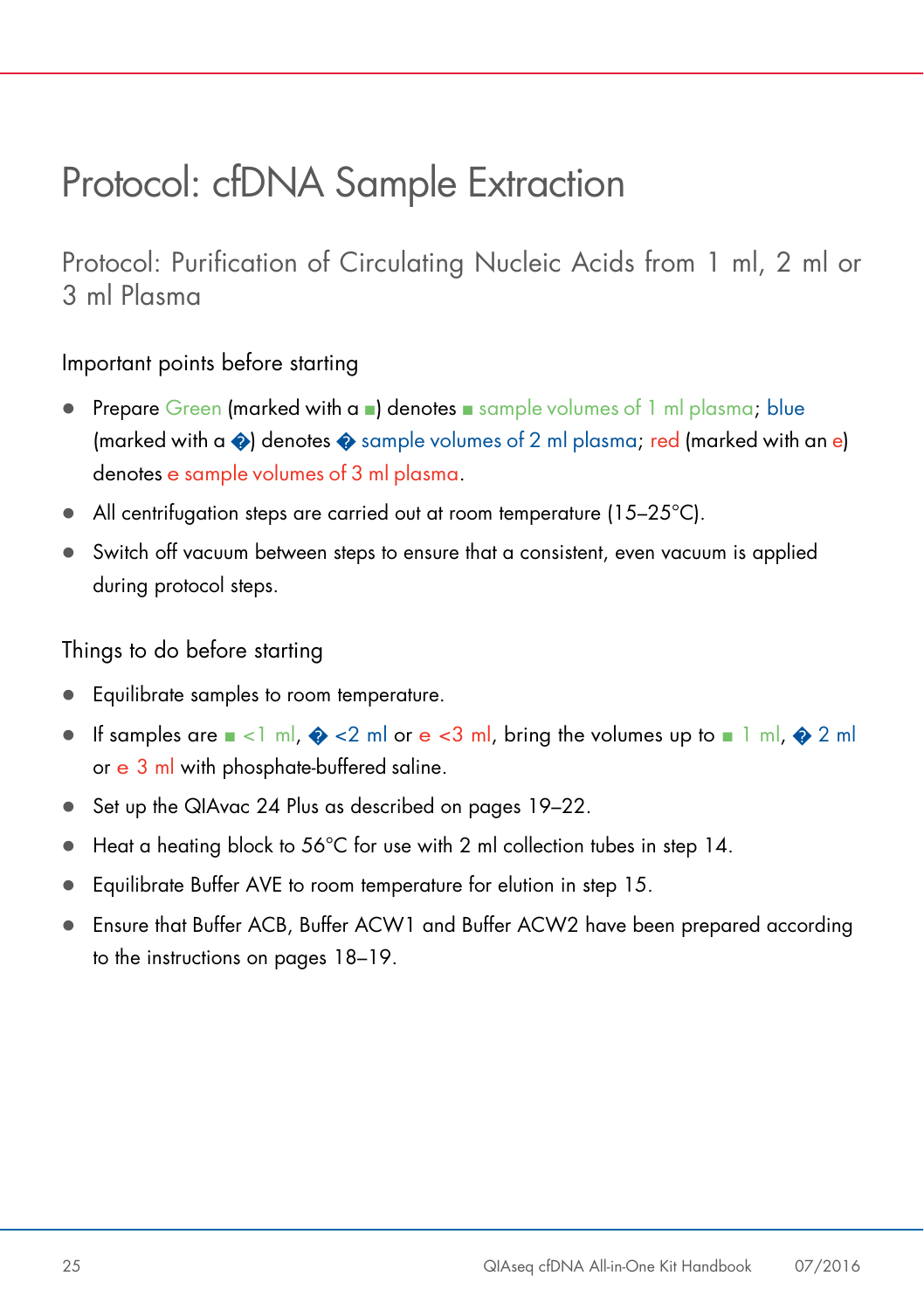#### Procedure

- 1. Pipet 100 µl, � 200 µl or e 300 µl QIAGEN Proteinase K into a 50 ml centrifuge tube (not provided).
- 2. Add  $\blacksquare$  1 ml,  $\spadesuit$  2 ml or e 3 ml of plasma to the 50 ml tube.
- 3. Add  $\blacksquare$  0.8 ml,  $\clubsuit$  1.6 ml or e 2.4 ml Buffer ACL. Close the cap and mix by pulsevortexing for 30 s.

Make sure that a visible vortex forms in the tube. In order to ensure efficient lysis, it is essential that the sample and Buffer ACL are mixed thoroughly to yield a homogeneous solution.

Note: Do not interrupt the procedure at this time. Proceed immediately to step 4 to start the lysis incubation.

- 4. Incubate at 60°C for 30 min.
- 5. Place the tube back on the lab bench and unscrew the cap.
- 6. Add  $\blacksquare$  1.8 ml,  $\clubsuit$  3.6 ml or e 5.4 ml Buffer ACB to the lysate in the tube. Close the cap and mix thoroughly by pulse-vortexing for 15–30 s.
- 7. Incubate the lysate-Buffer ACB mixture in the tube for 5 min on ice.
- 8. Insert the QIAamp Mini column into the VacConnector on the QIAvac 24 Plus. Insert a 20 ml tube extender into the open QIAamp Mini column. Make sure that the tube extender is firmly inserted into the QIAamp Mini column in order to avoid leakage of sample.

Note: Keep the collection tube for the dry spin in step 13.

9. Carefully apply the lysate-Buffer ACB mixture from step 7 into the tube extender of the QIAamp Mini column. Switch on the vacuum pump. When all lysates have been drawn through the columns completely, switch off the vacuum pump and release the pressure to 0 mbar. Carefully remove and discard the tube extender. Please note that large sample lysate volumes (about 11 ml when starting with 3 ml sample) may need up to 10 minutes to pass through the QIAamp Mini membrane by vacuum force. For fast and convenient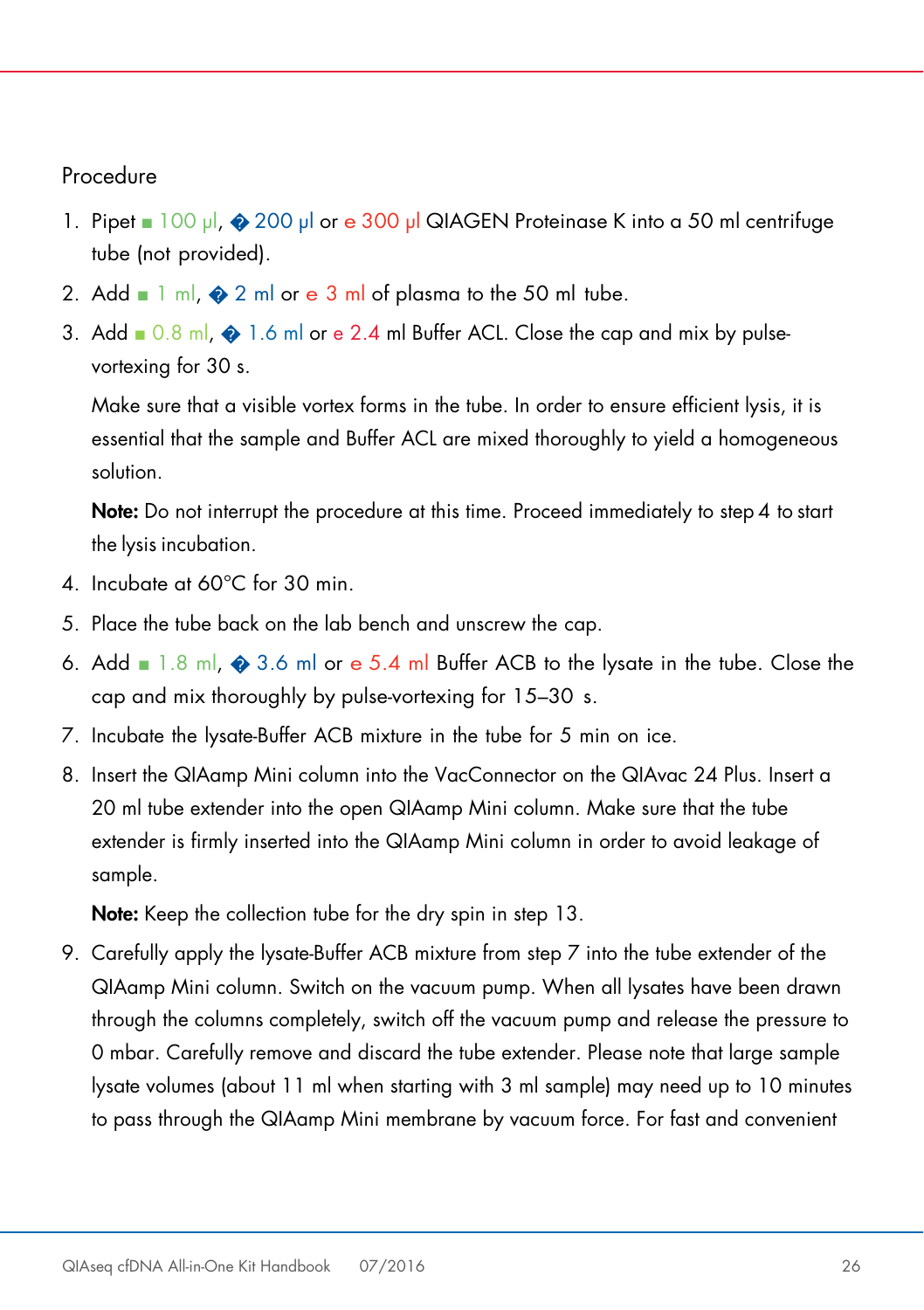release of the vacuum pressure, the Vacuum Regulator should be used (part of the QIAvac Connecting System).

Note: To avoid cross-contamination, be careful not to move the tube extenders over neighboring QIAamp Mini columns.

- 10. Apply 600 µl Buffer ACW1 to the QIAamp Mini column. Leave the lid of the column open, and switch on the vacuum pump. After all of Buffer ACW1 has been drawn through the QIAamp Mini column, switch off the vacuum pump and release the pressure to 0 mbar.
- 11. Apply 750 µl Buffer ACW2 to the QIAamp Mini column. Leave the lid of the column open, and switch on the vacuum pump. After all of Buffer ACW2 has been drawn through the QIAamp Mini column, switch off the vacuum pump and release the pressure to 0 mbar.
- 12. Apply 750 µl of ethanol (96–100%) to the QIAamp Mini column. Leave the lid of the column open, and switch on the vacuum pump. After all of ethanol has been drawn through the spin column, switch off the vacuum pump and release the pressure to 0 mbar.
- 13. Close the lid of the QIAamp Mini column. Remove it from the vacuum manifold and discard the VacConnector. Place the QIAamp Mini column in a clean 2 ml collection tube, and centrifuge at full speed (20,000 x g; 14,000 rpm) for 3 min.
- 14. Place the QIAamp Mini column into a new 2 ml collection tube. Open the lid, and incubate the assembly at 56°C for 10 min to dry the membrane completely.
- 15. Place the QIAamp Mini column in a clean 1.5 ml elution tube (provided) and discard the 2 ml collection tube from step 14. Carefully apply 40–60 µl of Buffer AVE to the center of the QIAamp Mini membrane. Close the lid and incubate at room temperature for 3 min.

Important: Ensure that the elution buffer AVE is equilibrated to room temperature (15– 25 $^{\circ}$ C). If elution is done in small volumes (<50 µl), the elution buffer has to be dispensed onto the center of the membrane for complete elution of bound DNA. Elution volume is flexible and can be adapted according to the requirements of downstream applications.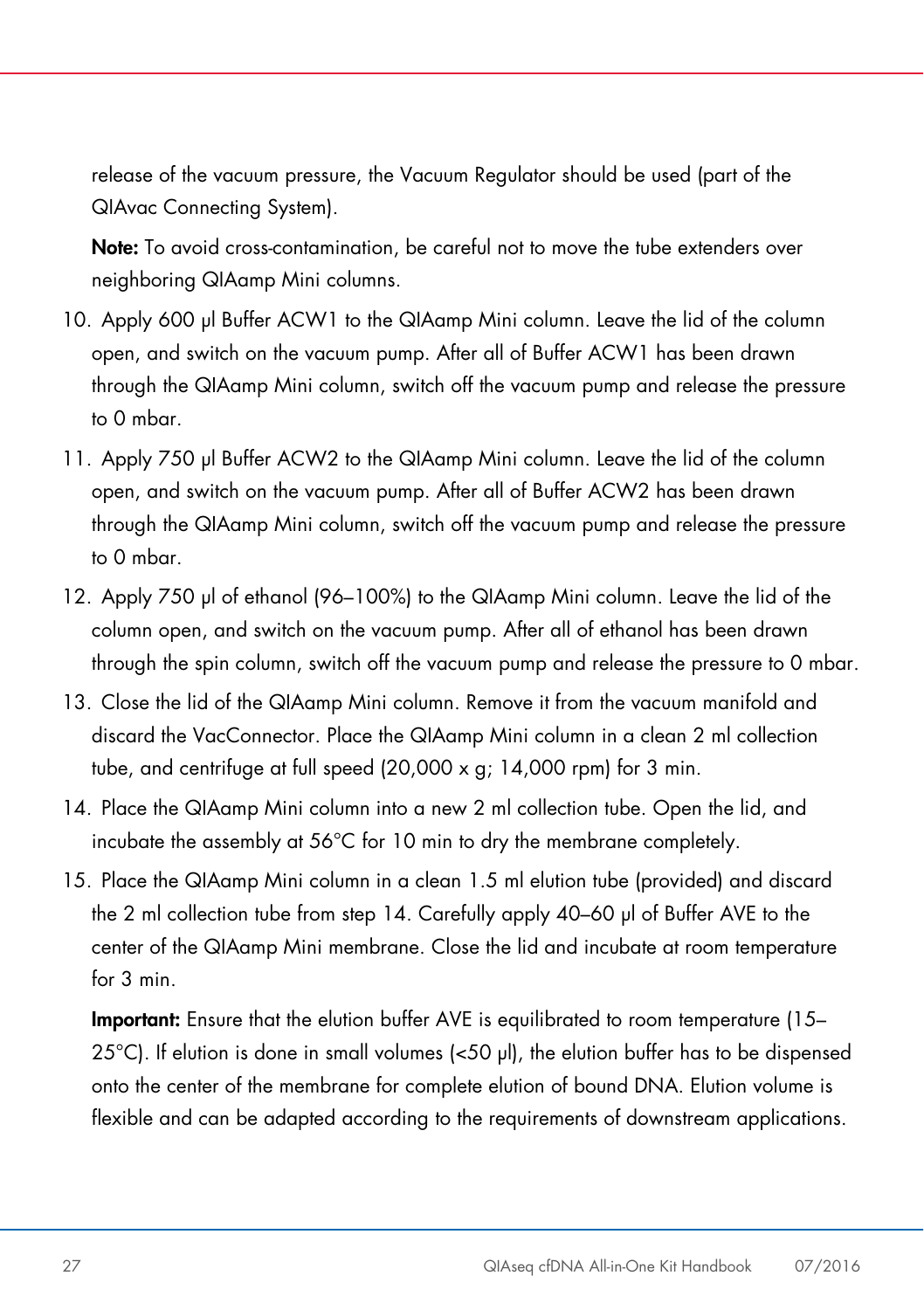The recovered eluate volume will be up to 5 µl less than the elution volume applied to the QIAamp Mini column.

16. Centrifuge in a microcentrifuge at full speed (20,000 x g; 14,000 rpm) for 1 min to elute the nucleic acids.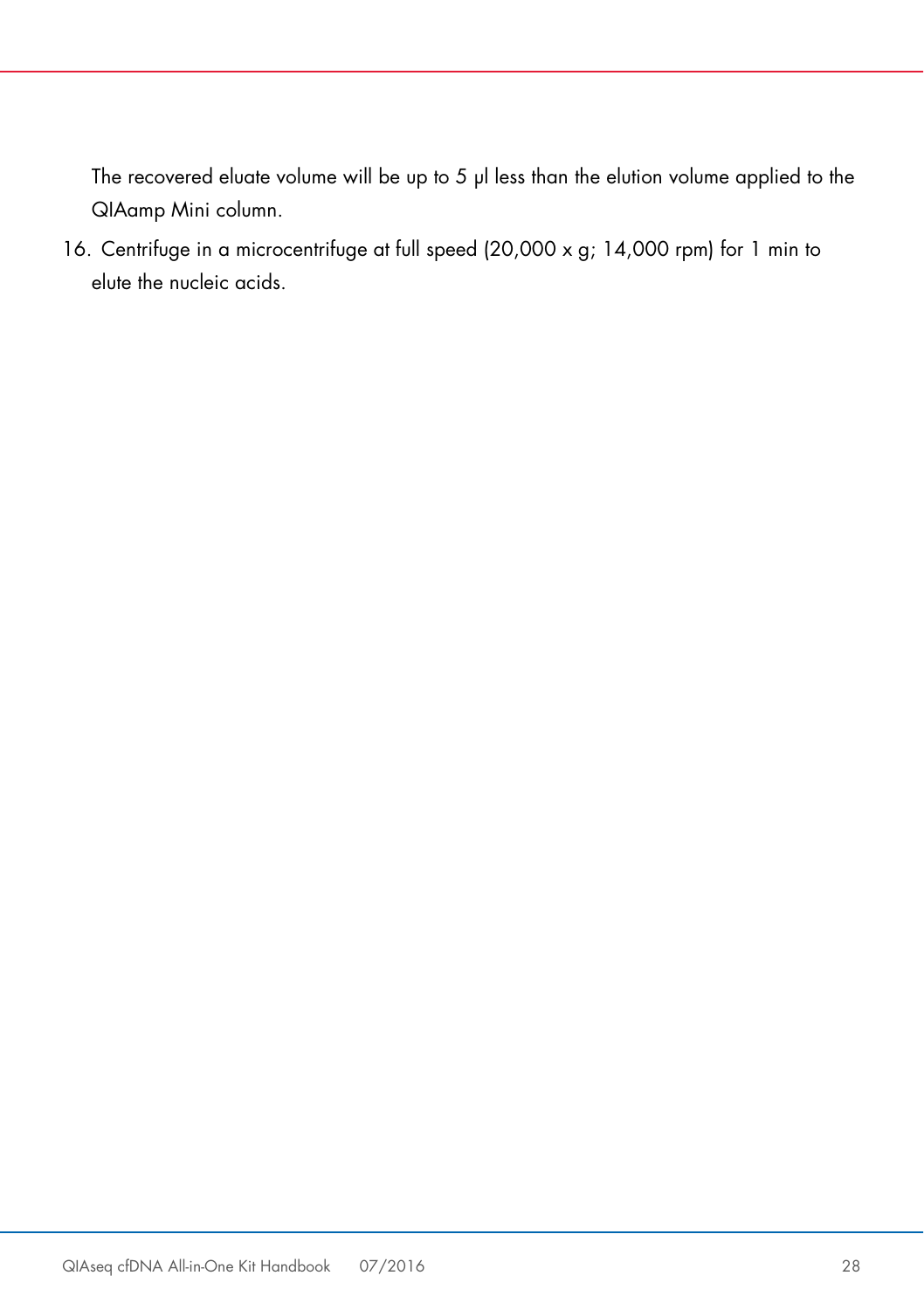### Protocol: Purification of Circulating Nucleic Acids from 4 ml or 5 ml Plasma

### Important points before starting

- Prepare Blue (marked with a  $\odot$ ) denotes  $\odot$  sample volumes of 4 ml plasma; red (marked with an e) denotes e sample volumes of 5 ml plasma.
- All centrifugation steps are carried out at room temperature (15–25°C).
- Switch off vacuum between steps to ensure that a consistent, even vacuum is applied during protocol steps.

#### Things to do before starting

- Equilibrate samples to room temperature.
- If samples are  $\diamondsuit$  <4 ml or e < 5 ml, bring the volumes up to  $\diamondsuit$  4 ml or e 5 ml with phosphate-buffered saline.
- Set up the QIAvac 24 Plus as described on pages 19–22.
- $\bullet$  Heat a water bath or heating block to 60°C for use with 50 ml centrifuge tubes in step 4.
- Heat a heating block to 56°C for use with 2 ml collection tubes in step 14.
- Equilibrate Buffer AVE to room temperature for elution in step 15.
- Ensure that Buffer ACB, Buffer ACW1, and Buffer ACW2 have been prepared according to the instructions on page 18–19.

#### Procedure

- 1. Pipet  $\triangle$  400 µl or e 500 µl QIAGEN Proteinase K into a 50 ml centrifuge tube (not provided).
- 2. Add  $\bigcirc$  4 ml or e 5 ml of plasma to the tube.
- 3. Add  $\bullet$  3.2 ml or e 4.0 ml Buffer ACL. Close the cap and mix by pulse-vortexing for 30 s. Make sure that a visible vortex forms in the tube. To ensure efficient lysis, it is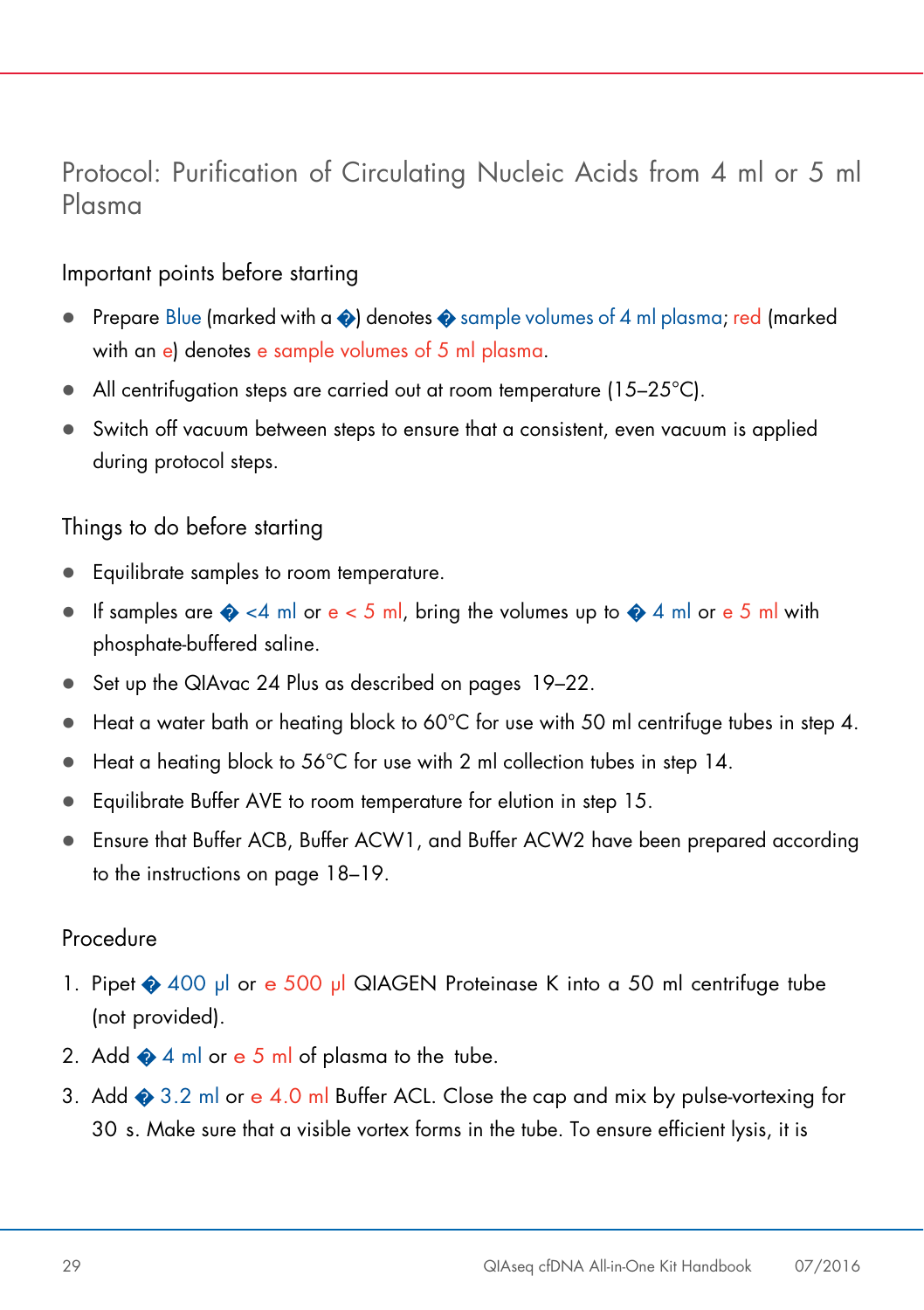essential that the sample and Buffer ACL are mixed thoroughly to yield a homogeneous solution.

Note: Do not interrupt the procedure at this time. Proceed immediately to step 4 to start the lysis incubation.

- 4. Incubate at 60°C for 30 min.
- 5. Place the tube back on the lab bench and unscrew the cap.
- 6. Add  $\bullet$  7.2 ml or e 9 ml Buffer ACB to the lysate in the tube. Close the cap and mix thoroughly by pulse-vortexing for 15–30 s.
- 7. Incubate the lysate-Buffer ACB mixture in the tube for 5 min on ice.
- 8. Insert the QIAamp Mini column into the VacConnector on the QIAvac 24 Plus. Insert a 20 ml tube extender into the open QIAamp Mini column. Make sure that the tube extender is firmly inserted into the QIAamp Mini column in order to avoid leakage of sample.

Note: Keep the collection tube for the dry spin in step 13.

9. Carefully apply the lysate-Buffer ACB mixture from step 7 into the tube extender of the QIAamp Mini column. Switch on the vacuum pump. When all lysates have been drawn through the columns completely, switch off the vacuum pump and release the pressure to 0 mbar. Carefully remove and discard the tube extender.

Please note that large sample lysate volumes (about 20 ml when starting with 5 ml sample) may need up to 15 minutes to pass through the QIAamp Mini membrane by vacuum force. For fast and convenient release of the vacuum pressure, the Vacuum Regulator should be used (part of the QIAvac Connecting System).

Note: To avoid cross-contamination, be careful not to move the tube extenders over neighboring QIAamp Mini columns.

10. Apply 600 µl Buffer ACW1 to the QIAamp Mini column. Leave the lid of the column open, and switch on the vacuum pump. After all of Buffer ACW1 has been drawn through the QIAamp Mini column, switch off the vacuum pump and release the pressure to 0 mbar.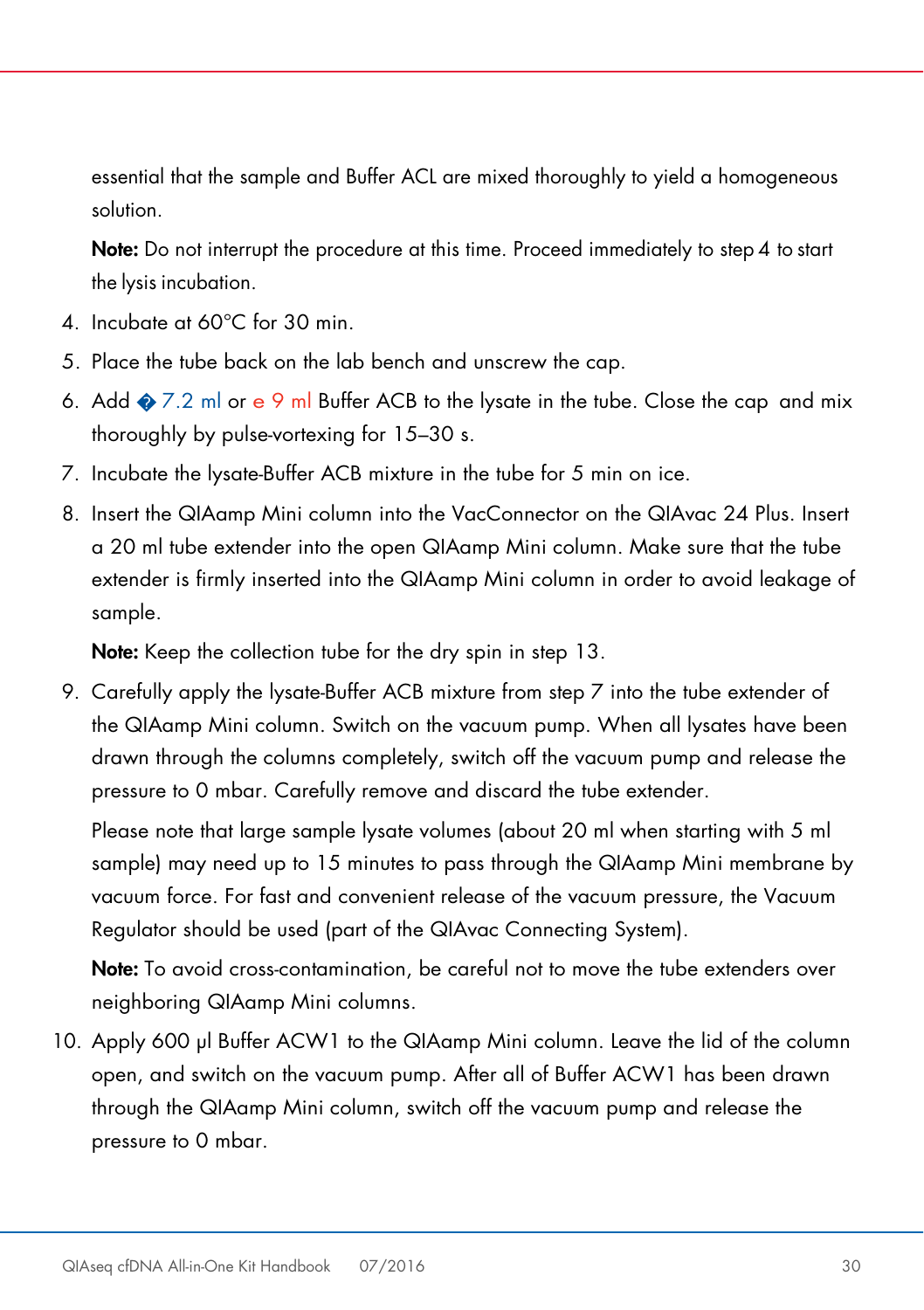- 11. Apply 750 µl Buffer ACW2 to the QIAamp Mini column. Leave the lid of the column open, and switch on the vacuum pump. After all of Buffer ACW2 has been drawn through the QIAamp Mini column, switch off the vacuum pump and release the pressure to 0 mbar.
- 12. Apply 750 µl of ethanol (96–100%) to the QIAamp Mini column. Leave the lid of the column open, and switch on the vacuum pump. After all of ethanol has been drawn through the spin column, switch off the vacuum pump and release the pressure to 0 mbar.
- 13. Close the lid of the QIAamp Mini column. Remove it from the vacuum manifold and discard the VacConnector. Place the QIAamp Mini column in a clean 2 ml collection tube, and centrifuge at full speed (20,000 x g; 14,000 rpm) for 3 min.
- 14. Place the QIAamp Mini Column into a new 2 ml collection tube. Open the lid, and incubate the assembly at 56°C for 10 min to dry the membrane completely.
- 15. Place the QIAamp Mini column in a clean 1.5 ml elution tube (provided) and discard the 2 ml collection tube from step 14. Carefully apply 40–60 µl of Buffer AVE to the center of the QIAamp Mini membrane. Close the lid and incubate at room temperature for 3 min.

Important: Ensure that the elution buffer AVE is equilibrated to room temperature (15– 25°C). If elution is done in small volumes (<50 µl), the elution buffer has to be dispensed onto the center of the membrane for complete elution of bound DNA. Elution volume is flexible and can be adapted according to the requirements of downstream applications. The recovered eluate volume will be up to 5 µl less than the elution volume applied to the QIAamp Mini column.

16. Centrifuge in a microcentrifuge at full speed (20,000 x g; 14,000 rpm) for 1 min to elute the nucleic acids.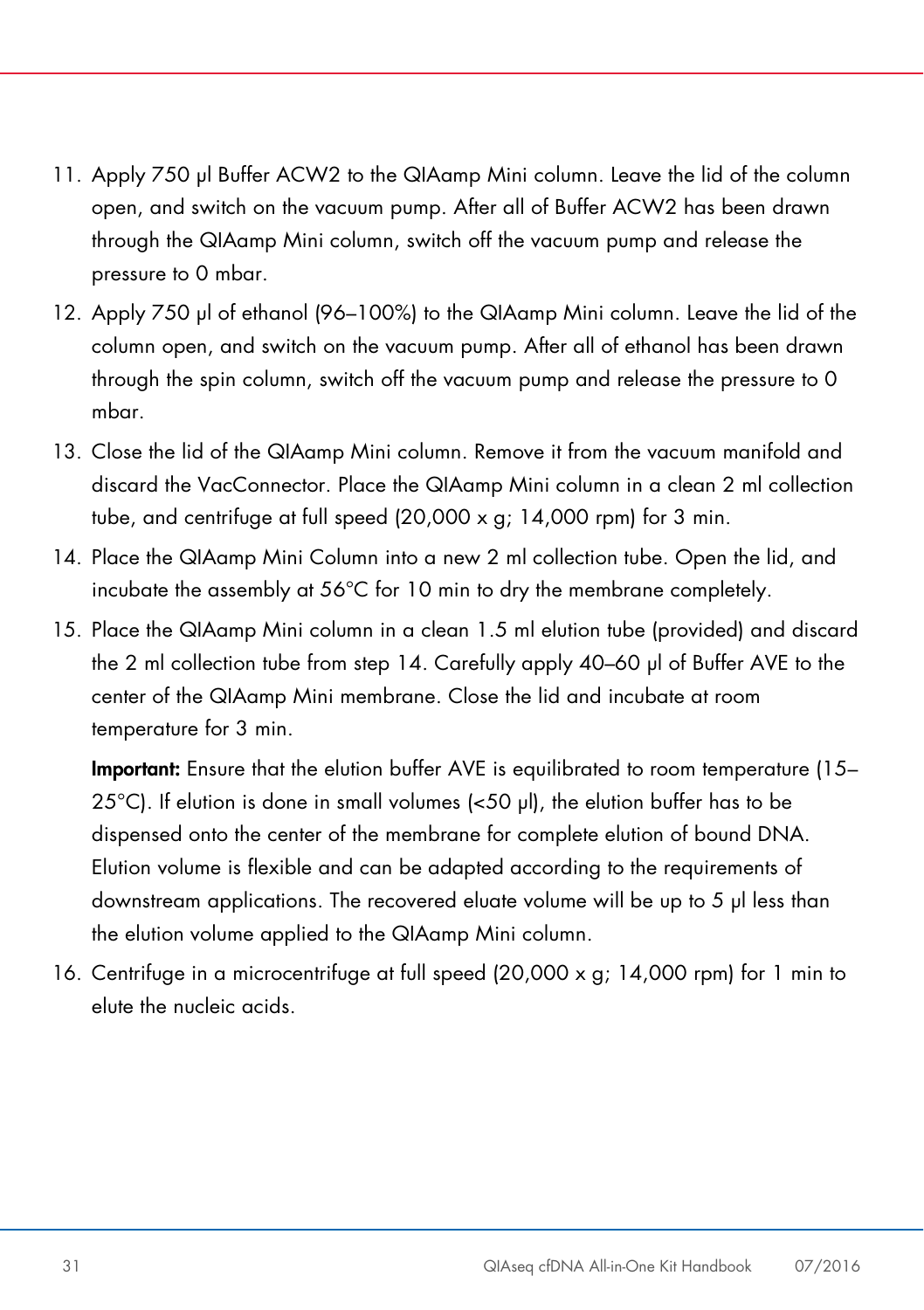# <span id="page-31-0"></span>Protocol: cfDNA Library Preparation

### Important points before starting

- This protocol is for constructing sequencing libraries from 1–100 ng of cfDNA input for Illumina NGS platforms.
- QIAseq sequencing adapters are dissolved in duplex buffer and are ready to use.
- Adapters are fully compatible with all Illumina instruments, including MiniSeq, MiSeq, NextSeq and HiSeq instruments. A PCR step is not required to complete the adapter sequences – they are full length and ready for sequencing following the ligation step.
- The majority of circulating cell-free DNA (cfDNA) has the size of around 170 bp and does not require further fragmentation prior to library step.
- Do not use a heated lid during the adapter ligation step.

### Protocol: End-Polishing and Adapter Ligation

This protocol describes end repair, A-addition, adapter ligation and library cleanup, generating libraries that are ready to quantify and use in next-generation sequencing on instruments from Illumina.

### Things to do before starting

- Thaw frozen reagents on ice. Once thawed, buffers should be mixed thoroughly by quick vortexing to avoid any localized concentrations. Briefly spin down vortexed reagents before use.
- Sample cfDNA should be dissolved in AVE, EB/Tris buffer or H2O before starting.
- The majority of circulating cell-free DNA (cfDNA) has the size of around 170 bp and does not require further fragmentation prior to library preparation.
- Prepare 80% ethanol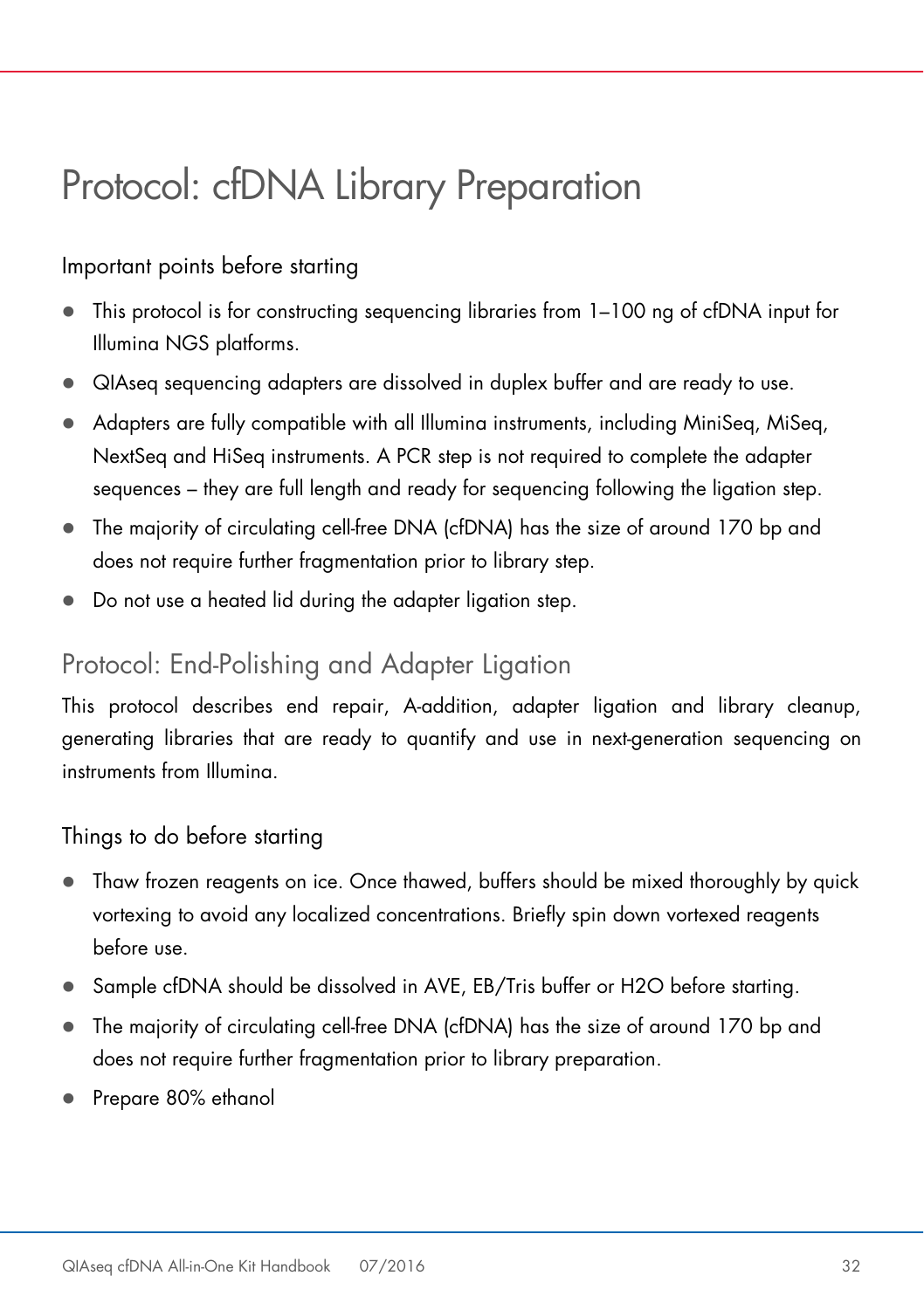### Procedure

| Program       | Temperature    | Time     | <b>Additional Comments</b>                              |  |
|---------------|----------------|----------|---------------------------------------------------------|--|
|               |                |          |                                                         |  |
| End-Polishing | $25^{\circ}$ C |          | 30 min Polishing the ends of cfDNA fragments            |  |
|               | $65^{\circ}$ C |          | 15 min Inactivation of end-polishing enzymes; A-tailing |  |
|               | $4^{\circ}$ C  | $\infty$ | Hold                                                    |  |
| Ligation      | $25^{\circ}$ C |          | 10 min Ligation of the adapters to the cfDNA fragments  |  |
|               | $4^{\circ}$ C  | $\infty$ | Hold                                                    |  |

#### Table 2. End-polishing and adapter ligation thermal cycling conditions

### End-polishing

1. Set up the End-polishing Reaction Mix on ice according to Table 3.

#### Table 3. End-polishing reaction setup

| Component                    | Volume/reaction (µl) |
|------------------------------|----------------------|
| Input DNA (cfDNA)            | Variable             |
| End-Polishing Buffer 10X     | 5                    |
| End-Polishing Enzyme Mix     | 2                    |
| Nuclease-free water          | Variable             |
| <b>Total reaction volume</b> | 50                   |

- 2. Mix by gently pipetting. Do not vortex.
- 3. Load into the thermal cycler and start end-polishing program (Table 2). Proceed to the next step.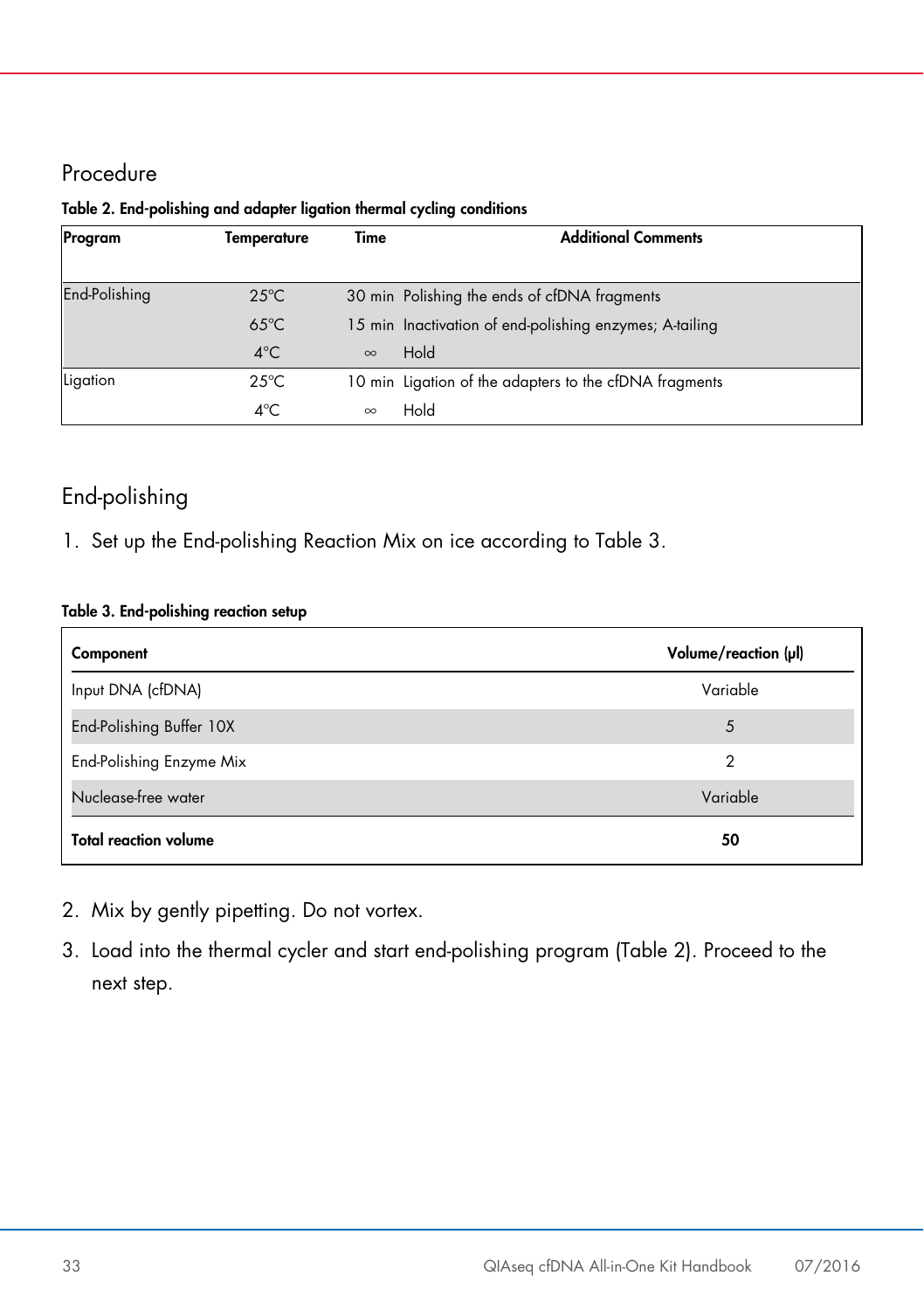#### Table 4. Ligation reaction setup

| Component                                 | Volume/reaction (µl) |
|-------------------------------------------|----------------------|
| End-polished cfDNA                        | 50                   |
| cfDNA Ligation Buffer, 4X                 | 25                   |
| cfDNA Ligase                              | 5                    |
| QIAseq Adapter (96-plex or 24-plex plate) |                      |
| Nuclease-free water                       | 19                   |
| <b>Total reaction volume</b>              | 100                  |

#### Adapter Ligation

- 4. During the end-polishing reaction, vortex and spin down the thawed adapter plate. Remove the protective adapter plate lid.
- 5. When the thermal cycler reaches the 4°C hold, stop the program.
- 6. Remove reactions from the thermal cycler and add ligation components on ice according to Table 4. Pierce foil seal of the individual adapter plate well with pipette tip used for adapter addition to minimize risk of cross contamination. Return any unused adapter to –  $20^{\circ}$ C.
- 7. Mix adapter ligation reactions by pipetting 5–6 times.
- 8. Incubate at 25°C for 10 min.

Important: Do not use a thermocycler with a heated lid.

- 9. When the program is complete, proceed immediately to adapter ligation cleanup.
- 10. Add 80 µl resuspended Agencourt® AMPure® XP beads to each sample and mix.
- 11. Incubate for 5 min at room temperature.
- 12. Pellet the beads on a magnetic stand and carefully discard the supernatant.
- 13. Add 200 µl fresh 80% ethanol to each pellet. Pellet the beads on the magnetic stand and carefully discard the supernatant.
- 14. Repeat step 13 for a total of 2 ethanol washes. Remove excess ethanol.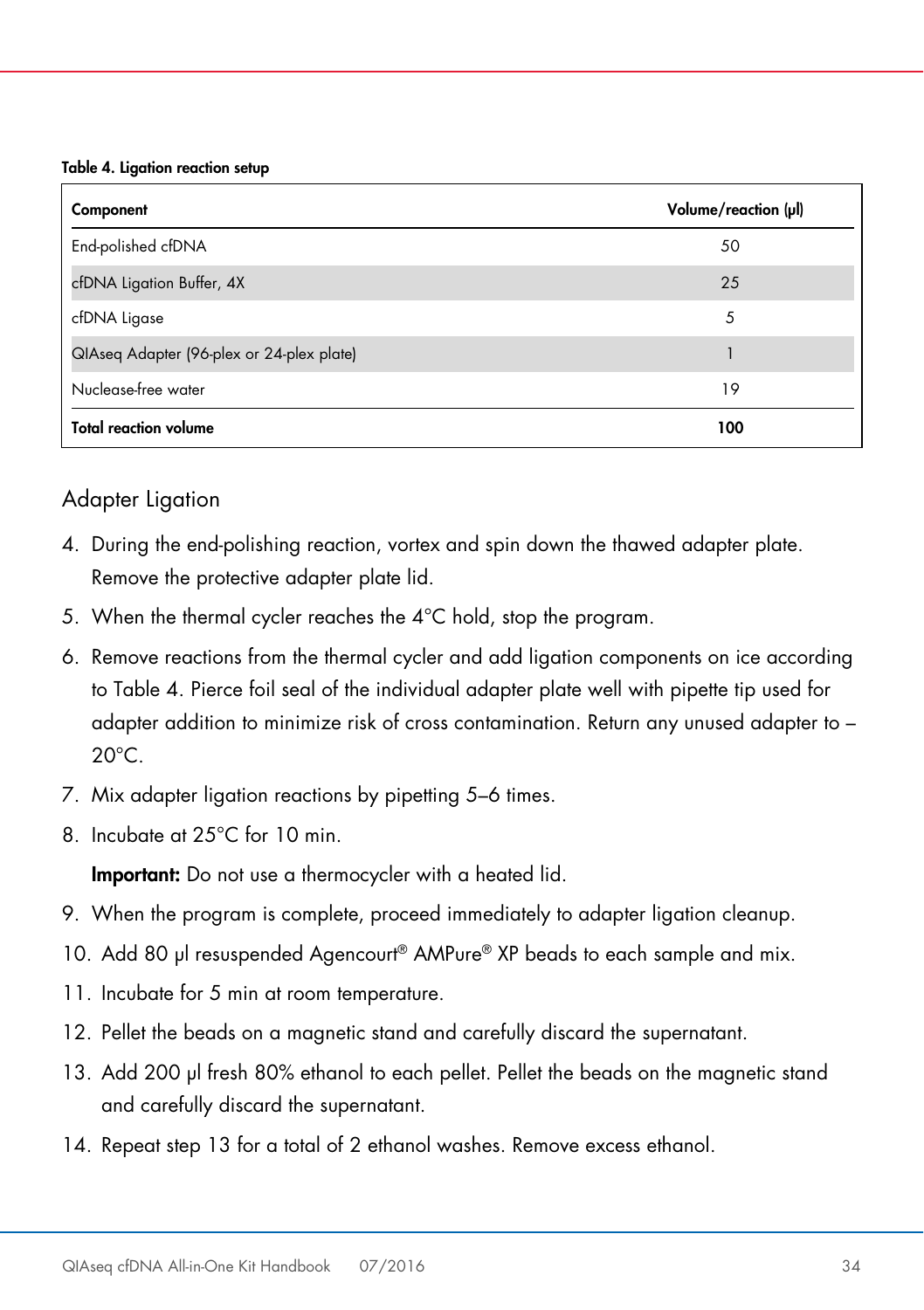- 15. Incubate on the magnetic stand for 5–10 min or until the beads are dry. Overdrying may result in lower DNA recovery. Remove from the magnetic stand.
- 16. Elute by resuspending in 52.5 µl Buffer EB. Pellet beads on the magnetic stand. Carefully transfer 50 µl supernatant to a new PCR plate.
- 17. Add 50 µl of resuspended Agencourt AMPure XP beads to each sample.
- 18. Follow steps 11–15 above. Elute by resuspending in 26 µl Buffer EB. Pellet the beads on the magnetic stand. Carefully transfer 23.5 µl of supernatant into a new PCR plate or tube.
- 19. If the library will not be amplified, store the DNA at –20°C until ready for QC, quantification and sequencing. If amplifying the library, proceed with the protocol "Amplification of cfDNA Library."
- 20. Assess the library quality using a capillary electrophoresis method. The median library size will be the fragment size plus 120 bp for the adapters. Libraries can be quantified with qPCR using a QIAseq Library Quant Array (QIAGEN, cat. no. 333304).

Note: Libraries generated from less than 10 ng input DNA may not be visible by capillary electrophoresis prior to library amplification.

## Protocol: Amplification of cfDNA Library

PCR-based library amplification is normally required if the input cfDNA amount is below 10 ng, or if a higher amount of final library is needed (e.g., for hybrid capture experiments). This protocol is for optional, high-fidelity amplification of the cfDNA library using the QIAseq HiFi PCR Master Mix that is included in the kit.

Things to do before starting

• Prepare library cfDNA using the protocol "End-Polishing and Adapter Ligation"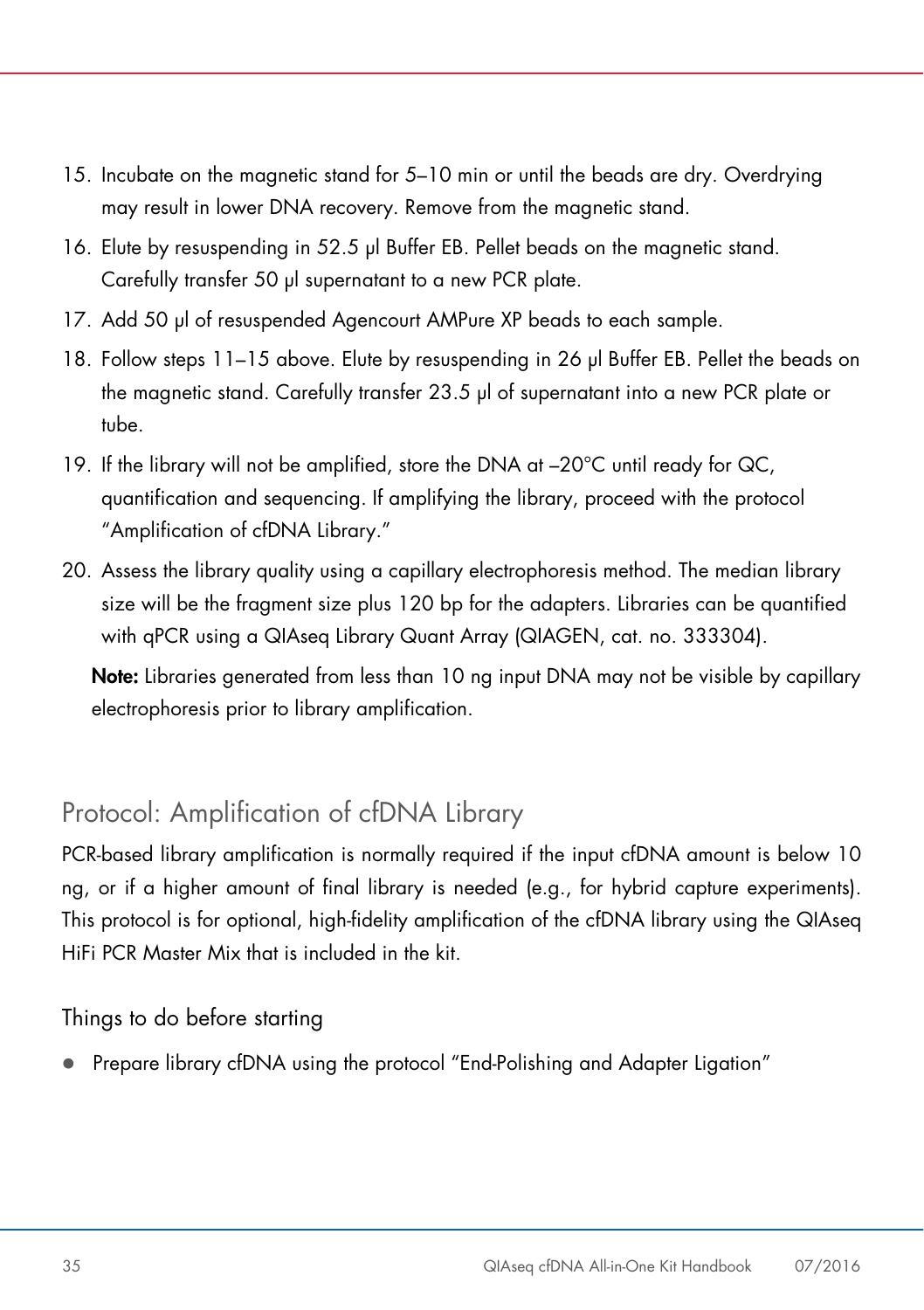Thaw frozen reagents on ice. Once thawed, buffers should be mixed thoroughly by quick vortexing to avoid any localized concentrations. Briefly spin down vortexed reagents before use.

| <b>Incubation time</b> | Temperature    | Number of cycles                      |
|------------------------|----------------|---------------------------------------|
|                        |                |                                       |
| 2 min                  | 98°C           |                                       |
| 20 <sub>s</sub>        | 98°C           | Variable depending on DNA input*:     |
| 30 <sub>s</sub>        | $60^{\circ}$ C | 5 (100 ng input);<br>8 (10 ng input); |
| 30 <sub>s</sub>        | $72^{\circ}$ C | $10(1$ ng input)                      |
| min                    | $72^{\circ}$ C |                                       |
| $\infty$               | $4^{\circ}$ C  | Hold                                  |

Table 5. Library amplification cycling conditions

\* Number of PCR cycles depends on input DNA amount and quality. Sufficient library amounts for sequencing can be achieved from 10 ng of input without PCR.

#### Table 6. Amplification reaction setup

| Component                    | Volume/reaction (µl) |
|------------------------------|----------------------|
| Library DNA (cfDNA)          | 23.5                 |
| HiFi PCR Master Mix, 2x      | 25                   |
| Primer Mix                   | 1.5                  |
| <b>Total reaction volume</b> | 50                   |

- 1. Program a thermal cycler with heated lid according to Table 5.
- 2. Prepare reactions on ice according to Table 6. Pipet 6–8 times to mix.
- 3. Transfer the PCR plate to the thermocycler and start the program.
- 4. When the program is complete, remove the plate and add 50 µl of resuspended Agencourt AMPure XP beads to each amplified library.
- 5. Follow steps 11–15 above. Elute by resuspending in 25 µl nuclease-free water or Buffer EB. Pellet the beads on the magnetic stand. Carefully transfer supernatants to new DNA LoBind tubes for storage.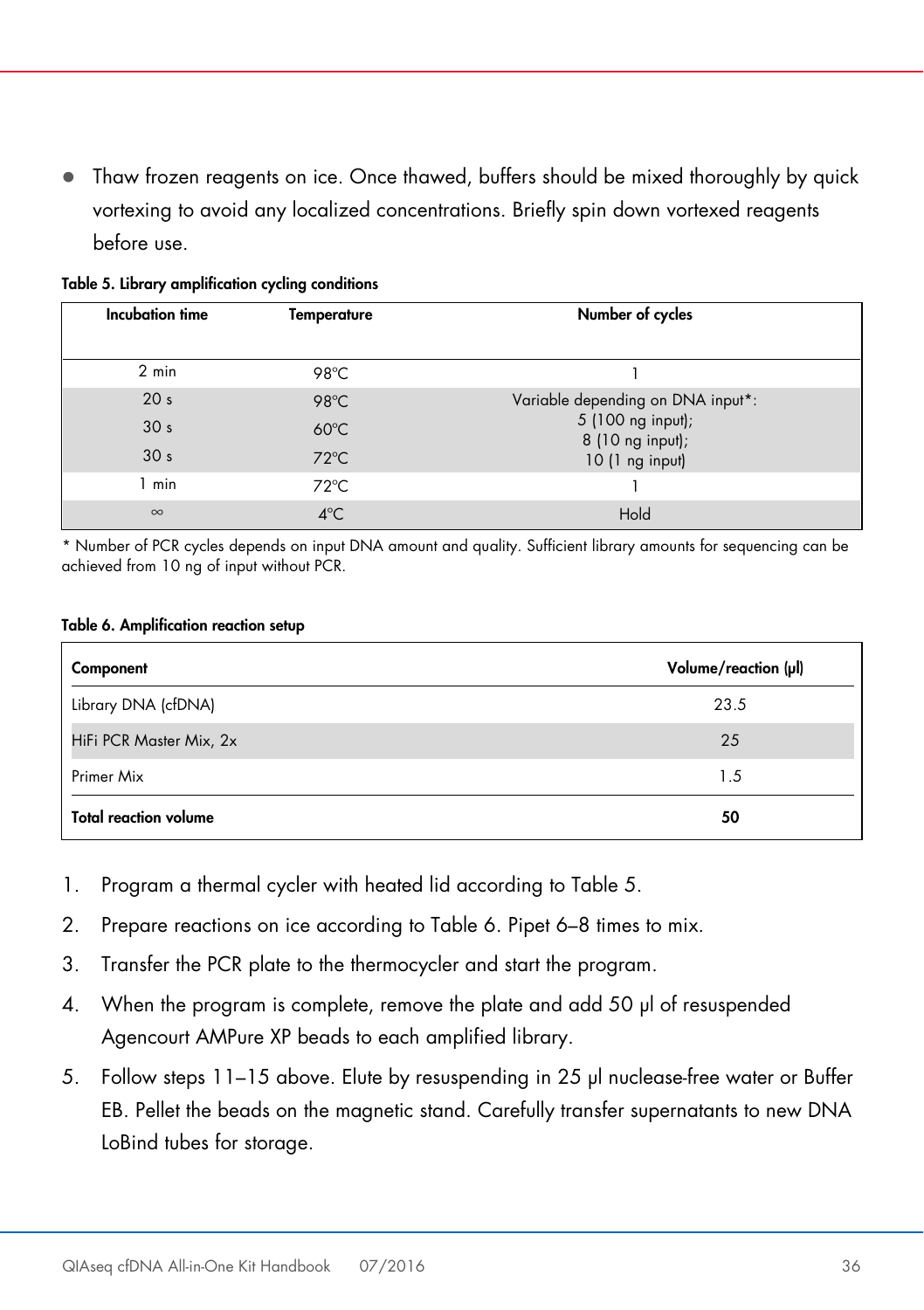6. The purified library can be safely stored at –20°C until ready for sequencing or hybrid capture.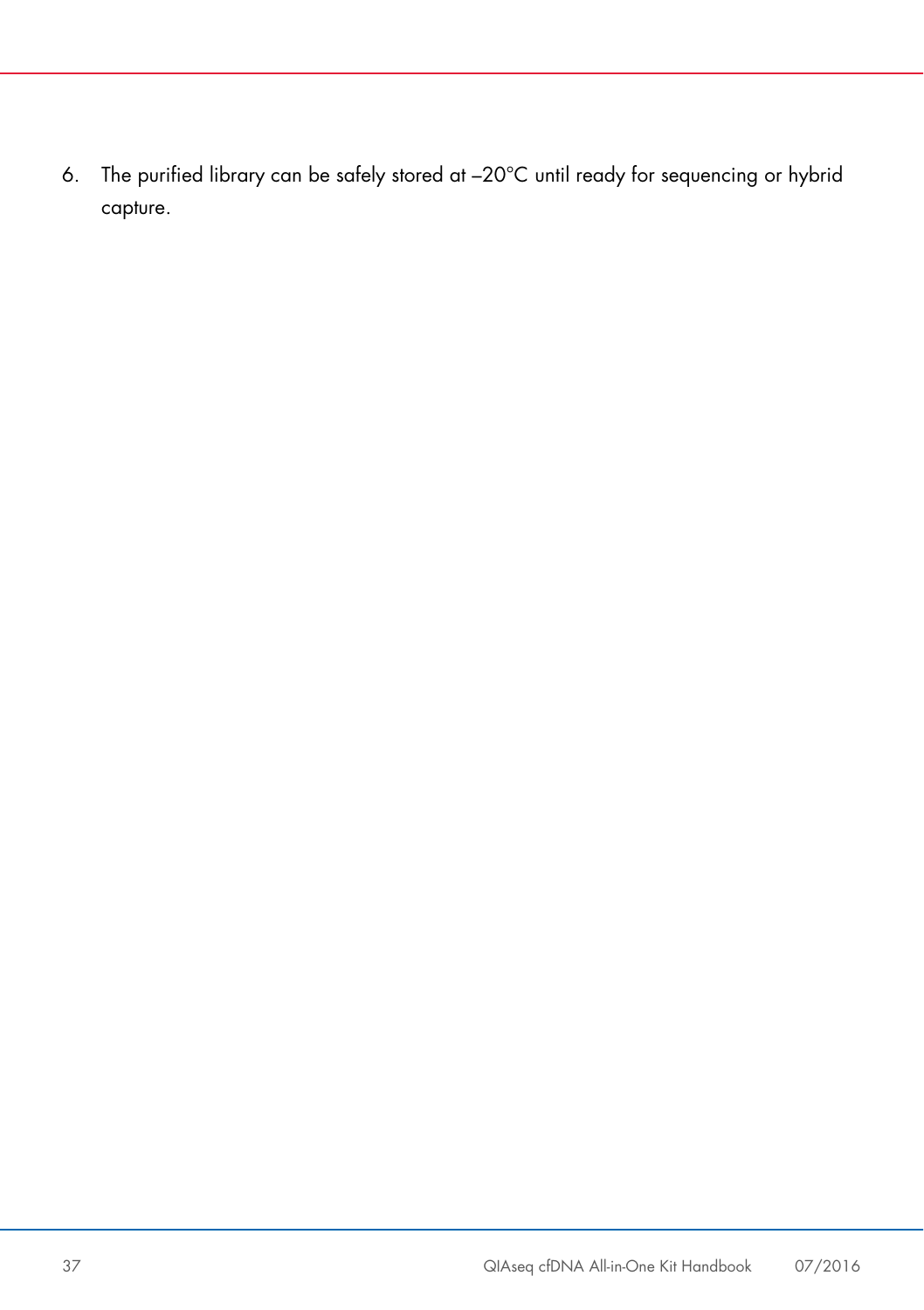Library QC and quantification

1. Assess the library quality using a capillary electrophoresis device such as QIAGEN QIAxcel or Agilent BioAnalyzer. Check for expected size distribution and the absence of adapters or adapter dimers around 120 bp (see Figure 6).

Note: The median library size will be the fragment size plus 120 bp for the adapters. Libraries can be quantified with qPCR using a QIAseq Library Quant Array (sold separately).

Note: The median fragment size can be used for subsequent qPCR-based quantification methods to quantify the library concentration (step 2).



Figure 6. Capillary electrophoresis device trace data showing the correct size distribution of library fragments from cfDNA and the absence of adapters or adapter dimers.

2. Quantify the library using the QIAseq Library Quant Array Kit or a comparable qPCRbased method.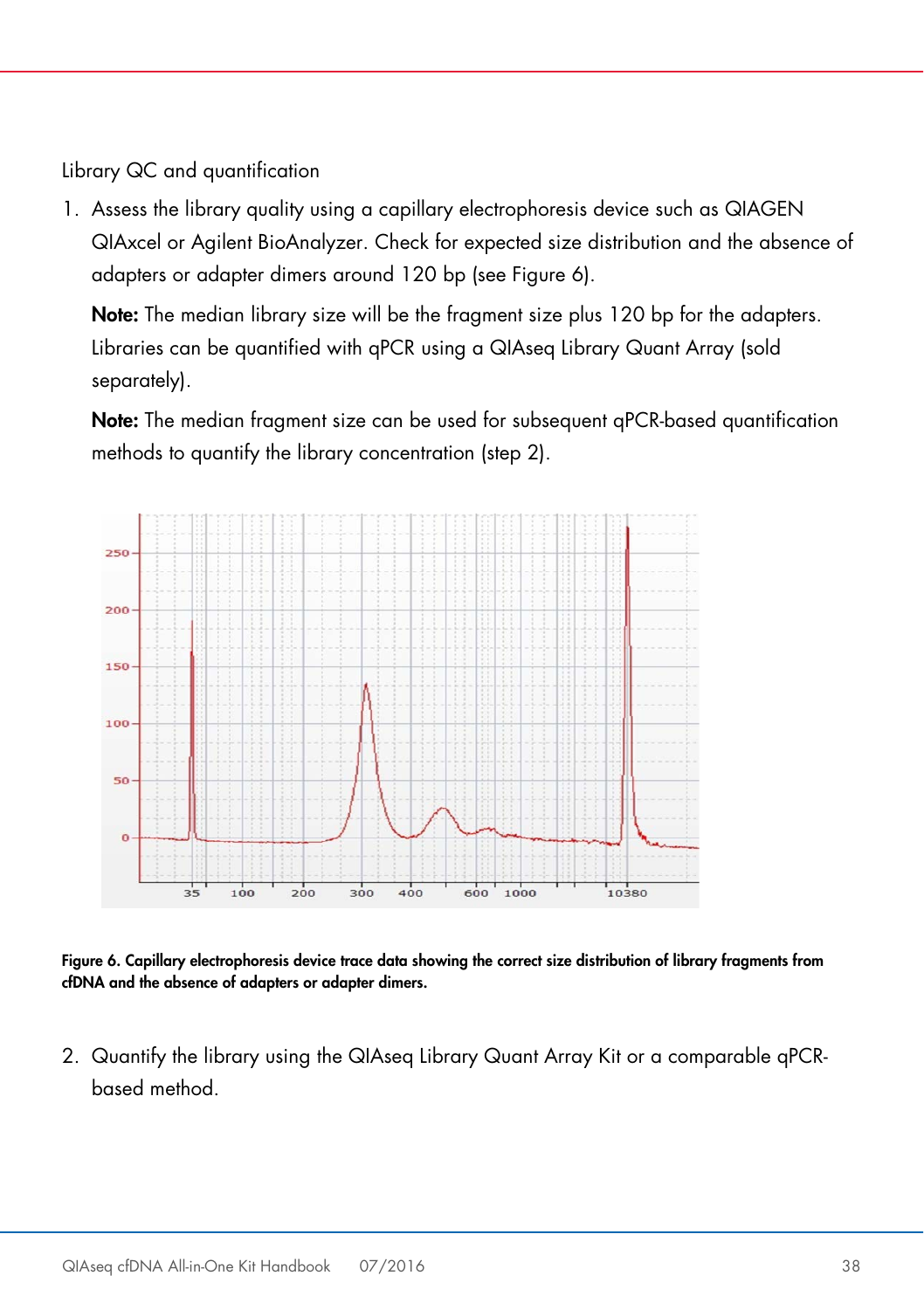# <span id="page-38-0"></span>Troubleshooting Guide

This troubleshooting guide may be helpful in solving any problems that may arise. For more information, see also the Frequently Asked Questions page at our Technical Support Center: www.qiagen.com/FAQ/FAQList.aspx. The scientists in QIAGEN Technical Services are always happy to answer any questions you may have about either the information and / or protocols in this handbook or sample and assay technologies (for contact information, visit [www.qiagen.com](http://www.qiagen.com/)).

#### QIAseq cfDNA Extraction Kit

Comments and suggestions

#### Little or no nucleic acids in the eluate

| a) | Primary blood tube<br>contains an<br>anticoagulant other than<br><b>EDTA</b> | Anticoagulants other than EDTA may lead to accelerated DNA degradation<br>compared to EDTA blood. Repeat the purification procedure with new<br>samples.                             |
|----|------------------------------------------------------------------------------|--------------------------------------------------------------------------------------------------------------------------------------------------------------------------------------|
| b) | Extended time between<br>blood draw and plasma<br>preparation                | Blood cells may disintegrate and release genomic DNA into the plasma,<br>diluting the target nucleic acid.                                                                           |
| c) | Samples frozen and<br>thawed more than once                                  | Repeated freezing and thawing should be avoided as this may lead to DNA<br>degradation. Always use fresh samples or samples thawed only once.                                        |
| d) | Low concentration of<br>target DNA in the<br>samples                         | Samples were left standing at room temperature for too long. Repeat the<br>purification procedure with new samples.                                                                  |
| e) | Inefficient sample lysis in<br><b>Buffer ACL</b>                             | If QIAGEN Proteinase K was subjected to elevated temperature for a<br>prolonged time, it can lose activity. Repeat the procedure using new samples<br>and fresh QIAGEN Proteinase K. |
| f) | Low-percentage ethanol<br>used instead of 96-<br>100%                        | Repeat the purification procedure with new samples and 96-100% ethanol.<br>Do not use denatured alcohol, which may contain methanol or methyl ethyl<br>ketone.                       |
| g) | Buffer ACB prepared<br>incorrectly                                           | Check that Buffer ACB concentrate was reconstituted with the correct volume<br>of isopropanol (not ethanol, see page 18).                                                            |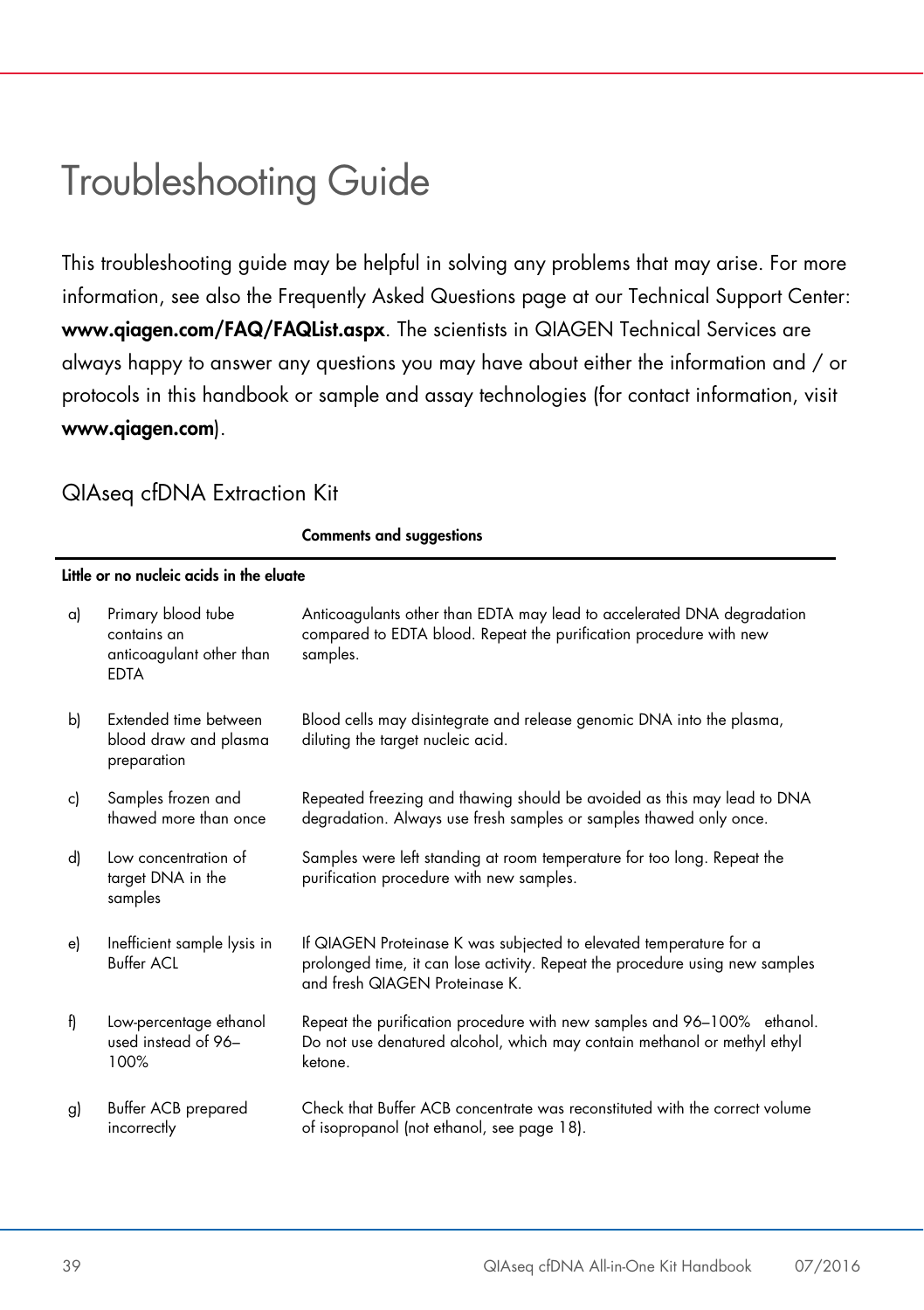#### Comments and suggestions

| h) | Buffer ACW1 or Buffer<br>ACW2 prepared<br>incorrectly      | Check that Buffer ACW1 and Buffer ACW2 concentrates were diluted with<br>the correct volume of ethanol (see page 19). Repeat the purification<br>procedure with new samples. |
|----|------------------------------------------------------------|------------------------------------------------------------------------------------------------------------------------------------------------------------------------------|
|    | Buffer ACW1 or Buffer<br>ACW2 prepared with<br>70% ethanol | Check that Buffer ACW1 and Buffer ACW2 concentrates were diluted with<br>96–100% ethanol (see page 19). Repeat the purification procedure with new<br>samples.               |

#### Comments and suggestions

#### DNA does not perform well in downstream library preparation

| a) | Little or no DNA in the<br>eluate    | See "Little or no nucleic acids in the eluate" above for possible reasons.<br>Increase the amount of eluate added to the reaction if possible.                                                                                                                                                                                                                                                                                                                                             |
|----|--------------------------------------|--------------------------------------------------------------------------------------------------------------------------------------------------------------------------------------------------------------------------------------------------------------------------------------------------------------------------------------------------------------------------------------------------------------------------------------------------------------------------------------------|
| b) | Inappropriate elution<br>volume used | Using elution volumes of 40-60µl is optimal for downstream library<br>preparation protocol. Small elution volumes lead to high percentage of<br>sample loss on extraction column, too high elution volumes may lead to highly<br>diluted DNA and thereby limit the percentage of DNA sample that can be<br>used for library generation.                                                                                                                                                    |
| c) | Buffers not mixed<br>thoroughly      | Salt and ethanol components of wash Buffer ACW2 may have separated out<br>after being left for a long period between runs. Always mix buffers thoroughly<br>before each run.                                                                                                                                                                                                                                                                                                               |
|    | General handling                     |                                                                                                                                                                                                                                                                                                                                                                                                                                                                                            |
| a) | Clogged QIAamp Mini<br>column        | Close the VacValve, if used, and carefully remove the whole assembly<br>consisting of tube extender, QIAamp Mini column, VacConnector and<br>VacValve from the QIAvac 24 Plus manifold. Carefully transfer the remaining<br>sample lysate from the tube extender to a new 50 ml tube.                                                                                                                                                                                                      |
|    |                                      | Remove the QIAamp Mini column from the assembly (see above), place it in<br>a 2 ml collection tube and spin it at full speed for 1 minute or until sample has<br>completely passed through the membrane. Re-assemble the QIAamp Mini<br>column with Tube Extender, VacConnector and (optional) VacValve. Transfer<br>the remaining sample lysate into the Tube Extender, switch on the vacuum<br>pump, open the VacValve, and pass the remaining lysate through the<br>QIAamp Mini column. |
|    |                                      | Repeat the above procedure if the QIAamp Mini column continues to clog.                                                                                                                                                                                                                                                                                                                                                                                                                    |
|    |                                      | Cryoprecipitates may have formed in plasma due to repeated freezing and<br>thawing. These can block the QIAamp Mini column. Do not use plasma that<br>has been frozen and thawed more than once.                                                                                                                                                                                                                                                                                           |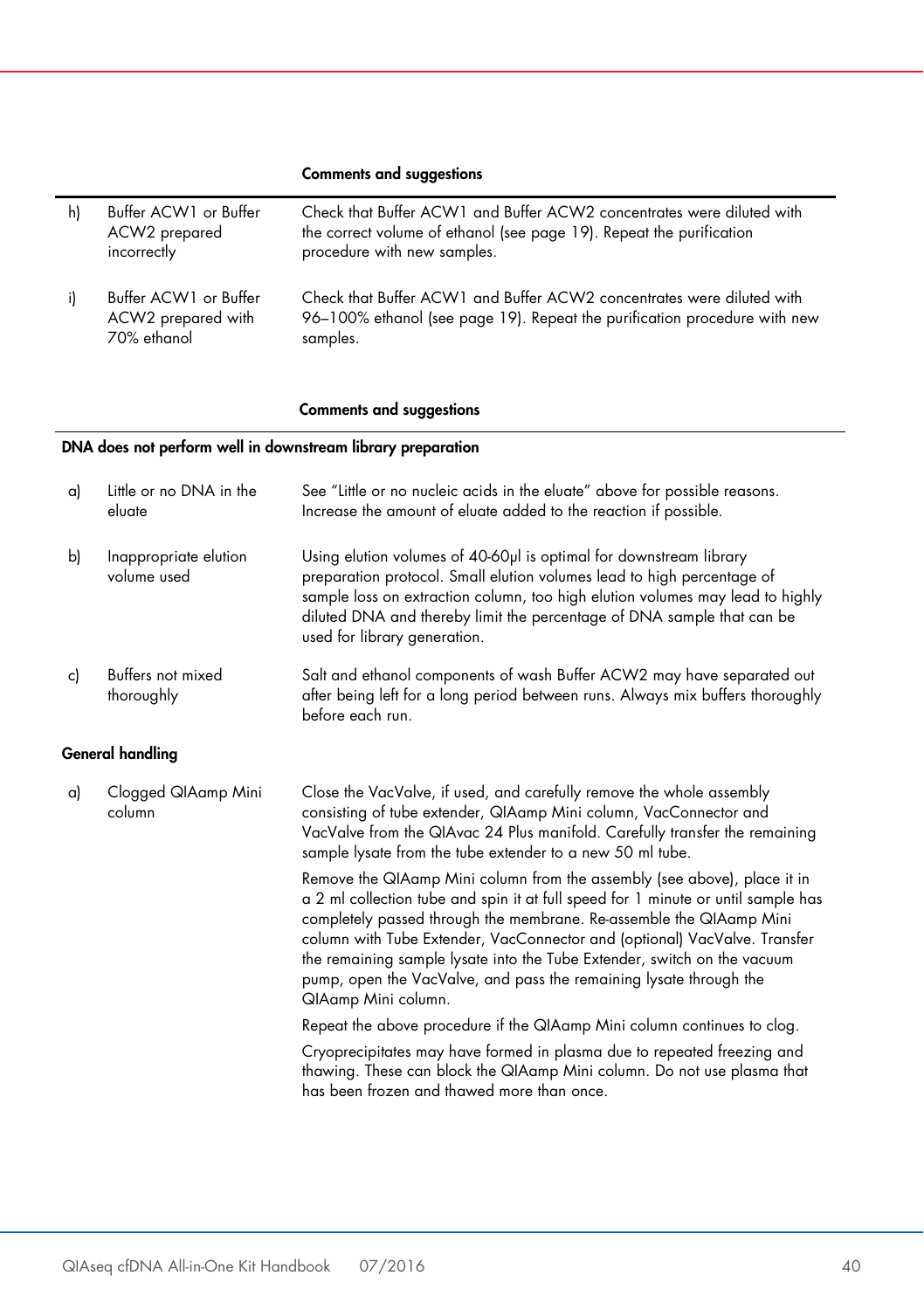- b) Little or no DNA in the eluate Different samples can affect the volume of the final eluate. The recovered eluate volume will be up to 5 µl less than the elution volume applied to the QIAamp Mini column.
- c) Presence of larger library fragments prior to library enrichment. The vacuum manifold is not tightly closed. Press down on the lid of the vacuum manifold after the vacuum is switched on. Check if vacuum pressure is reached.

Gasket of QIAvac lid has worn out. Check the seal of the manifold visually and replace it if necessary. VacValves have worn out. Remove all VacValves and insert VacConnectors directly into the luer extensions. Insert QIAamp Mini columns into VacConnectors, close the lid of the columns and switch on vacuum. Check if vacuum pressure is reached. Replace VacValves if necessary.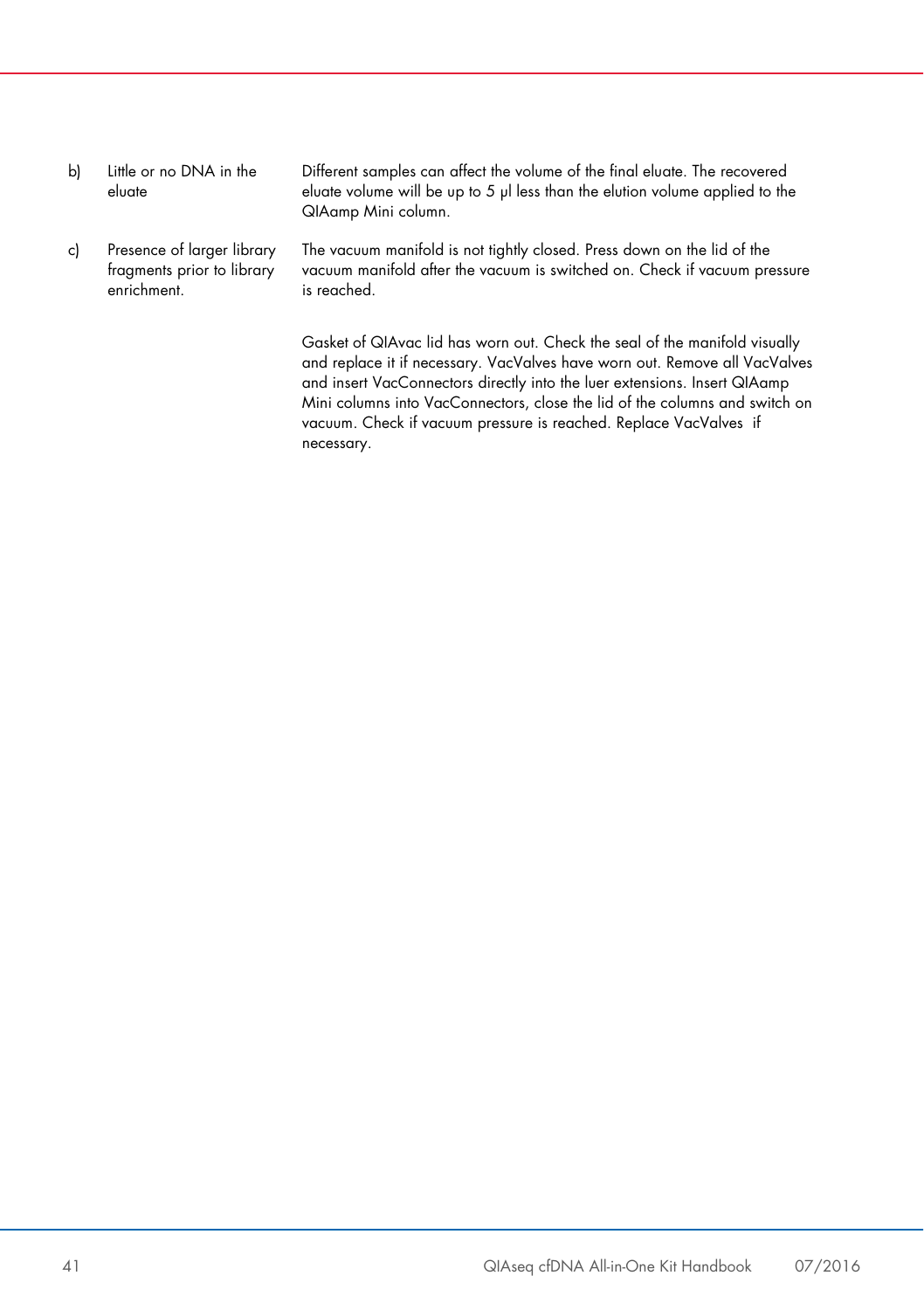### QIAseq cfDNA Library Kit

| Low library yields |                                                                                                  |                                                                                                                                                                                                                                                                                                                                           |  |  |  |  |  |  |
|--------------------|--------------------------------------------------------------------------------------------------|-------------------------------------------------------------------------------------------------------------------------------------------------------------------------------------------------------------------------------------------------------------------------------------------------------------------------------------------|--|--|--|--|--|--|
| a)                 | Suboptimal reaction<br>conditions due to low<br>DNA quality                                      | Make sure to use the highest quality sample DNA available to ensure optimal<br>activity of the library enzymes.                                                                                                                                                                                                                           |  |  |  |  |  |  |
| b)                 | Insufficient amount of<br>starting DNA for direct<br>sequencing without library<br>amplification | Typically, 100 ng of fragmented genomic DNA generates enough Illumina-<br>compatible library to use directly for sequencing without amplification. If the<br>final library yield is not sufficient for the expected number of sequencing runs<br>or applications (eg., hybrid capture), a library amplification step can be<br>performed. |  |  |  |  |  |  |
| c)                 | Insufficient amount of<br>starting DNA for direct<br>sequencing without library<br>amplification | RNA from the sample material can be co-purified with genomic DNA. This<br>contaminating RNA will affect the accuracy of DNA quantification. To remove<br>RNA during the sample preparation protocol, it is recommended to perform<br>RNase A treatment of the DNA.                                                                        |  |  |  |  |  |  |
| d)                 | Overdrying of the<br>Ampure beads during<br>clean-up steps.                                      | Overdrying of the Ampure beads can make it difficult to elute the DNA off the<br>beads. Do not dry beads for more than 10 min at room temperature.                                                                                                                                                                                        |  |  |  |  |  |  |

Comments and suggestions

#### Unexpected signal peaks in capillary electrophoresis device traces

| a) | Presence of shorter peaks<br>between 60 and 120 bp                  | These peaks represent library adapters and adapter dimers that occur when<br>there is no, or insufficient, adapter depletion after library preparation. As<br>adapter dimers can form clusters on the Illumina flow cell and will be<br>sequenced, this will reduce the capacity of the flow cell for the library<br>fragments. A low ratio of adapter dimers versus library will not be a<br>problem. Please make sure the correct volume of the AMPure beads is used<br>for the cleanup steps. |
|----|---------------------------------------------------------------------|--------------------------------------------------------------------------------------------------------------------------------------------------------------------------------------------------------------------------------------------------------------------------------------------------------------------------------------------------------------------------------------------------------------------------------------------------------------------------------------------------|
| b) | Presence of larger library<br>fragments after library<br>enrichment | If the fragment population shifts higher than expected after adapter ligation<br>and library amplification (e.g., more than the expected 120 bp shift), this can<br>be a PCR artifact due to over-amplification of the DNA library. Make sure to<br>use as few amplification cycles as possible to avoid this effect.                                                                                                                                                                            |
| c) | Presence of larger library<br>fragments after library<br>enrichment | If the fragment population shifts higher than expected, this can also be due to<br>the carry-over of the AMPure beads. Make sure not to aspirate beads while<br>taking supernatant during the clean-up steps.                                                                                                                                                                                                                                                                                    |
| d) | Incorrect library fragment<br>size after adapter<br>ligation        | During library preparation, adapters of approximately 60 bp are ligated to<br>both ends of the DNA library fragments. This should be reflected on a<br>capillary electrophoresis device by a shift in size of all library fragments of<br>120 bp. If using library adapters from other suppliers, please refer to the size<br>information given in the respective documentation.                                                                                                                 |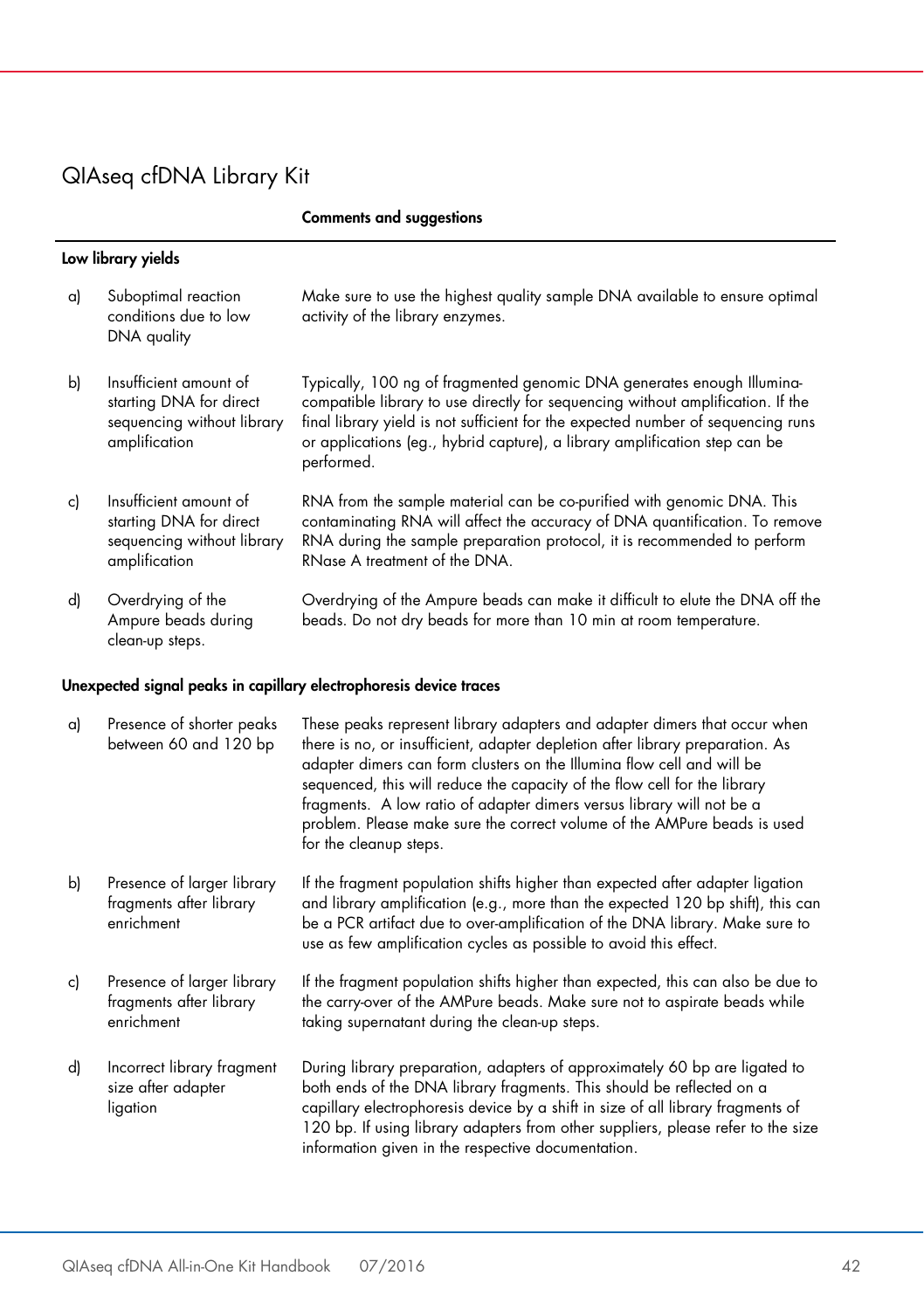# <span id="page-42-0"></span>Appendix A: Recommendation for Plasma Separation and Storage

In order to isolate circulating, cell-free nucleic acids from blood samples, we recommend following this protocol which includes a high g-force centrifugation step in order to remove cellular debris and thereby reduces the amount of cellular or genomic DNA in the sample.

- 1. Place whole EDTA blood in BD Vacutainer™ tubes (or other primary blood tubes containing EDTA as anti-coagulant) in centrifuge with swinging-out rotor and appropriate buckets.
- 2. Centrifuge blood samples for 10 min at 1900 x q  $[3000$  rpm] and  $+4^{\circ}$ C temperature setting.
- 3. Carefully aspirate plasma supernatant without disturbing the buffy coat layer. About 4–5 ml plasma can be obtained from one 10 ml primary blood tube.

Note: Plasma can be used for circulating nucleic acid extraction at this stage.

- 4. However, the following high-speed centrifugation will remove additional cellular debris and contamination of the circulating nucleic acids by gDNA and RNA derived from damaged blood cells.
- 5. Aspirated plasma is transferred into fresh 15 ml centrifuge tubes with conical bottom.
- 6. Centrifuge plasma samples for 10 min at  $16,000 \times q$  [in fixed-angle rotor] and  $+4^{\circ}C$ temperature setting. This will remove additional cellular nucleic acids attached to cell debris.
- 7. Carefully remove supernatant to a new tube with a pipette without disturbing the pellet.
- 8. If plasma will be used for nucleic acid extraction on the same day, store at 2–8°C until further processing. For longer storage, keep plasma frozen at –80°C. Before using the plasma for circulating nucleic acid extraction, thaw plasma tubes at room temperature.

In case of cryoprecipitates, follow these two steps: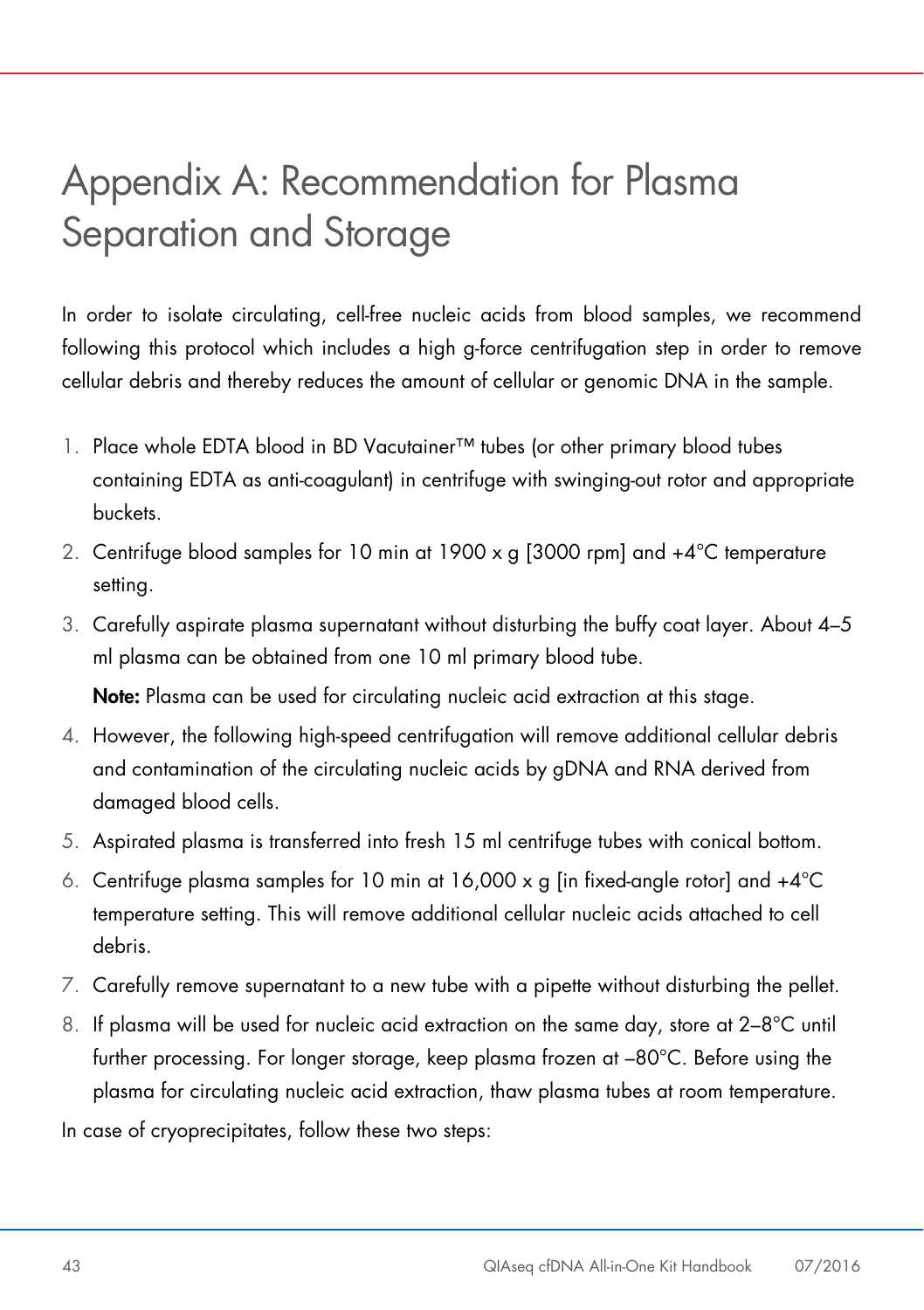- To remove cryoprecipitates, centrifuge plasma sample for 5 min at 16,000 x g [in fixed angle rotor] and 4°C temperature setting.
- Remove supernatant to a new tube, and then begin with the nucleic acid extraction protocol.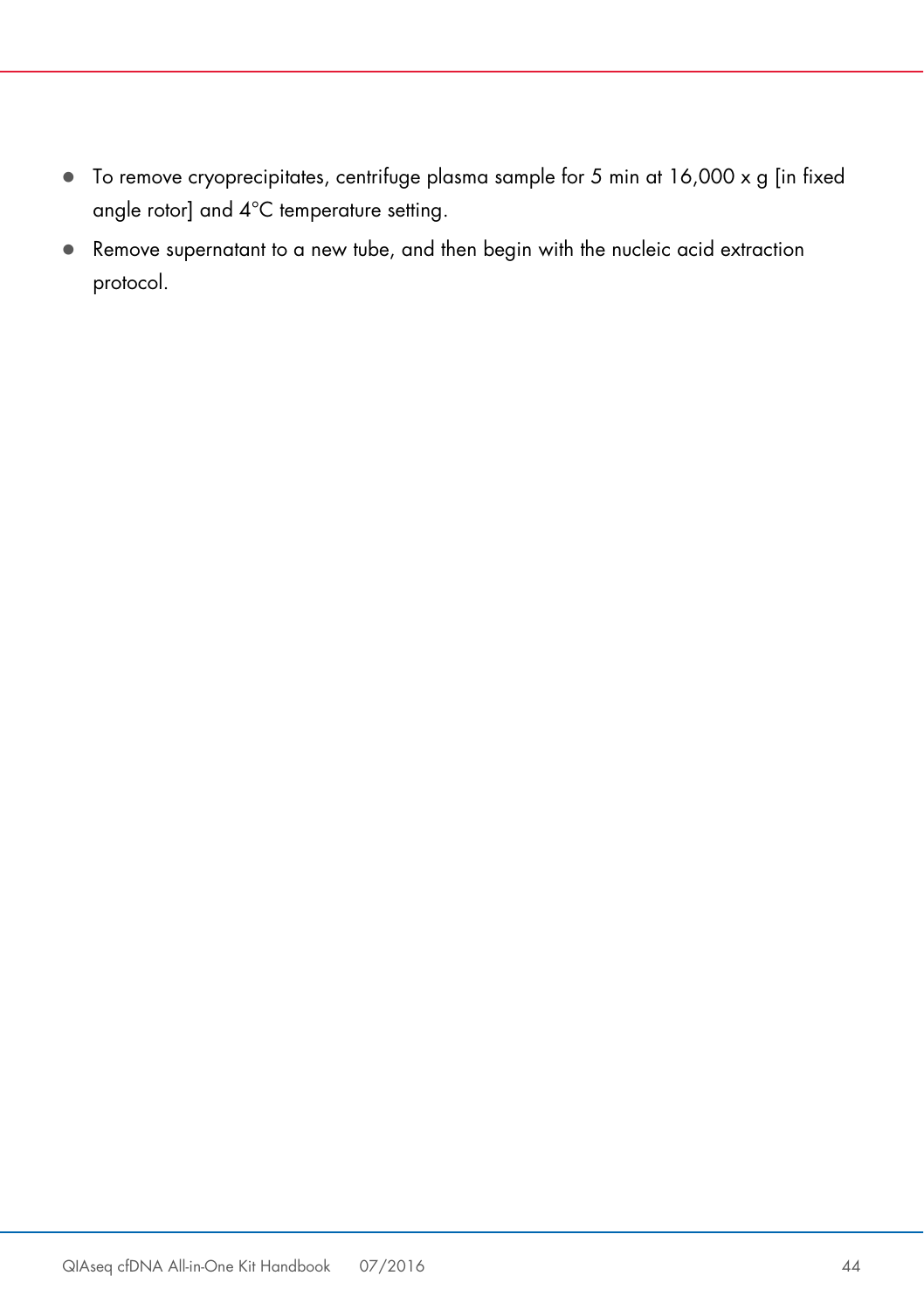# <span id="page-44-0"></span>Appendix B: Adapter Barcodes for the 96-plex and 24-plex Adapter Plates

The barcode sequences used in the QIAseq cfDNA Library Kit 96-plex and 24-plex adapter plates are listed in Table 7. Indices 501–508 and 701–712 correspond to the respective Illumina adapter barcodes. The layout of the 96-plex and 24-plex single use adapter plates are displayed in Figures 7 and 8.

| Codes for entry on sample sheet |                                                                       |                                                                                  |                         |                                       |  |  |  |  |  |
|---------------------------------|-----------------------------------------------------------------------|----------------------------------------------------------------------------------|-------------------------|---------------------------------------|--|--|--|--|--|
| <b>D50X</b><br>barcode<br>name  | i5 bases for entry on<br>sample sheet<br>(MiSeq, HiSeq 2000/<br>2500) | i5 bases for entry on<br>sample sheet<br>(MiniSeg, NextSeg,<br>HiSeq 3000/4000)* | D50X<br>barcode<br>name | i7 bases for entry<br>on sample sheet |  |  |  |  |  |
| D <sub>50</sub> 1               | <b>TATAGCCT</b>                                                       | <b>AGGCTATA</b>                                                                  | D701                    | <b>ATTACTCG</b>                       |  |  |  |  |  |
| D.502                           | ATAGAGGC                                                              | <b>GCCTCTAT</b>                                                                  | D702                    | <b>TCCGGAGA</b>                       |  |  |  |  |  |
| D <sub>503</sub>                | <b>CCTATCCT</b>                                                       | AGGATAGG                                                                         | D703                    | <b>CGCTCATT</b>                       |  |  |  |  |  |
| D <sub>504</sub>                | <b>GGCTCTGA</b>                                                       | <b>TCAGAGCC</b>                                                                  | D704                    | <b>GAGATTCC</b>                       |  |  |  |  |  |
| D <sub>505</sub>                | <b>AGGCGAAG</b>                                                       | <b>CTTCGCCT</b>                                                                  | D705                    | <b>ATTCAGAA</b>                       |  |  |  |  |  |
| D <sub>506</sub>                | <b>TAATCTTA</b>                                                       | <b>TAAGATTA</b>                                                                  | D706                    | <b>GAATTCGT</b>                       |  |  |  |  |  |
| D <sub>50</sub> 7               | CAGGACGT                                                              | <b>ACGTCCTG</b>                                                                  | D707                    | <b>CTGAAGCT</b>                       |  |  |  |  |  |
| D <sub>508</sub>                | <b>GTACTGAC</b>                                                       | <b>GTCAGTAC</b>                                                                  | D708                    | <b>TAATGCGC</b>                       |  |  |  |  |  |
|                                 |                                                                       |                                                                                  | D709                    | <b>CGGCTATG</b>                       |  |  |  |  |  |
|                                 |                                                                       |                                                                                  | D710                    | <b>TCCGCGAA</b>                       |  |  |  |  |  |
|                                 |                                                                       |                                                                                  | D711                    | <b>TCTCGCGC</b>                       |  |  |  |  |  |
|                                 |                                                                       |                                                                                  | D712                    | <b>AGCGATAG</b>                       |  |  |  |  |  |

Table 7. Adapter barcodes used in the QIAseq cfDNA Library Kit (96) Adapter Plate

\* Note: Sequencing on the MiniSeq, NextSeq and HiSeq 3000/4000 systems follow a different dual-indexing workflow than other Illumina systems, which requires the reverse complement of the i5 index adapter sequence.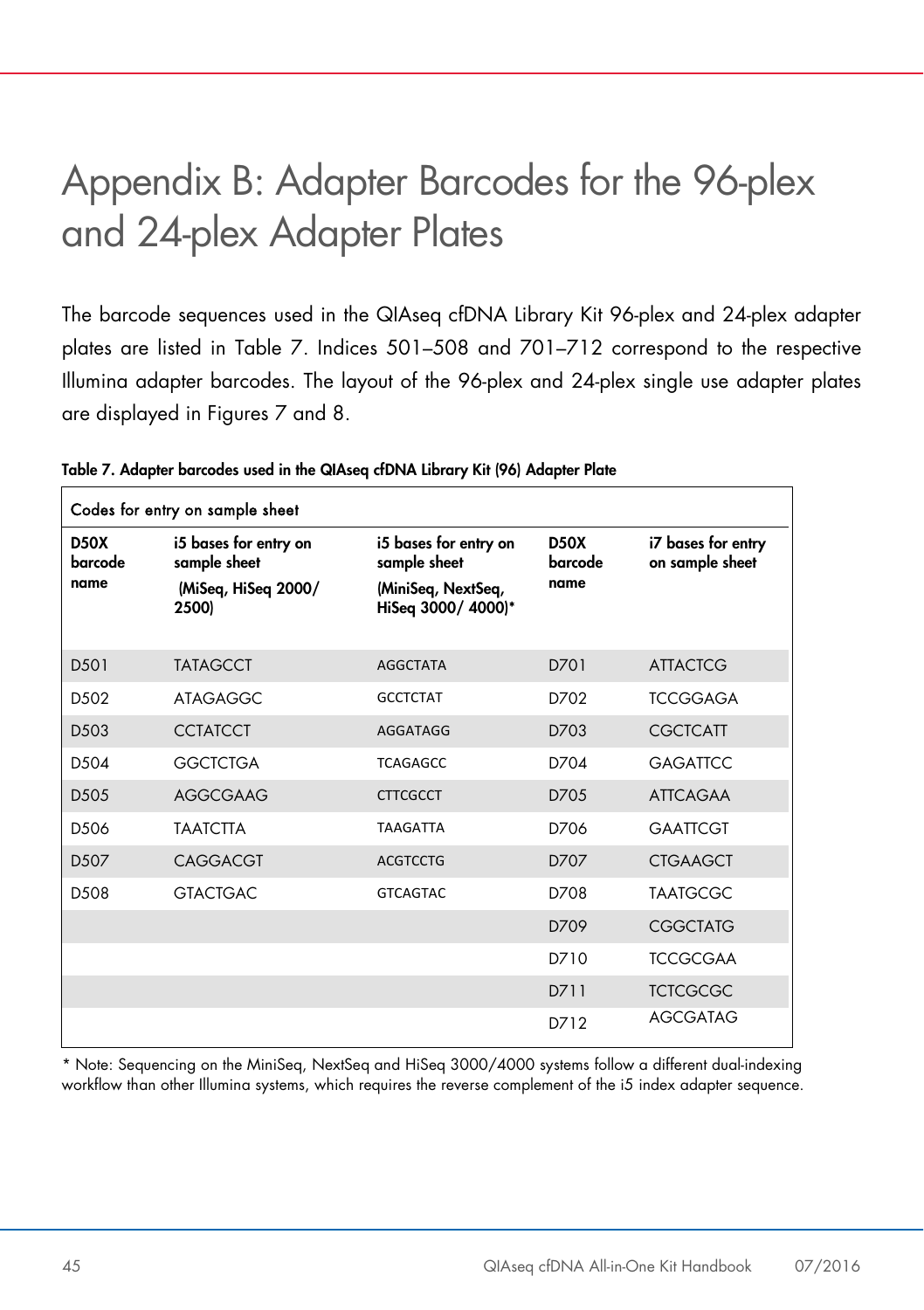|   | 1       | 2       | з       | 4       | 5       | 6       | 7       | 8       | 9       | 10      | 11      | 12      |
|---|---------|---------|---------|---------|---------|---------|---------|---------|---------|---------|---------|---------|
| А | 501/701 | 501/702 | 501/703 | 501/704 | 501/705 | 501/706 | 501/707 | 501/708 | 501/709 | 501/710 | 501/711 | 501/712 |
| B | 502/701 | 502/702 | 502/703 | 502/704 | 502/705 | 502/706 | 502/707 | 502/708 | 502/709 | 502/710 | 502/711 | 502/712 |
| C | 503/701 | 503/702 | 503/703 | 503/704 | 503/705 | 503/706 | 503/707 | 503/708 | 503/709 | 503/710 | 503/711 | 503/712 |
| D | 504/701 | 504/702 | 504/703 | 504/704 | 504/705 | 504/706 | 504/707 | 504/708 | 504/709 | 504/710 | 504/711 | 504/712 |
| E | 505/701 | 505/702 | 505/703 | 505/704 | 505/705 | 505/706 | 505/707 | 505/708 | 505/709 | 505/710 | 505/711 | 505/712 |
| F | 506/701 | 506/702 | 506/703 | 506/704 | 506/705 | 506/706 | 506/707 | 506/708 | 506/709 | 506/710 | 506/711 | 506/712 |
| G | 507/701 | 507/702 | 507/703 | 507/704 | 507/705 | 507/706 | 507/707 | 507/708 | 507/709 | 507/710 | 507/711 | 507/712 |
| н | 508/701 | 508/702 | 508/703 | 508/704 | 508/705 | 508/706 | 508/707 | 508/708 | 508/709 | 508/710 | 508/711 | 508/712 |

Figure 7. 96-plex Adapter Plate layout.

|   | 1       | 2       | з       | 4     | 5     | 6     | 7     | 8     | 9     | 10    | 11    | 12    |
|---|---------|---------|---------|-------|-------|-------|-------|-------|-------|-------|-------|-------|
| А | 501/701 | 501/702 | 501/703 | empty | empty | empty | empty | empty | empty | empty | empty | empty |
| В | 502/701 | 502/702 | 502/703 | empty | empty | empty | empty | empty | empty | empty | empty | empty |
| c | 503/701 | 503/702 | 503/703 | empty | empty | empty | empty | empty | empty | empty | empty | empty |
| D | 504/701 | 504/702 | 504/703 | empty | empty | empty | empty | empty | empty | empty | empty | empty |
| E | 505/701 | 505/702 | 505/703 | empty | empty | empty | empty | empty | empty | empty | empty | empty |
| F | 506/701 | 506/702 | 506/703 | empty | empty | empty | empty | empty | empty | empty | empty | empty |
| G | 507/701 | 507/702 | 507/703 | empty | empty | empty | empty | empty | empty | empty | empty | empty |
| н | 508/701 | 508/702 | 508/703 | empty | empty | empty | empty | empty | empty | empty | empty | empty |

Figure 8: 24-plex Adapter Plate layout.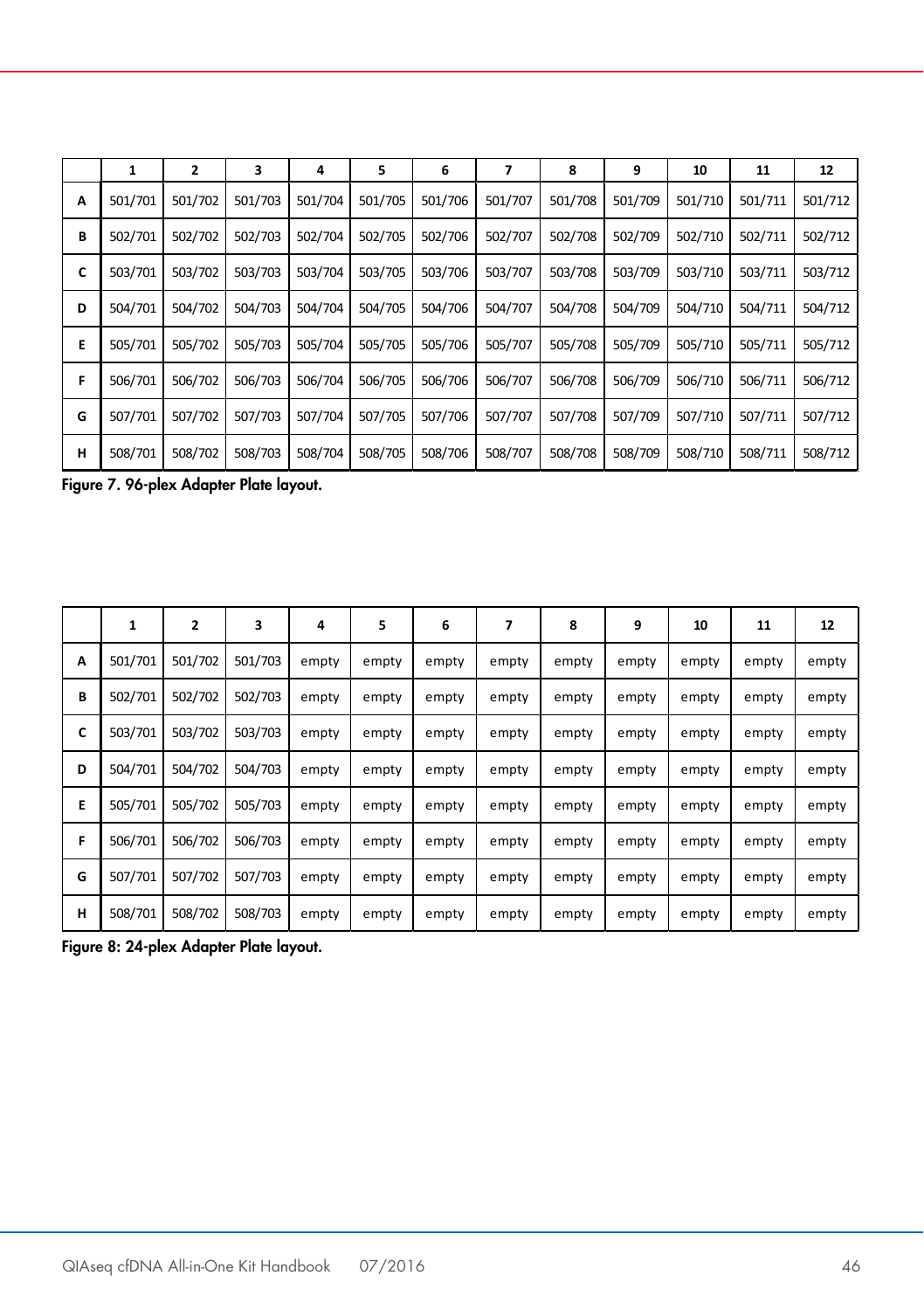# <span id="page-46-0"></span>Appendix C: Library Quantification and Quality **Control**

Quality control for the library construction process can be performed using QIAGEN's QIAseq Library Quant Array Kit (cat. no. 333304). With this assay, the correct dilution of the library can also be determined for sequencing. Please refer to the corresponding handbook for library quantification and quality control.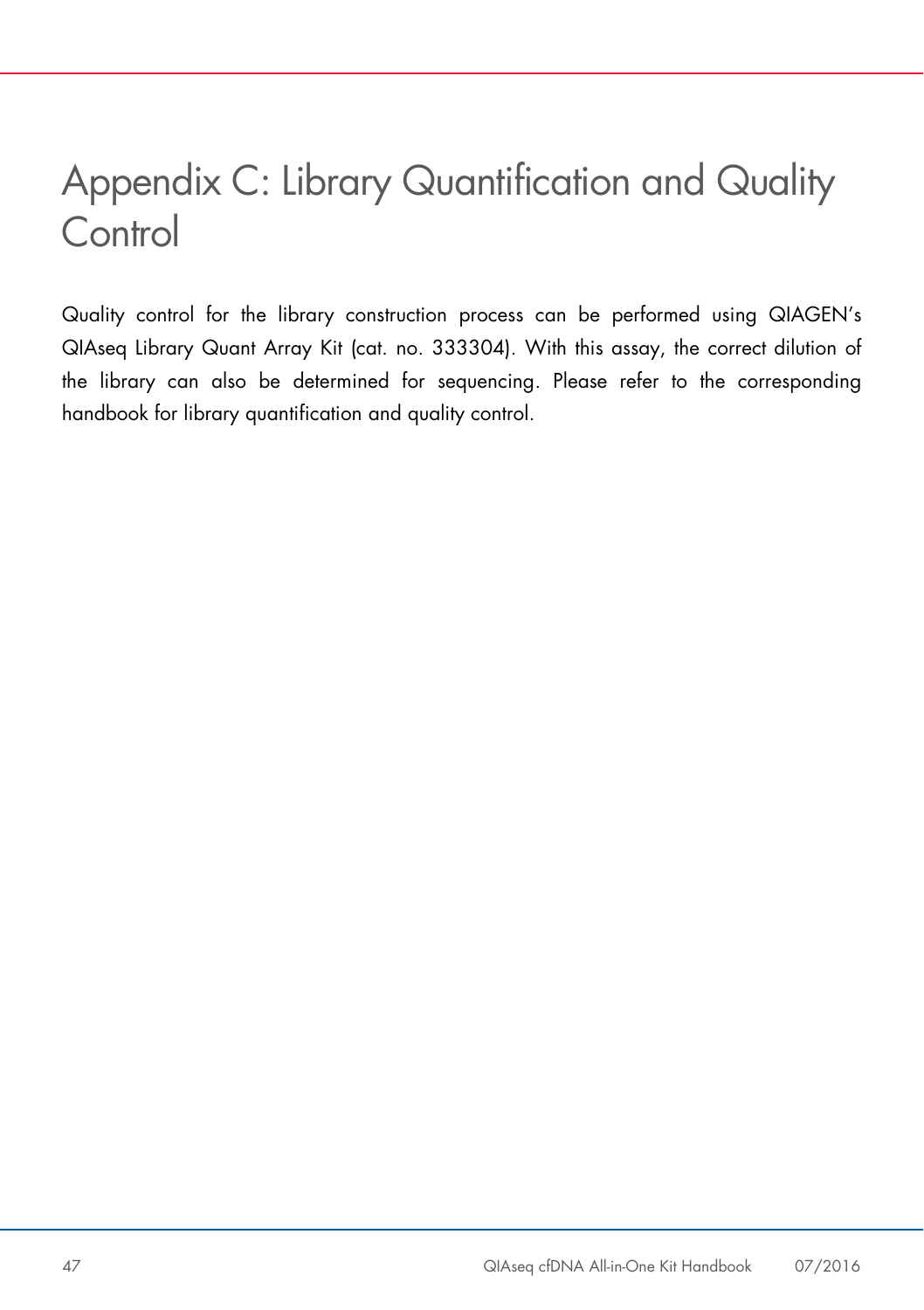# <span id="page-47-0"></span>Ordering Information

| Product                             | <b>Contents</b>                                                                                                                                                                                                                                                                   | Cat. no. |
|-------------------------------------|-----------------------------------------------------------------------------------------------------------------------------------------------------------------------------------------------------------------------------------------------------------------------------------|----------|
| QIAseq cfDNA All-in-One Kit<br>(96) | For 96 reactions on Illumina<br>sequencers: QIAamp Mini columns,<br>tubes, reagents and buffers for cfDNA<br>extraction for NGS. Enzymes and<br>buffers for cfDNA library prep, Illumina<br>Adapter Plate 96-plex, Illumina Library<br>Amplification Primer and PCR Master<br>Mix | 180025   |
| QIAseq cfDNA All-in-One Kit<br>(24) | For 24 reactions on Illumina<br>sequencers: QIAamp Mini columns,<br>tubes, reagents and buffers for cfDNA<br>extraction for NGS. Enzymes and<br>buffers for cfDNA library prep, Illumina<br>Adapter Plate 24-plex, Illumina Library<br>Amplification Primer and PCR Master<br>Mix | 180023   |
| QIAseq cfDNA Library Kit (96)       | For 96 reactions on Illumina<br>sequencers: enzymes and buffers for<br>cfDNA library prep, Illumina Adapter<br>Plate 96-plex, Illumina Library<br>Amplification Primer and PCR Master<br>Mix                                                                                      | 180015   |
| <b>Related products</b>             |                                                                                                                                                                                                                                                                                   |          |
| QIAseq Library Quant Array Kit      | Laboratory-verified forward and<br>reverse primers for $500 \times 25$ µl<br>reactions (500 µl); DNA Standard                                                                                                                                                                     | 333304   |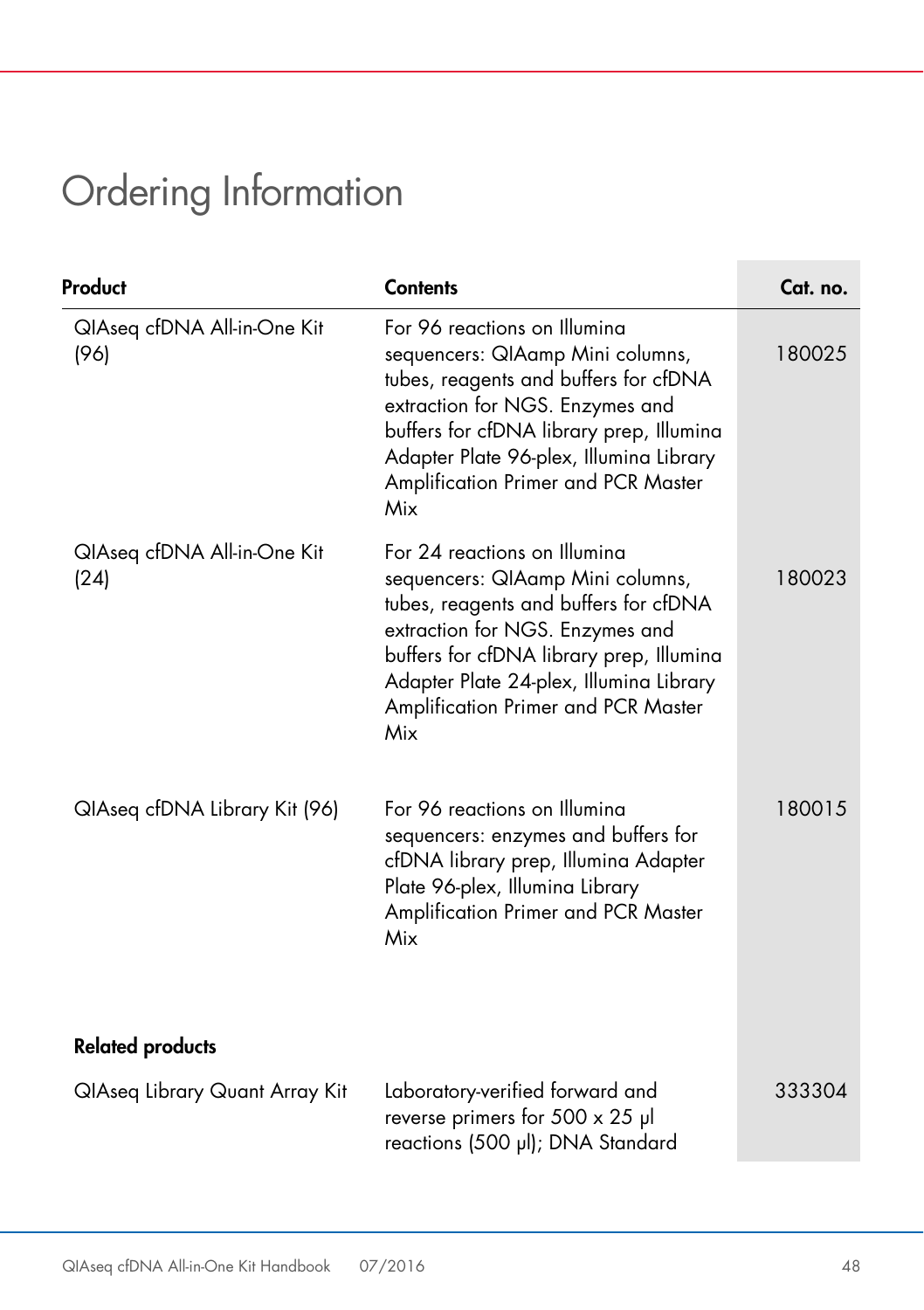(100 µl); Dilution Buffer (30 ml); (1.35 ml x 5) GeneRead qPCR SYBR<sup>®</sup> Green Mastermix

For up-to-date licensing information and product-specific disclaimers, see the respective QIAGEN kit handbook or user manual. QIAGEN kit handbooks and user manuals are available at [www.qiagen.com](http://www.qiagen.com/) or can be requested from QIAGEN Technical Services or your local distributor.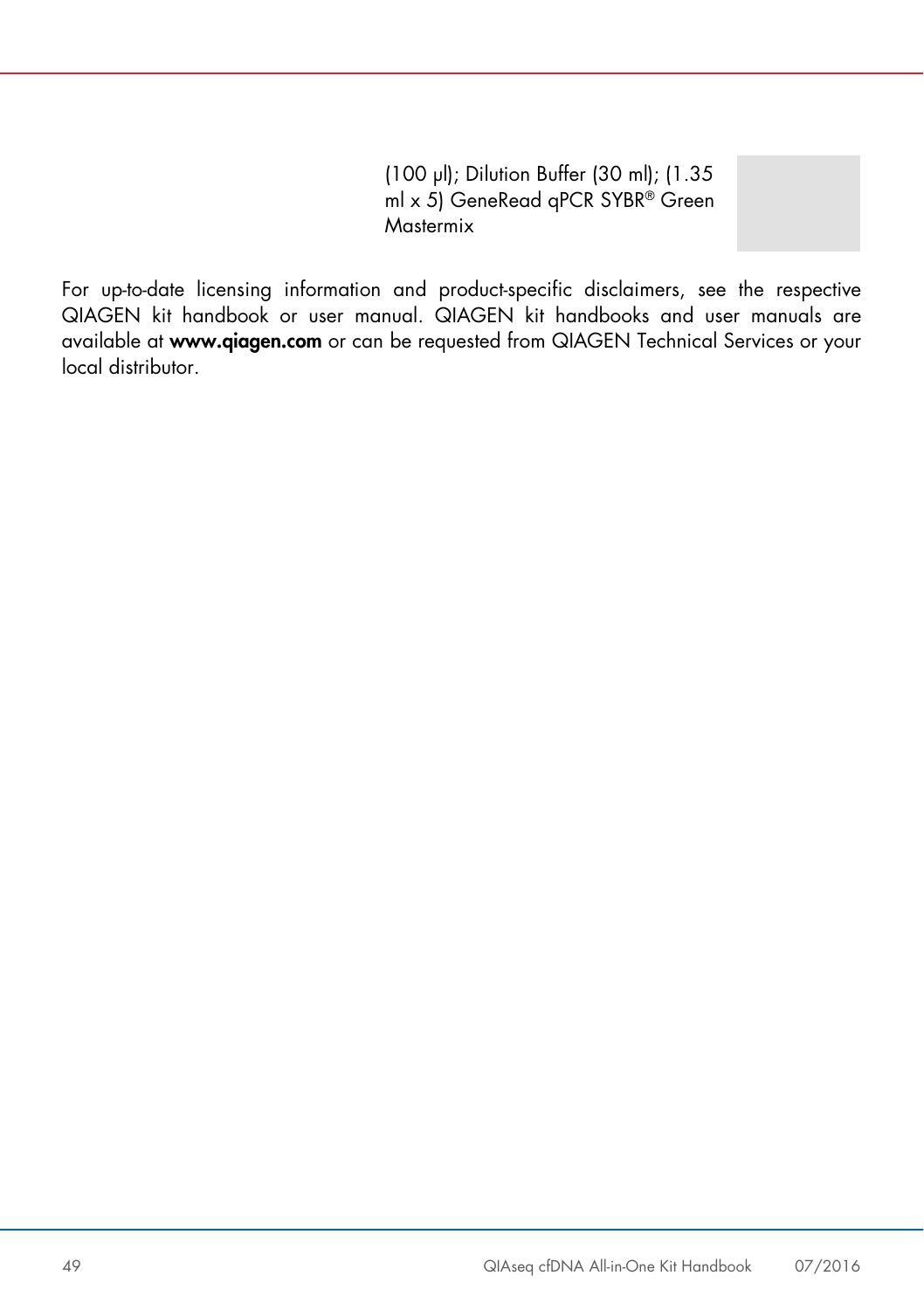Trademarks: QIAGEN®, Sample to Insight®, QIAseq™, QIAamp®, QIAxpert®, GeneRead™, MagAttract®, MinElute® (QIAGEN Group); Agencourt®, AMPure®<br>(Beckman Coulter, Inc.): Agilent® (Agilent Technologies, Inc.); Illumina® (Illumin